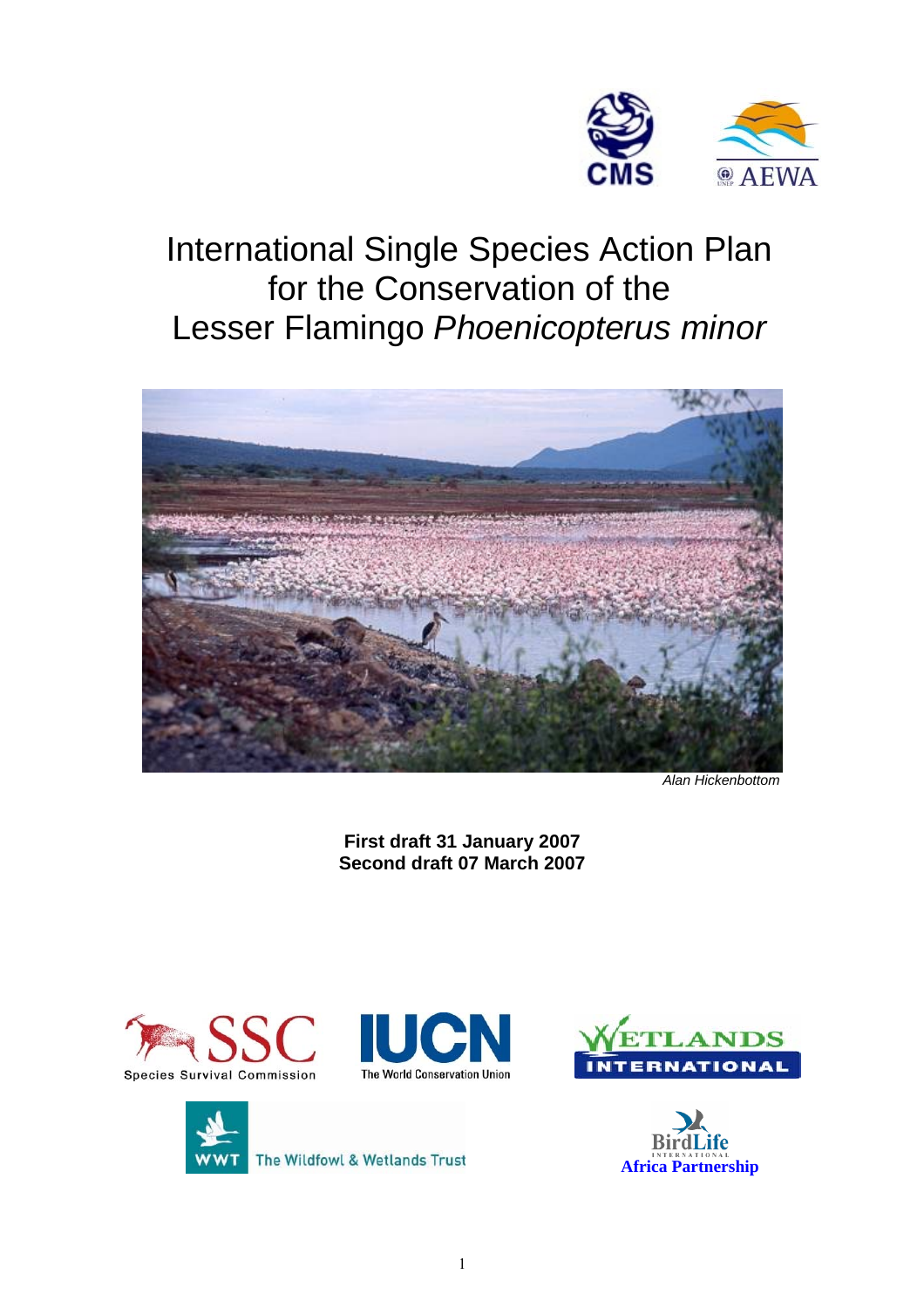Convention on the Conservation of Migratory Species of Wild Animals (CMS)

Agreement on the Conservation of African-Eurasian Migratory Waterbirds (AEWA)

# **International Single Species Action Plan for the Conservation of the Lesser Flamingo**

*Phoenicopterus minor*



 *Graham McCulloch* 

*Prepared with financial support from Swedish Environmental Protection Agency, Wildfowl & Wetlands Trust, International Flamingo Foundation, Disney Animal Programs, Taiwan Council of Agriculture, Wetlands International, Pensthorpe Conservation Trust, Hillside Bird Oasis, The Friends of Banham Zoo, Flamingo Land*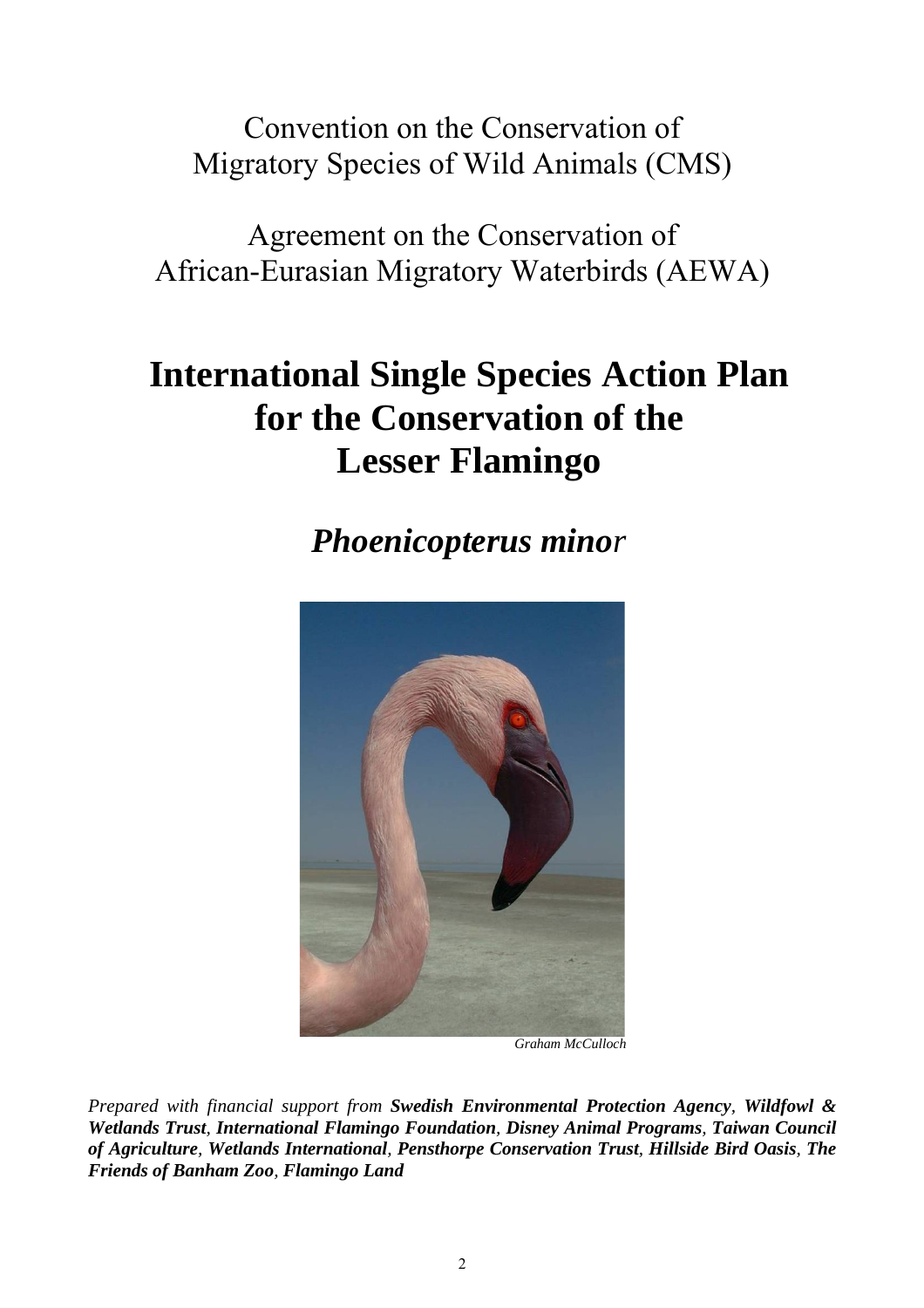### **Compiled by: Brooks Childress1 , Szabolcs Nagy2 and Baz Hughes<sup>1</sup>**

*1 Wildfowl & Wetlands Trust, Slimbridge, Glos. GL2 7BT, UK. Email: [research@wwt.org.uk](mailto:research@wwt.org.uk) <sup>2</sup>* <sup>2</sup> Wetlands International, P.O. Box 471, 6700 AL Wageningen, The Netherlands. Email: *[Szabolcs.Nagy@wetlands.org](mailto:Szabolcs.Nagy@wetlands.org)* 

With input from: **AEWA/CMS** International Lesser Flamingo Action Planning Workshop, Nairobi, Kenya, 25-29 September 2006

**With contributions from:** Yilma Abebe, Mark Anderson, Neil Baker, Arnaud Béchet, Achilles Byaruhanga, Thade Clamsen, Peter Cranswick, Sergey Dereliev, Yelli Diawara, Tim Dodman, David Harper, Geoffrey Howard, Baharat Jethva, Jasson John, Mzamilu Kaita, Najam Khurshid, Cathy King, Kiplagat Kotut, Graham McCulloch, Lota Melamari, Zenzele Mpofu, Taej Mundkur, Wambugu Mwangi, Oliver Nasirwa, P. Kariuki Ndang'ang'a, Fred Omengo, Alfred Owino, B. Parasharya, Houssein Rayaleh, Rob Simmons, Aiyasami Salem Sreenivasan, Anika Tere, Bertrand Trolliet, Miriam Zacharia

### **Milestones in the production of the plan:**

Workshop: 25-29 September 2006, ICIPE Campus, Nairobi, Kenya First draft: January 2007, presented to experts Second draft: March 2007

**Geographical scope:** With the exception of India and Pakistan, the range of the Lesser Flamingo is fully included within the AEWA geographic scope. This action plan covers the entire African, South Asian and SW Asian Lesser Flamingo breeding and non-breeding range. It requires implementation in the following countries regularly supporting >1% of the regional populations of the Lesser Flamingo: Botswana, Ethiopia, Guinea, India, Kenya, Mauritania, Namibia, South Africa, United Republic of Tanzania and Uganda.

**Reviews:** This International Single Species Action Plan should be reviewed and updated every ten years (first review 2017). An emergency review will be undertaken if there is a sudden major change liable to affect the population.

**Recommended citation:** Childress, B., Nagy, S. and Hughes, B. (Compilers). 2007. International Single Species Action Plan for the Conservation of the Lesser Flamingo (*Phoenicopterus minor*). AEWA Technical Series No. --. Bonn, Germany.

**Picture on the cover:** © Alan Hickenbottom **Picture on the inner cover**: © Graham McCulloch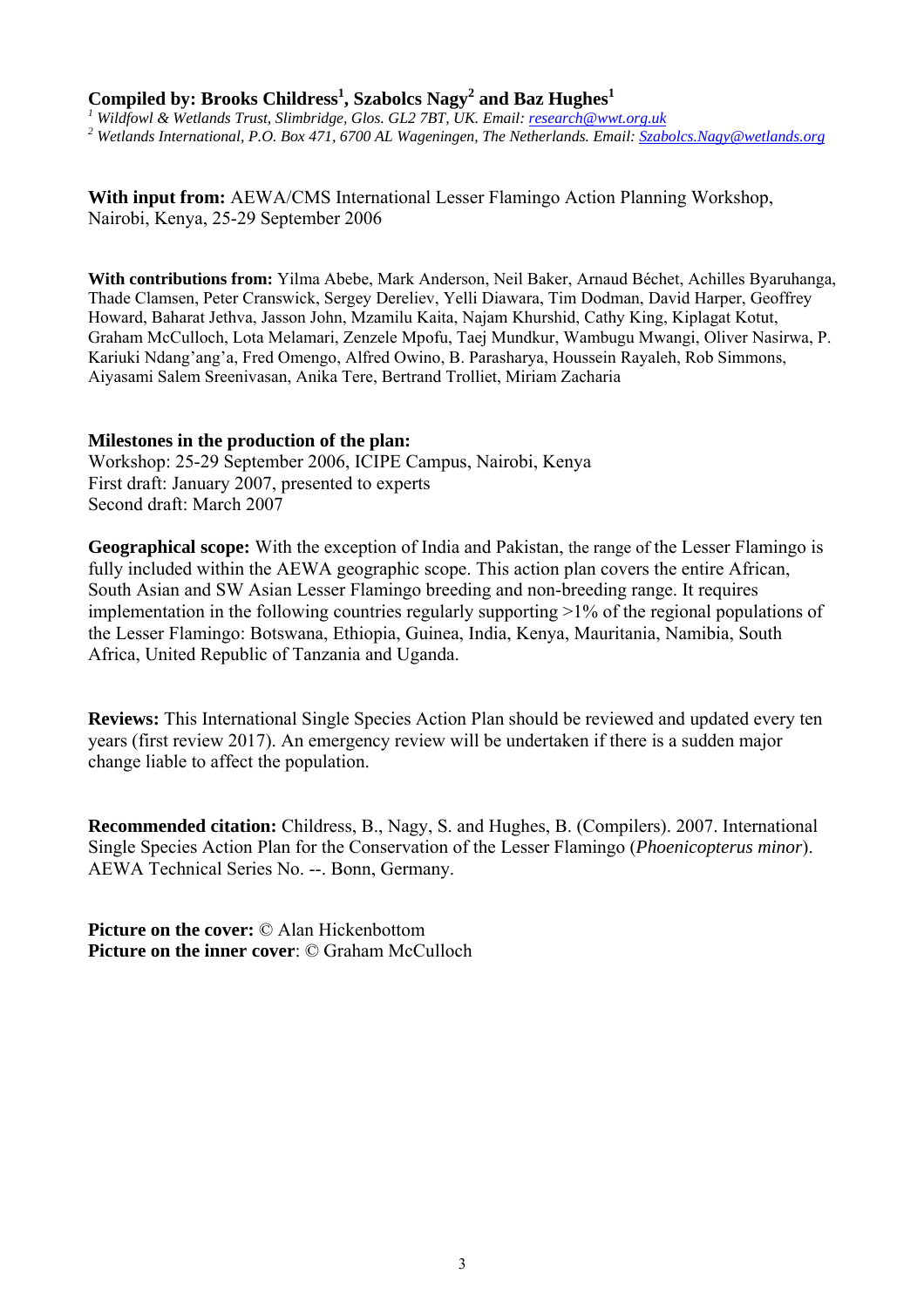## **CONTENTS**

| 4.2. National institutions, laws and policies affecting bird conservation                                                                                                                                                                                                                                                                                                                                                                      |
|------------------------------------------------------------------------------------------------------------------------------------------------------------------------------------------------------------------------------------------------------------------------------------------------------------------------------------------------------------------------------------------------------------------------------------------------|
|                                                                                                                                                                                                                                                                                                                                                                                                                                                |
|                                                                                                                                                                                                                                                                                                                                                                                                                                                |
|                                                                                                                                                                                                                                                                                                                                                                                                                                                |
| Annex 1a. Non-breeding population estimates in primary range states 2001-2007<br>Annex 1b. Non-breeding population estimates in other range states 2001-2007<br>Annex 2. Knowledge of habitat and diet, and occurrence of the Lesser Flamingo in Protected<br>Areas, BirdLife Important Bird Areas and Ramsar sites in primary range states<br>Annex 3a. Threat priority tree for the Lesser Flamingo produced by the range state delegates to |
| Annex 3c. Threat importance rankings at species and country levels in primary range states<br>Annex 4a. Membership of primary range states in international conservation conventions and                                                                                                                                                                                                                                                       |
| Annex 4b. Membership of other range states in international conservation conventions and<br>Annex 5a. Lesser Flamingo conservation and protection status in primary range states<br>Annex 5b. Lesser Flamingo research and conservation in primary range states<br>Annex 6. Conservation measures and attitude towards the Lesser Flamingo in primary range                                                                                    |
| Annex 8a. Priority of Lesser Flamingo conservation objectives and tasks for key sites in East                                                                                                                                                                                                                                                                                                                                                  |
| Annex 8b. Priority of Lesser Flamingo conservation objectives and tasks for key sites in                                                                                                                                                                                                                                                                                                                                                       |
| Annex 8c. Priority of Lesser Flamingo conservation objectives and tasks for key sites in West                                                                                                                                                                                                                                                                                                                                                  |
| Annex 8d. Priority of Lesser Flamingo conservation objectives and tasks for key sites in South                                                                                                                                                                                                                                                                                                                                                 |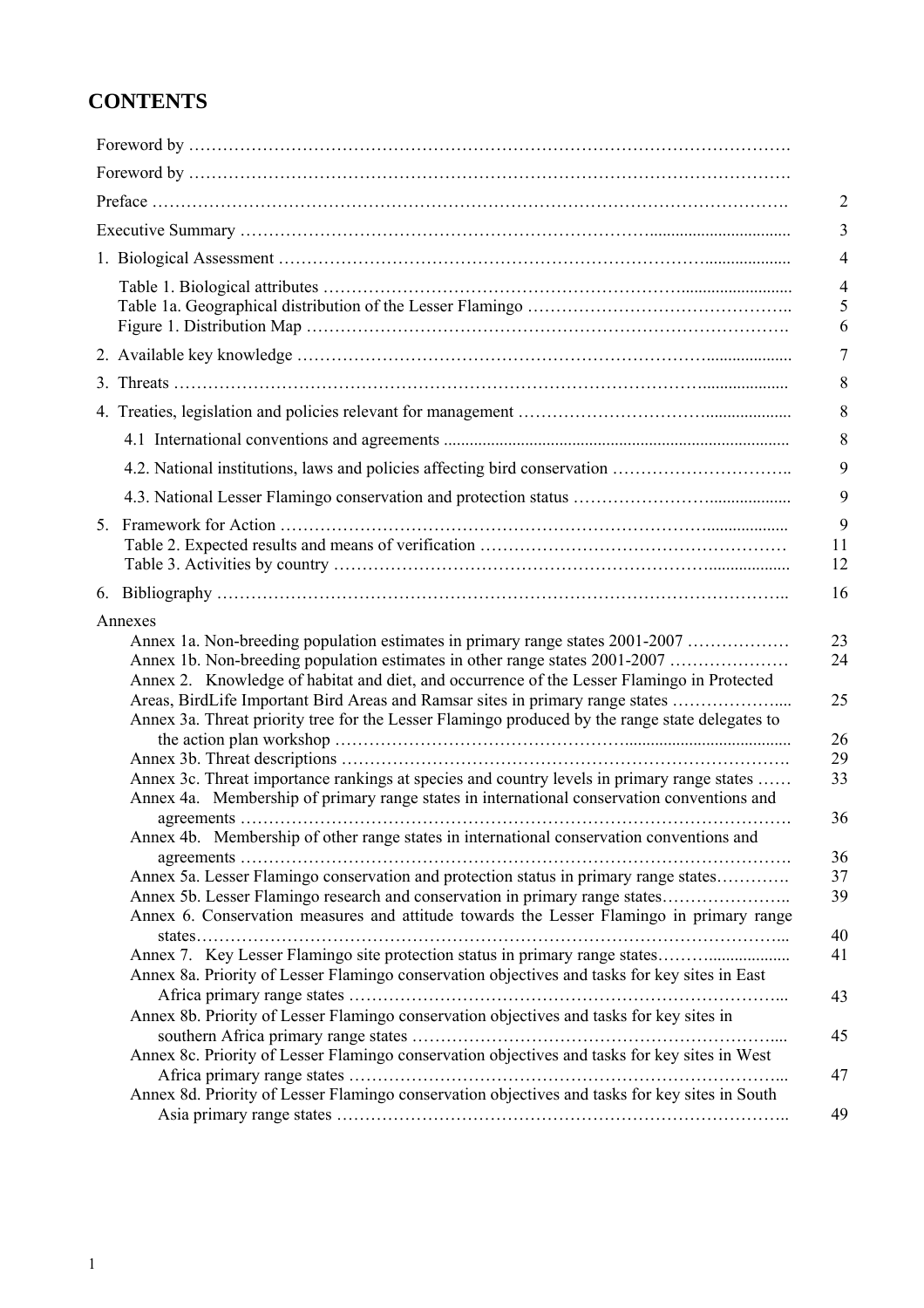### Preface

This International Single Species Action Plan for the Conservation of the Lesser Flamingo (*Phoenicopterus minor*) was commissioned to the IUCN-SSC/Wetlands International Flamingo Specialist Group (FSG) and Wildfowl & Wetlands Trust (WWT). It has been compiled by Brooks Childress, Chair of the FSG and Research Associate at WWT, Baz Hughes, Head of Species Conservation at WWT and Szabolcs Nagy, Senior Biodiversity Officer at Wetlands International. The drafts of the plan went through rigorous consultations and in the final approved version are reflected comments received from a number of experts, governmental officials from the range states and the AEWA Technical Committee. Financial support for the preparation of this Action Plan was provided by the Swedish Environmental Protection Agency, Wildfowl & Wetlands Trust, International Flamingo Foundation, Disney Animal Programs, Taiwan Council of Agriculture, Wetlands International, Pensthorpe Conservation Trust (UK), Hillside Bird Oasis (UK), The Friends of Banham Zoo (UK) and Flamingo Land (UK). The Action Plan follows the format for Single Species Action Plans approved by the AEWA 2<sup>nd</sup> Meeting of Parties in September 2002.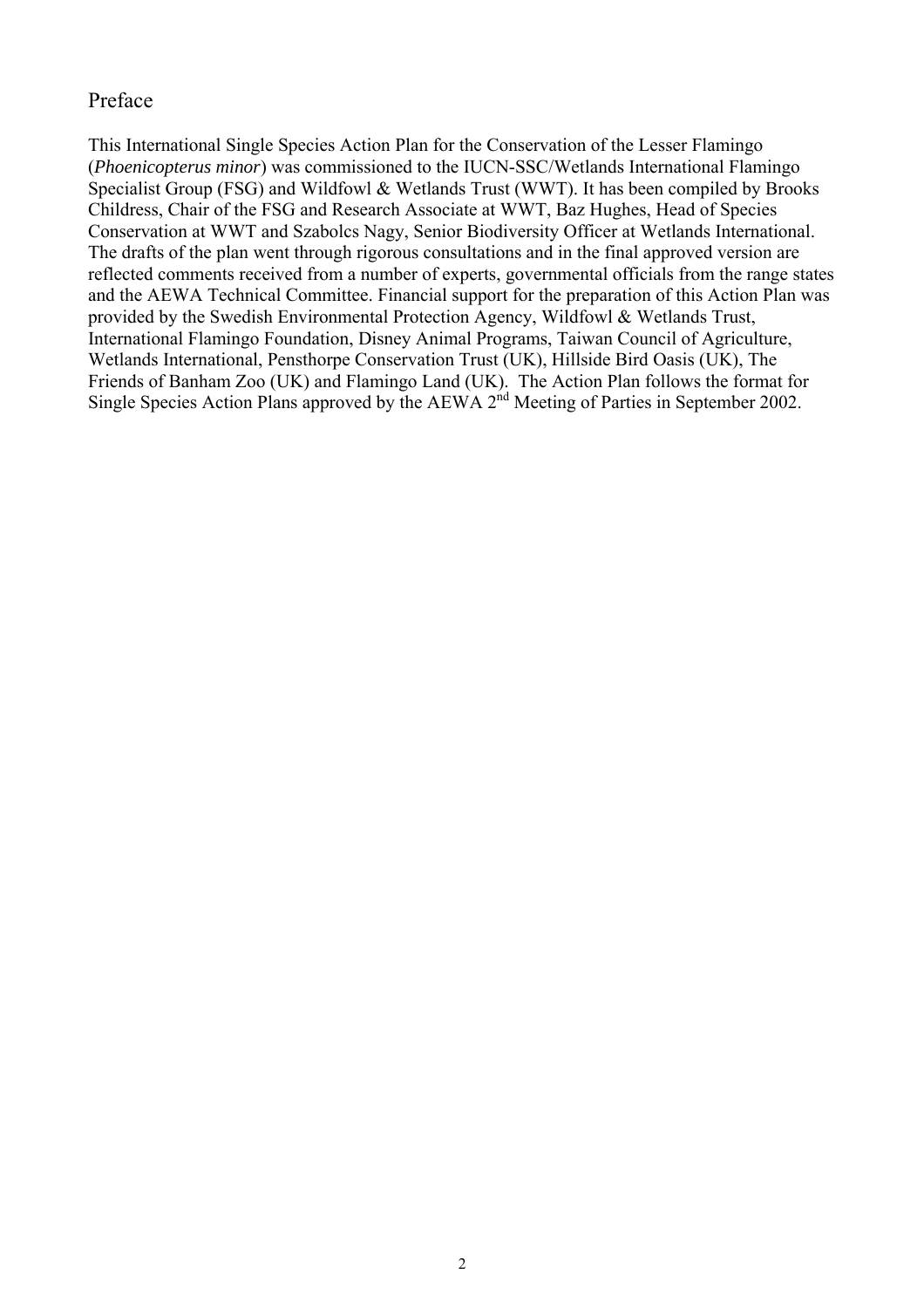## **Executive Summary**

Although the most numerous of the world's flamingos, the Lesser Flamingo is classified "Near Threatened" in the 2006 IUCN Red List of Threatened Species, indicating that it is considered likely to qualify for a threatened category in the near future. The species is also listed in Columns A and B of the Agreement on the Conservation of African-Eurasian Migratory Waterbirds (AEWA) Action Plan, Appendix II of the Bonn Convention (CMS) and Appendix II of the CITES convention. Implicit in these agreements is the need for the production of a conservation action plan.

The Lesser Flamingo is a non-migratory itinerant species adapted to respond to changes in local environmental conditions by moving among wetlands, and thus depends on a network of suitable sites. Four separate populations are recognised for conservation purposes, although it is assumed that some interchanges probably occur between them. The largest population, estimated to be between 1.5 and 2.5 million individuals, occurs on the alkaline-saline lakes of the Great Rift Valley in East Africa, where single flocks of several hundred thousand birds regularly provide one of the world's most impressive wildlife spectacles. Smaller populations occur in the Rann of Kachchh in north-western India, estimated to be approximately 390,000 birds, in southern Africa, estimated to be between 55,000 and 65,000 birds and in West Africa, estimated to be between 15,000 and 25,000 birds. Declines have been suggested for much of Africa, but are difficult to clarify due to widescale movement within the continent.

The Lesser Flamingo occurs regularly in 29 countries from West Africa, across sub-Saharan Africa and along the SW Asian coast to South Asia, and occurs as a vagrant in 25 additional countries. However, its global population is concentrated in 10 primary range states and confirmed regular breeding is confined to just five sites in four of these countries: Makgadikgadi Pans in Botswana, Etosha Pan in Namibia, Lake Natron in Tanzania and Zinzuwadia and Purabcheria salt pans in India. Possible breeding on a new artificial breeding island at Kamfers Dam in South Africa and at Aftout es Sâheli in Mauritania has yet to be confirmed. Of these confirmed breeding sites, only Etosha Pan and the two sites in India are officially protected. Because of its specialized diet of microscopic alkaline cyanobacteria ('blue-green algae') or salt water algae, the Lesser Flamingo is primarily dependent on a habitat of shallow saline/alkaline lakes, pans, wetlands and coastal areas, and >95% of its non-breeding population is concentrated on just 22 sites in the 10 primary range states.

The major threats to the survival of the Lesser Flamingo are the loss and/or the degradation of its specialised habitat at these key sites through altered hydrology and water quality, wetland pollution, extraction of salt and soda ash, and the disruption of its few breeding colonies by human activities. Other threats include disruption of nesting colonies by predators, poisoning, disease, harvesting of eggs and live birds, human disturbance at non-breeding sites, predation, and competition for food and breeding sites. The activities identified in the plan focus on measures that address these threats and fill current knowledge gaps. These measures include protecting the Lesser Flamingo and its habitats, appropriate management of key sites and increasing public awareness of the need for protecting the Lesser Flamingo and its habitats.

This action plan is based on the AEWA International Single Species Action Plan format prepared by BirdLife International and provides a framework for the conservation of the Lesser Flamingo in all of its primary range states. The plan, which will need implementation in 10 countries, has been developed using internationally agreed standards for identifying appropriate actions, and has been prepared to facilitate the monitoring and evaluation of the subsequent implementation, linking threats, actions and measurable activities. Because the Lesser Flamingo is an itinerant species dependent on a network of sites in several different countries, successful implementation of the plan will require effective international coordination of organisation and action. The long-term goal of this plan is to upgrade the Lesser Flamingo from a "nearthreatened" species to a species of "least concern" in the IUCN Red List of Threatened Species. In the short term, the aim is to maintain the species' current population and range, while the medium-term goal is to promote an increase in population size and range. Each country within the primary range of the Lesser Flamingo should be committed to the implementation of this plan, including the development of a national Lesser Flamingo action plan and the establishment of a national Lesser Flamingo working group to facilitate implementation.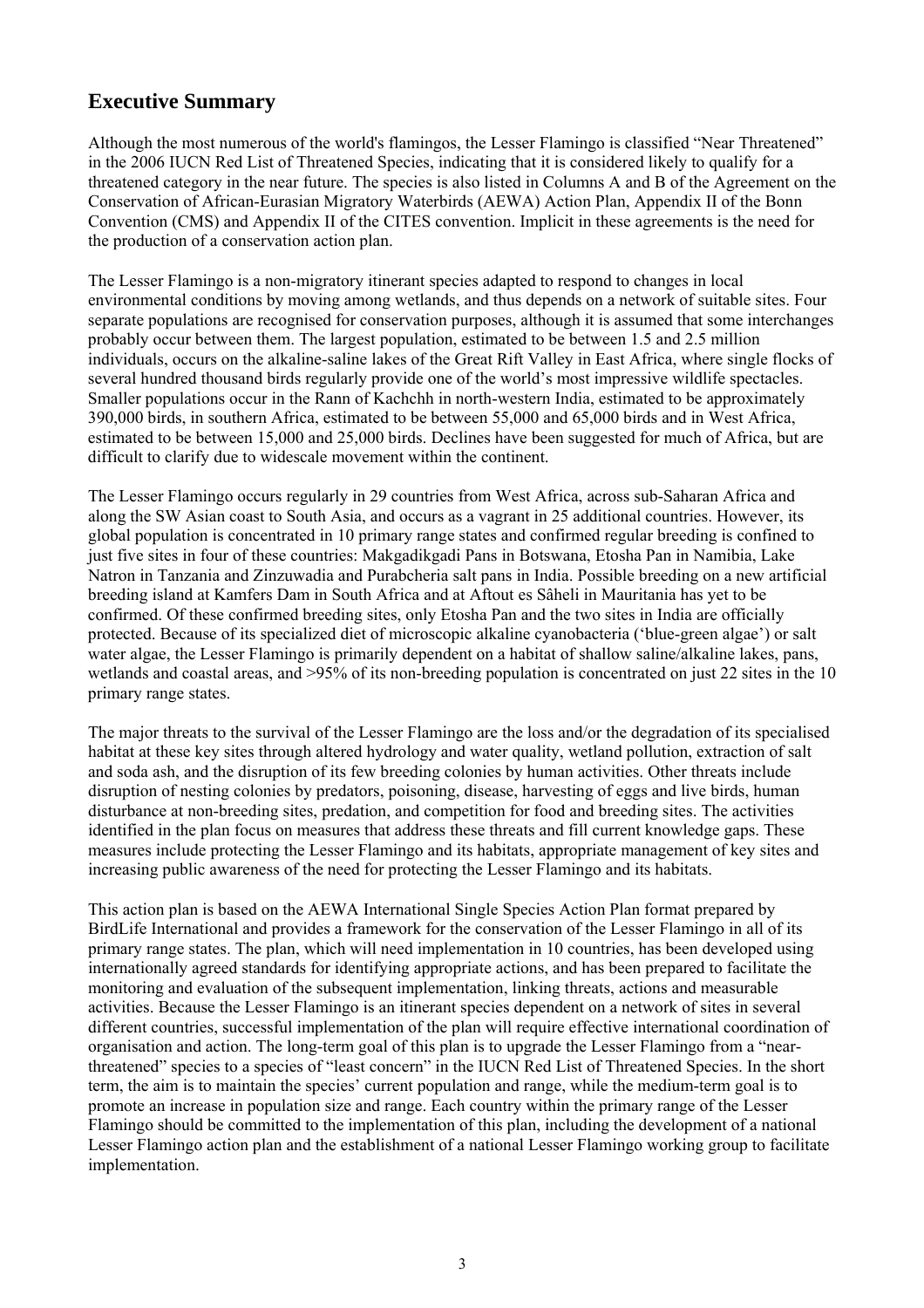## **1. Biological Assessment**

## **Table 1. Biological Attributes**

| <b>General</b><br>information                            | The Lesser Flamingo is an itinerant species adapted to respond to changes in local<br>environmental conditions by moving, and thus depends on a network of suitable sites.<br>Although the most numerous of the world's flamingos, it is classified "Near<br>Threatened", nearly qualifying as threatened under criteria A3c: A population size<br>reduction of $\geq 30\%$ , projected or suspected to be met within the next 10 years or three<br>generations, whichever is the longer (up to a maximum of 100 years), based on a<br>decline in area of occupancy, extent of occurrence and/or quality of habitat. The species<br>is also listed in Columns A and B of the Agreement on the Conservation of African-<br>Eurasian Migratory Waterbirds (AEWA) Action Plan, Appendix II of the Bonn<br>Convention (CMS) and Appendix II of the CITES convention.       |
|----------------------------------------------------------|------------------------------------------------------------------------------------------------------------------------------------------------------------------------------------------------------------------------------------------------------------------------------------------------------------------------------------------------------------------------------------------------------------------------------------------------------------------------------------------------------------------------------------------------------------------------------------------------------------------------------------------------------------------------------------------------------------------------------------------------------------------------------------------------------------------------------------------------------------------------|
| <b>Systematic</b><br><b>Classification</b><br>& Taxonomy | Phylum: Chordata<br>Class: Aves<br>Order: Ciconiiformes<br>Family: Phoenicopteridae<br>Genus: Phoenicopterus (Linnaeus, 1758)<br>Species: Phoenicopterus minor (Geoffroy, 1798)<br>The taxonomic relationships of flamingos have been difficult to establish. Historically,<br>they have been thought to be most closely related to Anseriformes, Charadriiformes or<br>Ciconiiformes by different researchers. Recent DNA analyses have shown that<br>flamingos are most closely related to the Podicipedidae and are divided into two clades<br>based on their genetic similarities: one containing P. ruber, P. roseus and P. chilensis,<br>with the other containing P. minor, P. andinus and P. jamesi.                                                                                                                                                           |
| Population<br>development                                | Four separate populations are recognised for conservation purposes, although it is<br>assumed that some interchanges probably occur between the populations. The largest<br>population, estimated to be between 1.5 and 2.5 million individuals, occurs on the<br>alkaline-saline lakes of the Great Rift Valley in East Africa. Smaller populations occur<br>in the Rann of Kachchh in north-western India, estimated to be approximately 390,000<br>birds, in southern Africa, estimated to be between 55,000 and 65,000 birds, and in West<br>Africa, estimated to be between 15,000 and 25,000 birds. Declines have been suggested<br>for much of Africa, but are difficult to clarify due to widescale movement within the<br>continent. Increasing numbers of vagrant Lesser Flamingos are sighted each year in the<br>Middle East and the Mediterranean region. |
| Geographical<br>distribution                             | The Lesser Flamingo is regularly seen in 29 countries from West Africa, across sub-<br>Saharan Africa and along the SW Asian coast to South Asia, and occurs as a vagrant in<br>26 additional countries. However, its global population is concentrated in just 10<br>primary range states and confirmed regular breeding is confined to only five sites in four<br>of these countries.                                                                                                                                                                                                                                                                                                                                                                                                                                                                                |
|                                                          |                                                                                                                                                                                                                                                                                                                                                                                                                                                                                                                                                                                                                                                                                                                                                                                                                                                                        |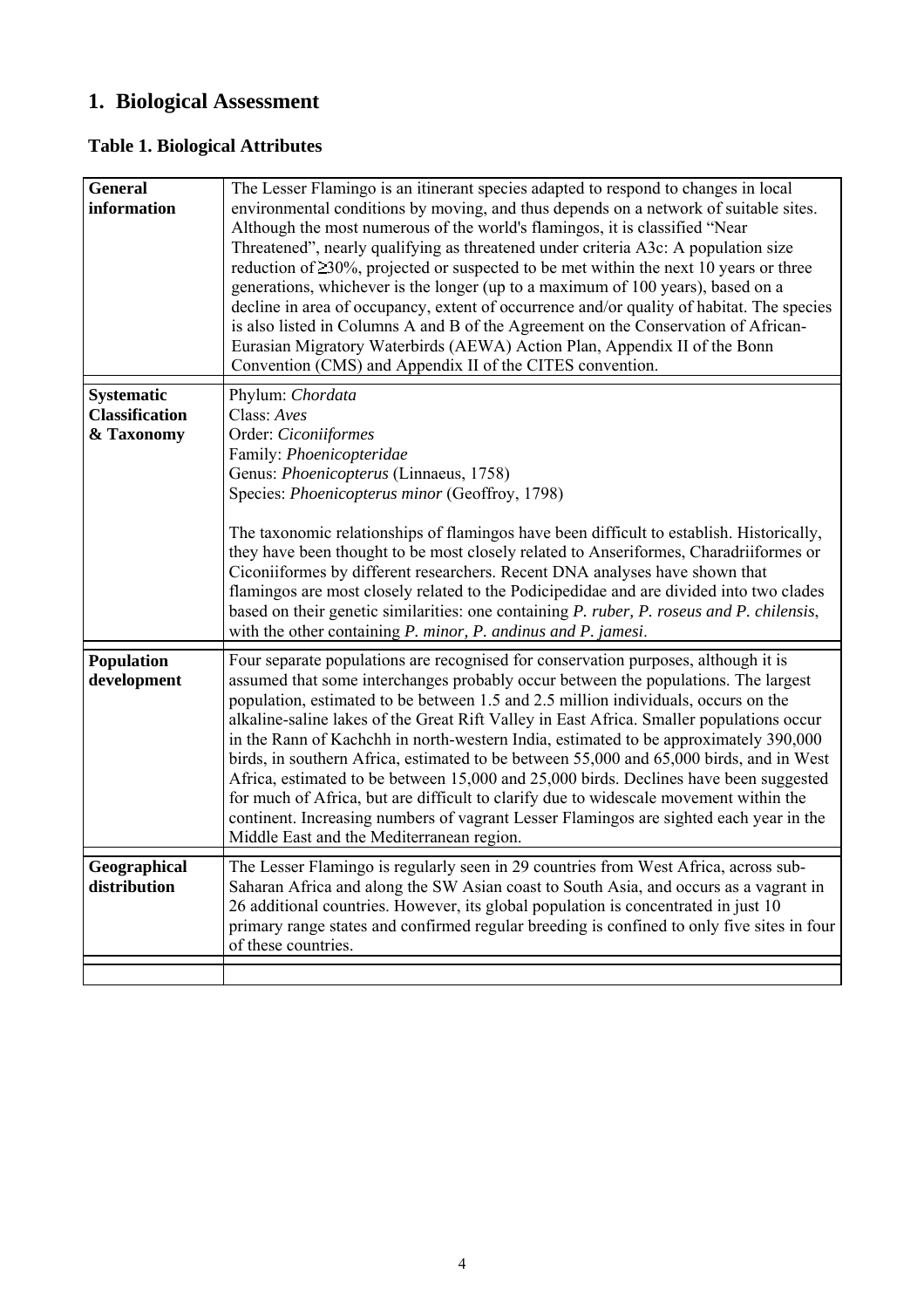|                     | Table 1a. Geographical distribution of the Lesser Flamingo. Country names follow<br>the official short names in English used by the International Organisation for<br>Standardisation. Primary range states regularly hold $>1\%$ of the breeding or non-<br>breeding Lesser Flamingos regularly found in the geographical region of which the<br>country is part (i.e. West Africa, East Africa, southern Africa and South Asia). Sources:<br>Distribution: Joint Nature Conservation Committee (JNCC, UK) Reports, No. 381, 8th<br>Edition. Breeding: Range country data. |                                                          |                        |                                                                                             |                    |  |  |  |
|---------------------|-----------------------------------------------------------------------------------------------------------------------------------------------------------------------------------------------------------------------------------------------------------------------------------------------------------------------------------------------------------------------------------------------------------------------------------------------------------------------------------------------------------------------------------------------------------------------------|----------------------------------------------------------|------------------------|---------------------------------------------------------------------------------------------|--------------------|--|--|--|
|                     | <b>Primary range states</b><br>Other range states<br>(Countries regularly containing<br>(Regularly seen, but<br>$>1\%$ of regional populations)<br>$\leq$ 1% of regional pops.)                                                                                                                                                                                                                                                                                                                                                                                             |                                                          |                        | <b>Countries where</b><br><b>Lesser Flamingo</b><br><b>Is Vagrant</b>                       |                    |  |  |  |
|                     | Country                                                                                                                                                                                                                                                                                                                                                                                                                                                                                                                                                                     | <b>Breeding</b>                                          | <b>Non</b><br>breeding | Non breeding                                                                                | Non breeding       |  |  |  |
|                     | Botswana                                                                                                                                                                                                                                                                                                                                                                                                                                                                                                                                                                    | X                                                        | $\mathbf X$            | Angola                                                                                      | Afghanistan        |  |  |  |
|                     | Ethiopia                                                                                                                                                                                                                                                                                                                                                                                                                                                                                                                                                                    |                                                          | $\mathbf X$            | <b>Burundi</b>                                                                              | Chad               |  |  |  |
|                     | Guinea                                                                                                                                                                                                                                                                                                                                                                                                                                                                                                                                                                      |                                                          | $\mathbf X$            | Cameroon                                                                                    | Comoros            |  |  |  |
|                     | India                                                                                                                                                                                                                                                                                                                                                                                                                                                                                                                                                                       | Congo, The Democratic<br>X<br>X<br>Republic of the (br?) |                        |                                                                                             |                    |  |  |  |
|                     | Kenya                                                                                                                                                                                                                                                                                                                                                                                                                                                                                                                                                                       |                                                          | $\mathbf X$            | Djibouti                                                                                    | Egypt              |  |  |  |
|                     | Mauritania                                                                                                                                                                                                                                                                                                                                                                                                                                                                                                                                                                  | $\gamma$                                                 | $\mathbf X$            | Eritrea                                                                                     | France-(métropole) |  |  |  |
|                     | Namibia                                                                                                                                                                                                                                                                                                                                                                                                                                                                                                                                                                     | X                                                        | $\mathbf X$            | Gabon                                                                                       | France-(Réunion)   |  |  |  |
|                     | South Africa                                                                                                                                                                                                                                                                                                                                                                                                                                                                                                                                                                | Gambia<br>X                                              |                        |                                                                                             |                    |  |  |  |
|                     | Tanzania,<br>United<br>Republic of                                                                                                                                                                                                                                                                                                                                                                                                                                                                                                                                          | X                                                        | Republic of<br>Israel  |                                                                                             |                    |  |  |  |
|                     | Uganda                                                                                                                                                                                                                                                                                                                                                                                                                                                                                                                                                                      | Madagascar<br>X                                          |                        |                                                                                             | Italy              |  |  |  |
|                     |                                                                                                                                                                                                                                                                                                                                                                                                                                                                                                                                                                             | Malawi                                                   |                        |                                                                                             | Lesotho            |  |  |  |
|                     |                                                                                                                                                                                                                                                                                                                                                                                                                                                                                                                                                                             |                                                          |                        | Mozambique                                                                                  | Mauritius          |  |  |  |
|                     |                                                                                                                                                                                                                                                                                                                                                                                                                                                                                                                                                                             | Pakistan                                                 |                        |                                                                                             | Morocco            |  |  |  |
|                     |                                                                                                                                                                                                                                                                                                                                                                                                                                                                                                                                                                             |                                                          |                        | Senegal                                                                                     | Niger              |  |  |  |
|                     |                                                                                                                                                                                                                                                                                                                                                                                                                                                                                                                                                                             |                                                          |                        | Sierra Leone                                                                                | Nigeria            |  |  |  |
|                     |                                                                                                                                                                                                                                                                                                                                                                                                                                                                                                                                                                             |                                                          |                        | Sudan                                                                                       | Oman               |  |  |  |
|                     |                                                                                                                                                                                                                                                                                                                                                                                                                                                                                                                                                                             |                                                          |                        | Yemen                                                                                       | Rwanda             |  |  |  |
|                     |                                                                                                                                                                                                                                                                                                                                                                                                                                                                                                                                                                             |                                                          |                        | Zambia                                                                                      | Saudi Arabia       |  |  |  |
|                     |                                                                                                                                                                                                                                                                                                                                                                                                                                                                                                                                                                             |                                                          |                        | Zimbabwe                                                                                    | São Tomé and       |  |  |  |
|                     |                                                                                                                                                                                                                                                                                                                                                                                                                                                                                                                                                                             |                                                          |                        |                                                                                             | Principe           |  |  |  |
|                     |                                                                                                                                                                                                                                                                                                                                                                                                                                                                                                                                                                             |                                                          |                        |                                                                                             | Somalia            |  |  |  |
|                     |                                                                                                                                                                                                                                                                                                                                                                                                                                                                                                                                                                             |                                                          |                        |                                                                                             | Spain              |  |  |  |
|                     |                                                                                                                                                                                                                                                                                                                                                                                                                                                                                                                                                                             |                                                          |                        |                                                                                             | Swaziland          |  |  |  |
|                     |                                                                                                                                                                                                                                                                                                                                                                                                                                                                                                                                                                             |                                                          |                        |                                                                                             | The Netherlands    |  |  |  |
|                     |                                                                                                                                                                                                                                                                                                                                                                                                                                                                                                                                                                             |                                                          |                        |                                                                                             | Turkey             |  |  |  |
|                     |                                                                                                                                                                                                                                                                                                                                                                                                                                                                                                                                                                             |                                                          |                        |                                                                                             | <b>United Arab</b> |  |  |  |
|                     |                                                                                                                                                                                                                                                                                                                                                                                                                                                                                                                                                                             |                                                          |                        |                                                                                             | Emirates           |  |  |  |
|                     |                                                                                                                                                                                                                                                                                                                                                                                                                                                                                                                                                                             |                                                          |                        |                                                                                             | Western Sahara     |  |  |  |
| <b>Distribution</b> |                                                                                                                                                                                                                                                                                                                                                                                                                                                                                                                                                                             |                                                          |                        |                                                                                             |                    |  |  |  |
|                     |                                                                                                                                                                                                                                                                                                                                                                                                                                                                                                                                                                             |                                                          |                        | Breeding periods are erratic, depending on the timing of seasonal rains, but most           |                    |  |  |  |
| throughout the      |                                                                                                                                                                                                                                                                                                                                                                                                                                                                                                                                                                             |                                                          |                        | breeding occurs between September and November in South Asia, and between                   |                    |  |  |  |
| annual cycle        |                                                                                                                                                                                                                                                                                                                                                                                                                                                                                                                                                                             |                                                          |                        | November and February in eastern and southern Africa. Breeding in West Africa has not       |                    |  |  |  |
|                     |                                                                                                                                                                                                                                                                                                                                                                                                                                                                                                                                                                             |                                                          |                        | been confirmed. During breeding periods, if there has been sufficient rainfall and          |                    |  |  |  |
|                     |                                                                                                                                                                                                                                                                                                                                                                                                                                                                                                                                                                             |                                                          |                        | breeding conditions are suitable, Lesser Flamingos congregate at five well-known and        |                    |  |  |  |
|                     |                                                                                                                                                                                                                                                                                                                                                                                                                                                                                                                                                                             |                                                          |                        | regular breeding sites, frequently in large mixed breeding colonies with Greater            |                    |  |  |  |
|                     |                                                                                                                                                                                                                                                                                                                                                                                                                                                                                                                                                                             |                                                          |                        | Flamingos. When not breeding, the Lesser Flamingo occurs in virtually all sub-Saharan       |                    |  |  |  |
|                     |                                                                                                                                                                                                                                                                                                                                                                                                                                                                                                                                                                             |                                                          |                        | countries and from the Arabian Peninsula to India. It is a non-migratory itinerant species  |                    |  |  |  |
|                     |                                                                                                                                                                                                                                                                                                                                                                                                                                                                                                                                                                             |                                                          |                        | with flocks constantly on the move between feeding sites, sites that are often in different |                    |  |  |  |
|                     | countries and several hundred kilometres apart. These movements occur mostly at night.                                                                                                                                                                                                                                                                                                                                                                                                                                                                                      |                                                          |                        |                                                                                             |                    |  |  |  |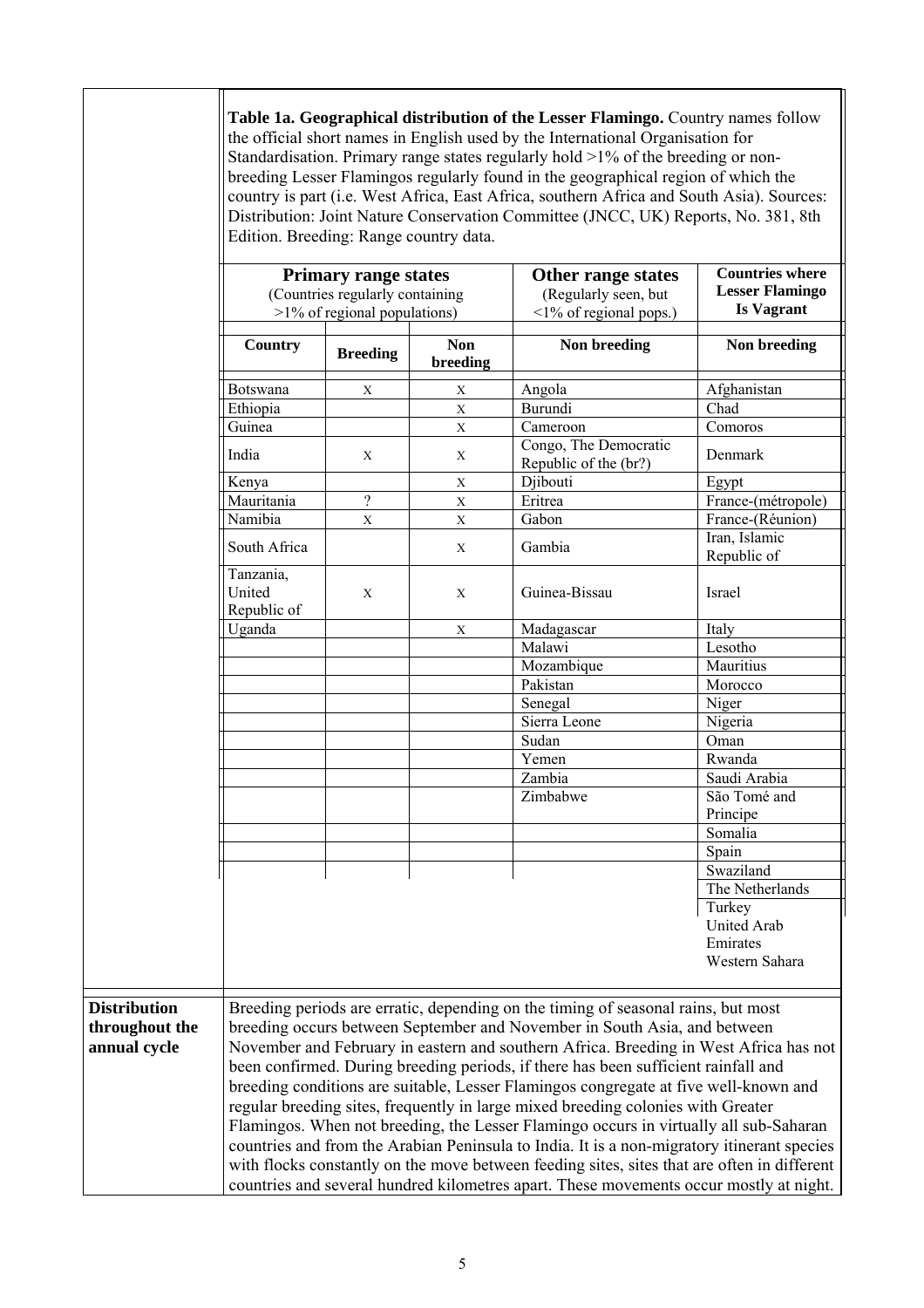

Committee (JNCC, UK) Reports, No. 381, 8th Edition. Breeding: Range country data.

| <b>Productivity</b> | Individual Lesser Flamingos do not breed annually, and their clutch size is one. Between    |  |  |  |  |  |
|---------------------|---------------------------------------------------------------------------------------------|--|--|--|--|--|
| & survival          | 1953 and 1962, estimated mean breeding success in five major breeding attempts              |  |  |  |  |  |
|                     | observed at lakes Natron and Magadi in East Africa was $41-43\%$ (range: $\leq 5\%$ to 70%) |  |  |  |  |  |
|                     | of eggs laid. Most of the mortality occurred during the first three weeks from predation,   |  |  |  |  |  |
|                     | nest desertion and getting entrapped in the mud surrounding the nesting area. Lesser        |  |  |  |  |  |
|                     | Flamingos live at least 40 years and have an estimated generation length of 22-24 years.    |  |  |  |  |  |
|                     | There is insufficient data to estimate annual mortality/survival.                           |  |  |  |  |  |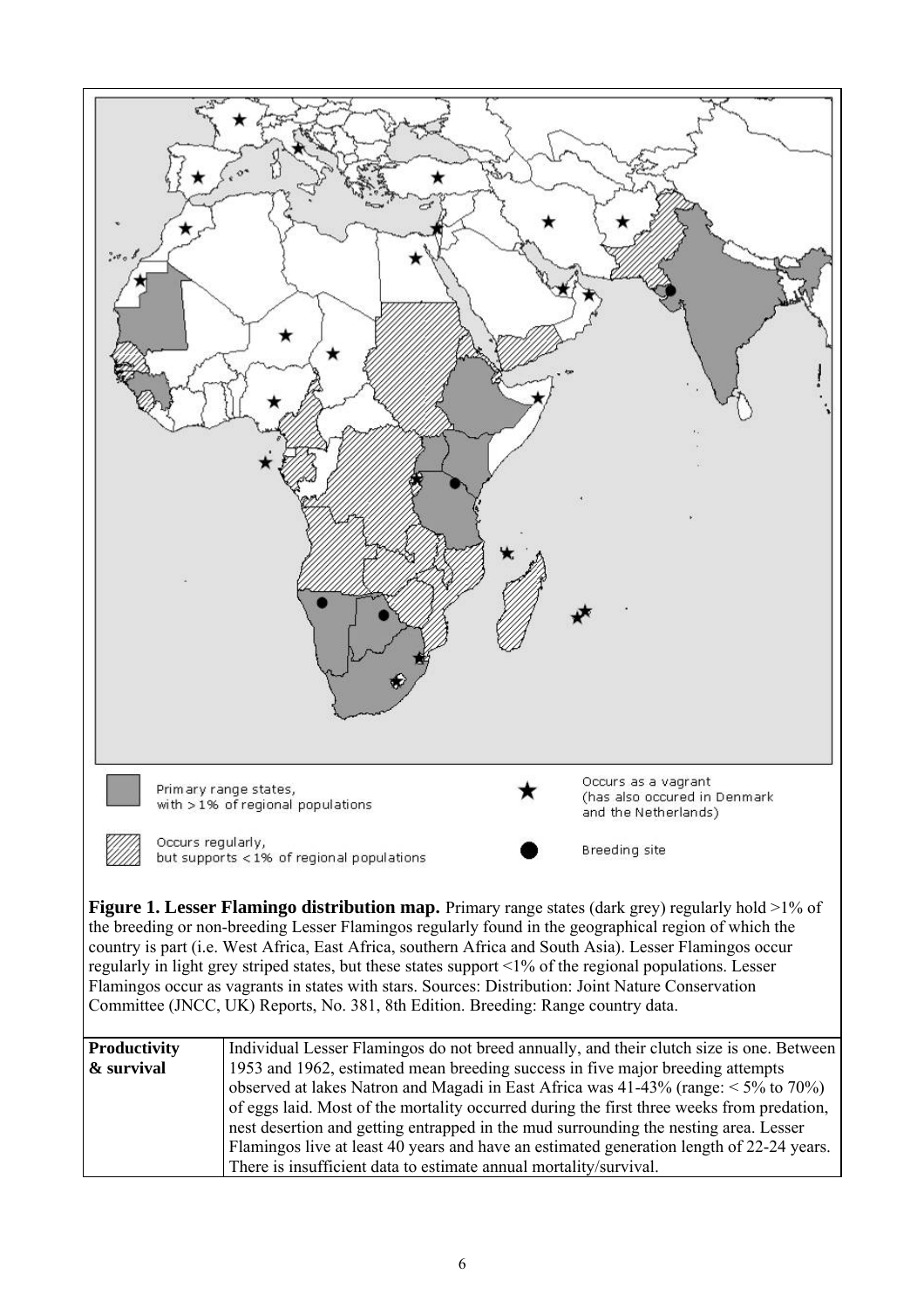| <b>Life history</b>            | <b>Breeding:</b> Believed to reach<br>sexual maturity at 3-4 years of<br>age. Breeds following seasonal<br>rains that provide the flooding<br>necessary to isolate remote<br>breeding sites from terrestrial<br>predators and the soft muddy<br>material for nest building.<br>Nests built from mud substrate;<br>mean incubation: 28 days;<br>fledging: $\sim$ 70 days. Lesser<br>Flamingos do not breed readily<br>in captivity.                                                                                                       | Feeding: Feed on species of<br>microscopic cyanobacteria<br>and benthic diatoms found<br>only in alkaline lakes, salt<br>pans and saline lagoons and<br>estuaries. Feed primarily by<br>swimming and filtering the<br>algae and diatoms with a<br>specialised bill that contains<br>up to 10,000 microscopic<br>lamellae. | <b>Outside breeding</b><br>season: In East Africa<br>and India, they<br>congregate in huge<br>flocks on major feeding<br>lakes. In southern<br>Africa, they disperse<br>among small wetlands.                                                                                                                                                                                                        |
|--------------------------------|------------------------------------------------------------------------------------------------------------------------------------------------------------------------------------------------------------------------------------------------------------------------------------------------------------------------------------------------------------------------------------------------------------------------------------------------------------------------------------------------------------------------------------------|---------------------------------------------------------------------------------------------------------------------------------------------------------------------------------------------------------------------------------------------------------------------------------------------------------------------------|------------------------------------------------------------------------------------------------------------------------------------------------------------------------------------------------------------------------------------------------------------------------------------------------------------------------------------------------------------------------------------------------------|
| <b>Habitat</b><br>requirements | Lesser Flamingos depend primarily on shallow saline/alkaline lakes, pans, wetlands and<br>coastal areas.                                                                                                                                                                                                                                                                                                                                                                                                                                 |                                                                                                                                                                                                                                                                                                                           |                                                                                                                                                                                                                                                                                                                                                                                                      |
|                                | <b>Breeding habitat requirements:</b><br>Inaccessible to terrestrial disturbance<br>$\bullet$<br>from humans or animal predators<br>Subject to seasonal flooding that is<br>sufficiently shallow (and calm) to<br>enable the construction of the traditional<br>conical mud nests without them being<br>washed away, but sufficiently deep and<br>long-lasting to prohibit terrestrial<br>predators from reaching the nesting<br>colony.<br>Within easy flying distance (i.e. 120-<br>180 km) of a good feeding site for the<br>parents. | $\bullet$<br>$\bullet$<br>diatoms                                                                                                                                                                                                                                                                                         | <b>Feeding habitat requirements:</b><br>Water chemistry that enables growth of<br>cyanobacteria and diatoms.<br>Wet mud supporting surface growth of<br>Several hours each day when the<br>surface of the water is sufficiently calm<br>to enable the flamingos to feed. If the<br>surface of the water is not calm, they<br>are unable to feed and are confined to<br>the limited areas of wet mud. |

## **2. Available key knowledge**

The total non-breeding population was estimated by the workshop participants to range from approximately 865,000 to 2,640,000 (Annex 1), with a mean of 1,752,500. Data quality is mostly good. The large estimate range is the result of frequent large-scale movements of birds among sites and range states, resulting in low minimum counts and high maximum counts for individual sites.

Habitat use and food requirements are generally well known in countries with larger population concentrations (Annex 2). The species depends primarily on shallow saline/alkaline lakes, pans, wetlands and coastal areas. In all regions, the birds breed on large shallow saline lakes and pans in areas that are inaccessible to terrestrial predators. Lesser Flamingos in East Africa and southern Africa feed primarily on microscopic cyanobacteria and benthic diatoms. Diets in West Africa and South and southwest Asia are not well known but in South Asia include diatoms from the surface of tidal mud in Sewree Bay near Mumbai for part of each year.

The species is known to breed in only five sites, two in southern Africa (Makgadikgadi Pans in Botswana and Etosha Pan in Namibia), one in East Africa (Lake Natron) and two in India (Zinzuwadia and Purabcheria salt pans). Breeding on a new artificial island at Kamfers Dam in South Africa and at Aftout es Sâheli in Mauritania has yet to be confirmed. Of these breeding sites, only Etosha Pan and the two sites in India are officially protected (Annexes 2 and 6).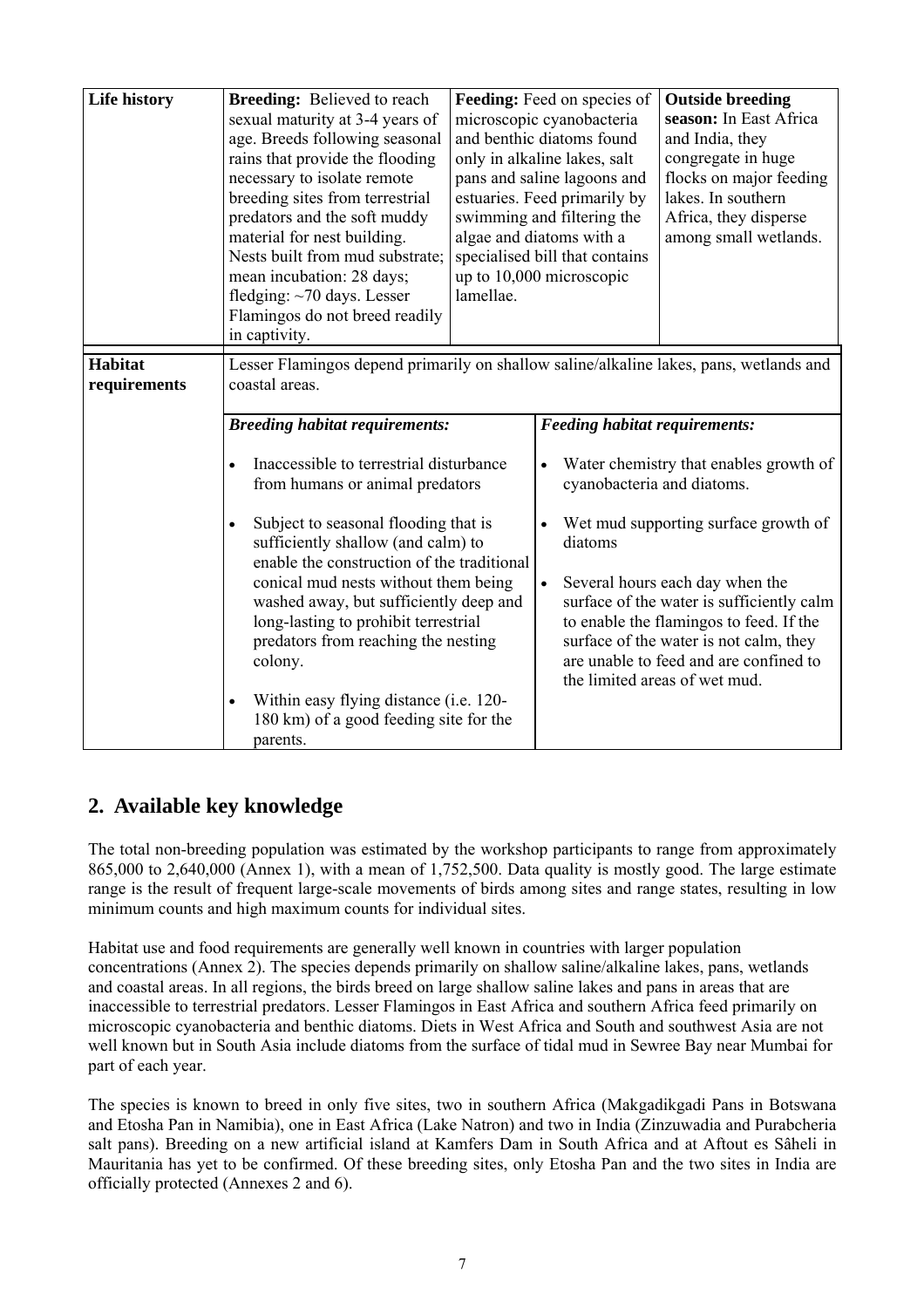## **3. Threats**

The major threats to the survival of the Lesser Flamingo are the loss and/or the degradation of its specialised habitat through altered hydrology and water quality, wetland pollution, extraction of salt and soda ash, and the disruption of its few breeding colonies by human activities. Other threats include disruption of nesting colonies by predators, poisoning, disease, harvesting of eggs and live birds, human disturbance at nonbreeding sites, predation, and competition for food and breeding sites. Descriptions of the threats are in Annex 3a, while threat importance rankings at the species and country levels are in Annex 3b.

## **4. Treaties, legislation and policies relevant for management**

The Lesser Flamingo is classified "Near Threatened" in the 2006 IUCN Red List of Threatened Species, indicating that it is considered likely to qualify for a threatened category in the near future. The following section briefly reviews the obligations of the range states (Annex 4) arising from the major international conventions and agreements. The species is also affected by various regional treaties, and national conservation legislation and policies.

### **4.1. International conventions and agreements**

**4.1.1. Convention on the Conservation of Migratory Species of Wild Animals (CMS).** The Lesser Flamingo is listed in Appendix II of the Convention on the Conservation of Migratory Species (CMS). This appendix refers to migratory species that have an unfavourable conservation status or would benefit significantly from international co-operation organised by tailored agreements. The Convention encourages the Range States to conclude global or regional Agreements for the conservation and management of individual species or, more often, of a group of species listed on Appendix II.

**4.1.2. The Agreement on the Conservation of African-Eurasian Migratory Waterbirds (AEWA).**  AEWA is a regional agreement under the Bonn Convention. The Lesser Flamingo is listed in Annex II of this agreement, as well as Columns A and B of the AEWA 2006-2008 Action Plan. Parties that are Range States of a migratory waterbird species listed in Column A shall endeavour:

- a) to conserve and, where feasible and appropriate, restore those habitats of the species which are of importance in removing the species from danger of extinction;
- b) to prevent, remove, compensate for, or minimize, as appropriate, the adverse effects of activities or obstacles that seriously impede or prevent the migration of the species; and
- c) to the extent feasible and appropriate, to prevent, reduce or control factors that are endangering or are likely to further endanger the species, including strictly controlling the introduction of, or controlling or eliminating, already introduced exotic species.

### **4.1.3. Convention on International Trade in Endangered Species of Wild Flora and Fauna**

**(CITES).** The Lesser Flamingo is listed in Appendix II of the Convention on International Trade in Endangered Species of Wild Flora and Fauna (CITES). Appendix II refers to species that are not necessarily now threatened with extinction but that may become so unless trade is closely controlled. Trade in Lesser Flamingo specimens requires the prior grant and presentation of an export permit. An export permit shall only be granted when the following conditions have been met: (a) a Scientific Authority of the State of export has advised that such export will not be detrimental to the survival of that species; (b) the Management Authority of the State of export is satisfied that the specimen was not obtained in contravention of the laws of that State for the protection of fauna and flora; and (c) a Management Authority of the State of export is satisfied that any living specimen will be so prepared and shipped as to minimize the risk of injury, damage to health or cruel treatment.

**4.1.4. Ramsar Convention on Wetlands.** The Convention on Wetlands, signed in Ramsar, Iran, in 1971, is an intergovernmental treaty that provides the framework for the conservation and wise use of wetlands and their resources through local, regional and national actions and international cooperation,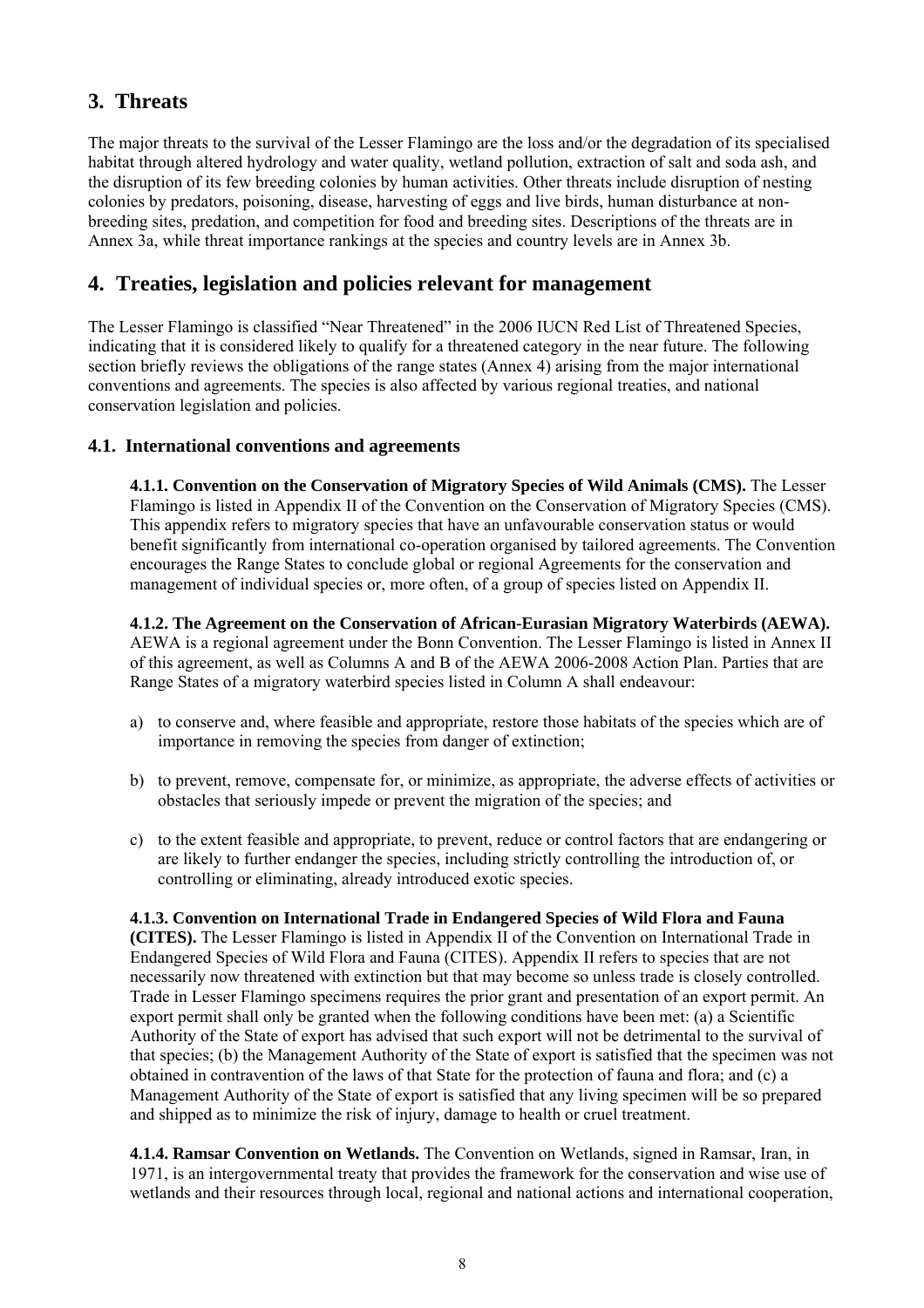as a contribution towards achieving sustainable development throughout the world. It recognises the fundamental ecological functions of wetlands as regulators of water regimes and as habitats supporting a characteristic flora and fauna.

The Convention requires that each Contracting Party designate at least one suitable wetland within its territory for inclusion in a List of Wetlands of International Importance maintained by the Ramsar bureau. Wetlands should be selected for the List on account of their international significance in terms of ecology, botany, zoology, limnology or hydrology, particularly as habitat for waterfowl.

The Convention establishes guidelines for the formulation and implementation of national wetland management and conservation policies, including establishing inventories of wetlands, determining priorities for each site, requiring impact studies for all projects that may affect wetlands, regulating the use of wild flora and fauna to avoid over-exploitation, and drafting legislation that encourages wetland conservation, taking into account international responsibilities for the conservation, management and wise use of migratory stocks of waterfowl.

### **4.2. National institutions, laws and policies affecting bird conservation**

The institutional, legislative and policy framework that relates to bird conservation in each of the range states is typically large, complex and often unclear. Even a summary of these frameworks for the 19 range states is beyond the scope of this action plan, and is more appropriately included in national Lesser Flamingo action plans. For example, in Kenya in 1999, no fewer than 38 different government ministries, departments and parastatal organisations were involved in biodiversity-related conservation work. At just the ministry level these included: The Office of the President, Ministry of Tourism and Wildlife, Ministry of Natural Resources, Ministry of Environmental Conservation, Ministry of Home Affairs, Culture and National Heritage, Ministry of Local Government, Ministry of Planning and National Development, Ministry of Agriculture, Ministry of Water Development and Ministry of Research, Science and Technology. Mandates for various facets of environmental conservation and management change as ministries are created and abolished, and the limits of institutional responsibility are often unclear.

### **4.3 National Lesser Flamingo protection and conservation status**

The Lesser Flamingo is a protected species and it is illegal to deliberately kill them, destroy their nests or harvest their eggs in all of the primary range states for which we have been able to collect such data (Annex 5a). In most cases, this protection derives from national legislation, although in South Africa it is included in provincial legislation. The penalties for these acts vary among the countries from a slap on the wrist by park wardens to the potential for heavy fines and jail sentences (Annex 5a). Only in Tanzania is the trade in live Lesser Flamingos allowed.

In all countries, the attitude of the public and conservation authorities toward the Lesser Flamingo is positive, although it is not well known among the public in those countries where it occurs in isolated inhospitable places far from civilisation (Annex 5b). Conservation authorities in all primary range states consider the Lesser Flamingo a species of special concern that needs to be protected, and several countries have established Ramsar sites or protected areas specifically for the Lesser Flamingo. In those countries where the species gathers in flocks of hundreds of thousands, providing one of the most spectacular wildlife spectacles in the world, the conservation authorities are also conscious of the special tourist generating potential of the species.

## **5. Framework for Action**

The aim of this action plan is to improve the conservation status of the Lesser Flamingo from a "Near Threatened" species to a species of "Least Concern" globally and in each of its four regional populations – South Asia, East Africa, southern Africa and West Africa – by stabilising the size and distribution of the regional populations at current levels by 2020.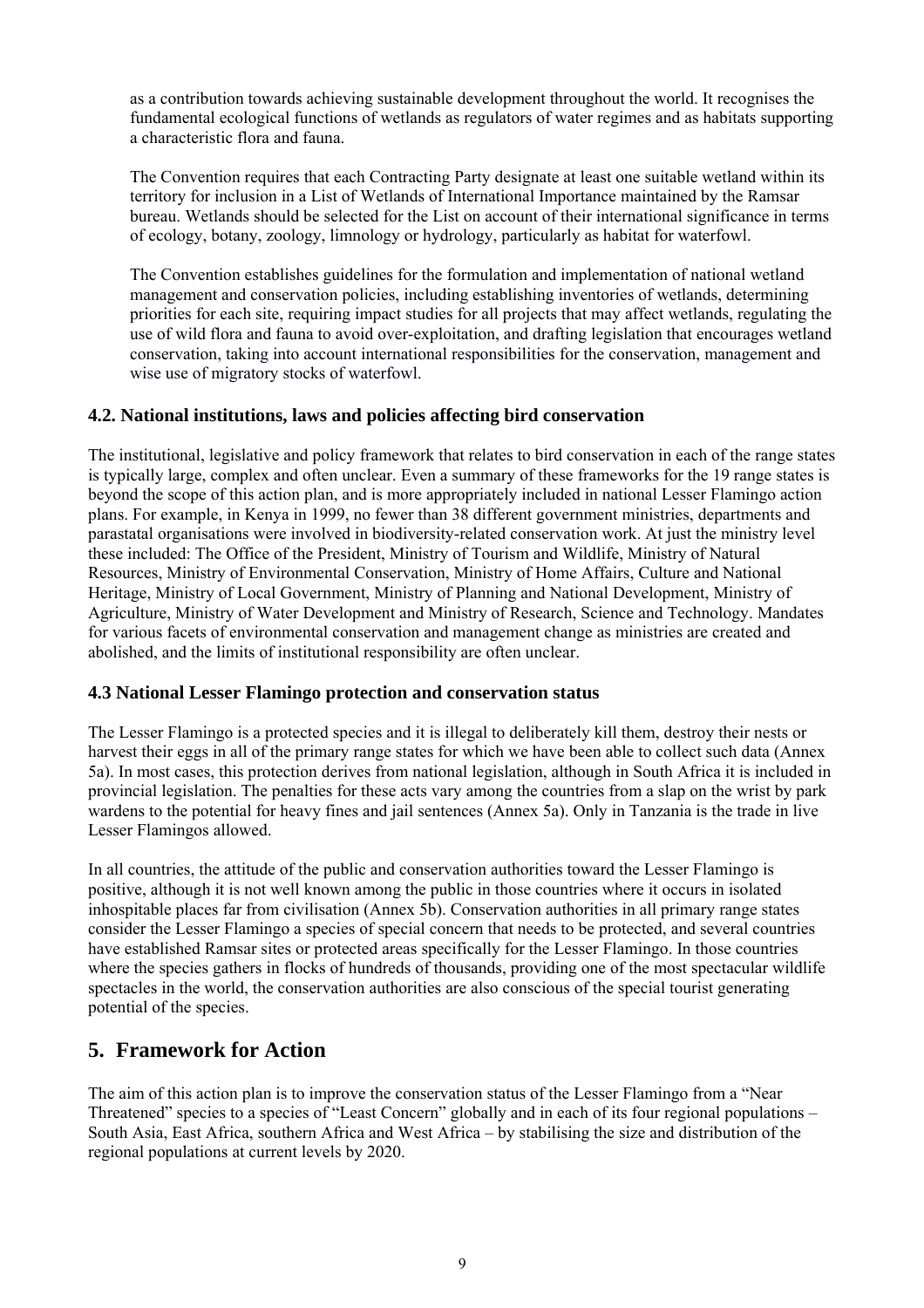This aim will be achieved by:

1. Ensuring that all key breeding and feeding sites are maintained in good ecological condition by:

- Identifying the management needs of Lesser Flamingo habitat at key sites and implementing necessary management actions,
- Maintaining, and restoring where necessary, favourable hydrological conditions and water quality,
- Designating all key sites as protected areas, Ramsar sites and IBAs.

2. Ensuring that breeding colonies are not disturbed by:

- Preventing disturbance (especially by low flying aircraft) through legislation, planning, zoning, and through enforcement of these rules as appropriate,
- Raising awareness about the conservation needs of the species at national and local level,
- Helping local communities in India and Mauritania to develop alternative livelihood practices to reduce disturbance.

3. Reducing the effects on Lesser Flamingo regional populations of poisoning, particularly from cyanobacterial toxins, botulinus toxins, agricultural chemicals, industrial and domestic wastes, and infectious diseases, particularly avian influenza, avian cholera, salmonellosis and pseudomoniasis by:

- Establishing an integrated flamingo health surveillance programme to assess the effect of mass dieoffs on the Lesser Flamingo population in East Africa,
- Ensuring that pollution guidelines and legislation are developed and enforced,
- Ensuring that pollution guidelines and legislation at all key sites reflect the sensitivity of the species, particularly to industrial chemicals and heavy metals,
- Raising awareness among decision makers and industry about the risk of pollution to Lesser Flamingo.

4. Ensuring that harvesting, particularly egg harvesting in India and the trade in live specimens in other range states has no effect on the regional Lesser Flamingo populations by:

- Maintaining the ban on Lesser Flamingo trade where it is already in place,
- Regulating and enforcing stringent licensing mechanisms at the national level. The licensing process should be based on an assessment of the effect of trade, in combination with other factors, on the regional populations.

5. Ensuring that collisions with man-made structures, particularly power lines, telephone lines, fences, light masts and guide wires are minimised.

6. Ensuring that human disturbance, particularly disturbance from boating, fishing, hunting other species, tourists, planes/helicopters, birdwatchers, photographers and military patrol/exercises, at non-breeding sites is minimised.

The expected results and means of verification are shown in Table 2, while the activities by country are in Table 3, and the priorities by key site are shown in Annexes 8a – 8c.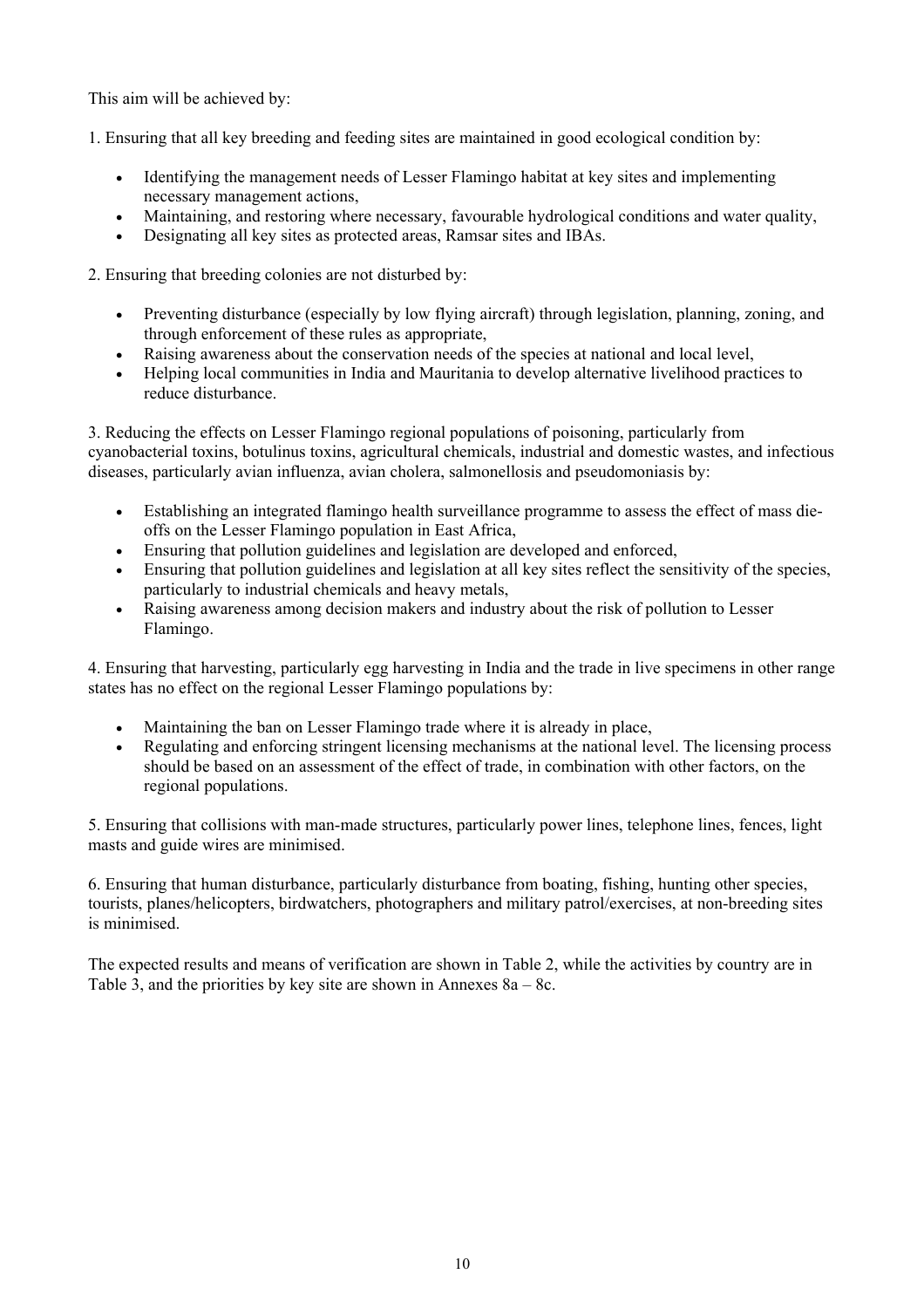### **Table 2. Expected results and means of verification**

|                                      | <b>The Action Plan</b>                                                                                                                         | <b>Indicators of success</b>                                                                                                                                                                                                                                                                                                                                                                                                                                                                                                          | <b>Sources of verification</b>                                           | <b>Assumptions</b>                                                                                                                                                        |
|--------------------------------------|------------------------------------------------------------------------------------------------------------------------------------------------|---------------------------------------------------------------------------------------------------------------------------------------------------------------------------------------------------------------------------------------------------------------------------------------------------------------------------------------------------------------------------------------------------------------------------------------------------------------------------------------------------------------------------------------|--------------------------------------------------------------------------|---------------------------------------------------------------------------------------------------------------------------------------------------------------------------|
| Aim                                  | Remove the Lesser Flamingo from<br>the IUCN Red List of Threatened<br>Animals globally and in each of its<br>four regional populations by 2020 | Red List categorisation as a species<br>of Least Concern                                                                                                                                                                                                                                                                                                                                                                                                                                                                              | Application of the IUCN Red List criteria                                |                                                                                                                                                                           |
| Objective                            | Stabilise the size and distribution of<br>regional and global non-breeding<br>populations at current levels by 2012                            | Coordinated annual African/Asian<br>Population and distribution has been<br>stabilised at 2008 levels by 2012<br>Waterbird Census surveys and tri-annual<br>aerial surveys                                                                                                                                                                                                                                                                                                                                                            |                                                                          | 1. An accurate method of counting<br>Lesser Flamingos from the air can be<br>developed for 2008<br>2. Tri-annual international counts can<br>be co-ordinated and financed |
| <b>Results to be</b><br>achieved by: | 1. Ensuring that all key breeding and<br>feeding sites are maintained in good<br>ecological condition                                          | Water levels, salinity and prey<br>Annual independent ecological surveys<br>(microbacteria and diatom) levels at<br>key sites are maintained at levels that<br>National government reports to the<br>European Commission, the Bonn, Bern,<br>are ideal for Lesser Flamingos<br>Biodiversity and Ramsar Conventions,<br>and AEWA<br>International and national Lesser<br>Flamingo working group reports<br>Periodic independent assessments carried<br>out by national BirdLife partners as part<br>of their IBA Monitoring Programme. |                                                                          | These indicators can be controlled, or<br>influenced, by national conservation<br>authorities                                                                             |
|                                      | 2. Ensuring that breeding colonies are<br>not disturbed by human activity                                                                      | Five-year mean level of breeding<br>success $(\geq 50\%)$                                                                                                                                                                                                                                                                                                                                                                                                                                                                             | Bi-weekly aerial surveys of breeding sites<br>during the breeding season | These aerial surveys will not cause<br>disturbance to the breeding birds                                                                                                  |
|                                      | 3. Reducing the effects on Lesser<br>Flamingo regional populations of<br>toxicologic and/or infectious diseases                                | Mass die-offs in the East African<br>regional population eliminated                                                                                                                                                                                                                                                                                                                                                                                                                                                                   | International and national Lesser<br>Flamingo working group reports      | These events can be controlled, or<br>influenced, by national conservation<br>authorities                                                                                 |
|                                      | 4. Ensuring that harvesting of eggs<br>and trade in live specimens has no<br>effect on the regional Lesser<br>Flamingo populations             | Population viability analysis (PVA)<br>confirms that harvest is within the<br>safe limits of exploitation                                                                                                                                                                                                                                                                                                                                                                                                                             | PVA, and desk and field surveys<br>estimating annual take                | 1. National legislation on egg<br>harvesting is passed and enforced.<br>2. CITES recommendations on Lesser<br>Flamingo trade are properly<br>implemented                  |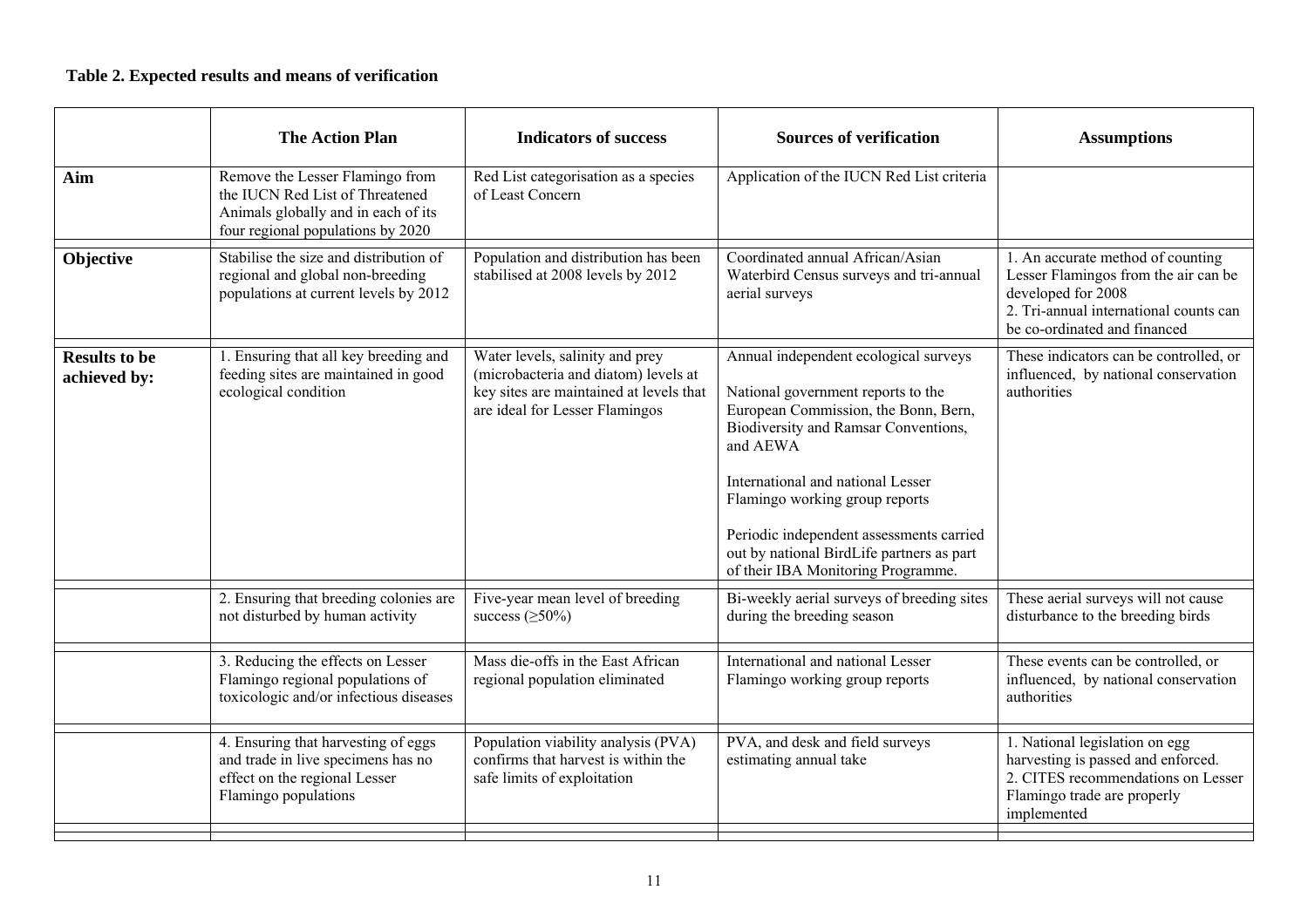| <b>The Action Plan</b>                                                 | <b>Indicators of success</b>                                                                                             | <b>Sources of verification</b>                                        | <b>Assumptions</b> |
|------------------------------------------------------------------------|--------------------------------------------------------------------------------------------------------------------------|-----------------------------------------------------------------------|--------------------|
| 5. Minimising collisions with man-<br>made structures                  | Number of reported LF mortalities<br>due to collision with man-made<br>structures declined to 25 % of the<br>2008 level. | Reports by national Lesser Flamingo<br>working groups                 |                    |
| $\overline{6}$ . Minimising human disturbance at<br>non-breeding sites | No reports of human disturbance at<br>non-breeding sites                                                                 | Reports by national Lesser Flamingo<br>working groups                 |                    |
| 7. Filling knowledge gaps                                              | No substantial knowledge gaps by<br>2008                                                                                 | Monitoring reports and research reports in<br>scientific publications |                    |

## **Table 3. Activities by country**

|                                                                                                       |                                                                                                                                                           |                 | <b>Time</b> |                                                               |
|-------------------------------------------------------------------------------------------------------|-----------------------------------------------------------------------------------------------------------------------------------------------------------|-----------------|-------------|---------------------------------------------------------------|
| <b>Results</b>                                                                                        | <b>National activities</b>                                                                                                                                | <b>Priority</b> | scale       | <b>Responsible organisations</b>                              |
| and                                                                                                   | Designate key sites as protected areas and Ramsar sites, and ensure they are maintained in<br>favourable ecological status                                | Critical        | Short       | National conservation authorities                             |
| reeding                                                                                               | Identify baseline conditions of habitat suitability for Lesser Flamingos                                                                                  | High            | Medium      | Governmental and non-government<br>conservation organisations |
|                                                                                                       | Conduct environmental impact assessments and audits of existing operations at all key sites                                                               | Medium          | Medium      | National conservation authorities                             |
|                                                                                                       | Identify management needs of Lesser Flamingo habitat at key sites and implement necessary<br>management actions                                           | Medium          | Medium      | National conservation authorities                             |
| Ensure that an key <i>v v v v v</i> –<br>feeding sites are maintained in<br>good ecological condition | Develop and implement integrated (catchments/coastal zone) management plans for the key<br>sites                                                          | Medium          | Medium      | National conservation authorities                             |
|                                                                                                       | Maintain, or restore where necessary, favourable hydrological conditions and water quality for<br>the species                                             | Medium          | Long        | National conservation authorities                             |
|                                                                                                       | Enhance the habitat at suitable sites (e.g. creation of breeding islands, rehabilitate/create<br>wetlands) where necessary                                | Low             | Long        | National conservation authorities                             |
|                                                                                                       |                                                                                                                                                           |                 |             |                                                               |
| not<br>that                                                                                           | Prevent human disturbance (especially low flying aircraft) through legislation, planning,<br>zoning and through enforcement of these rules as appropriate | Critical        | Short       | National conservation and local<br>government authorities     |
| disturbed<br>breeding<br>colonies are<br><b>Ensure</b>                                                | Raise awareness about the conservation needs of the species at national and local<br>level                                                                | Medium          | Medium      | National conservation and local<br>government authorities     |
|                                                                                                       | Help local communities in India and Mauritania to develop alternative livelihood practices to<br>reduce disturbance                                       | Medium          | Long        | National conservation authorities                             |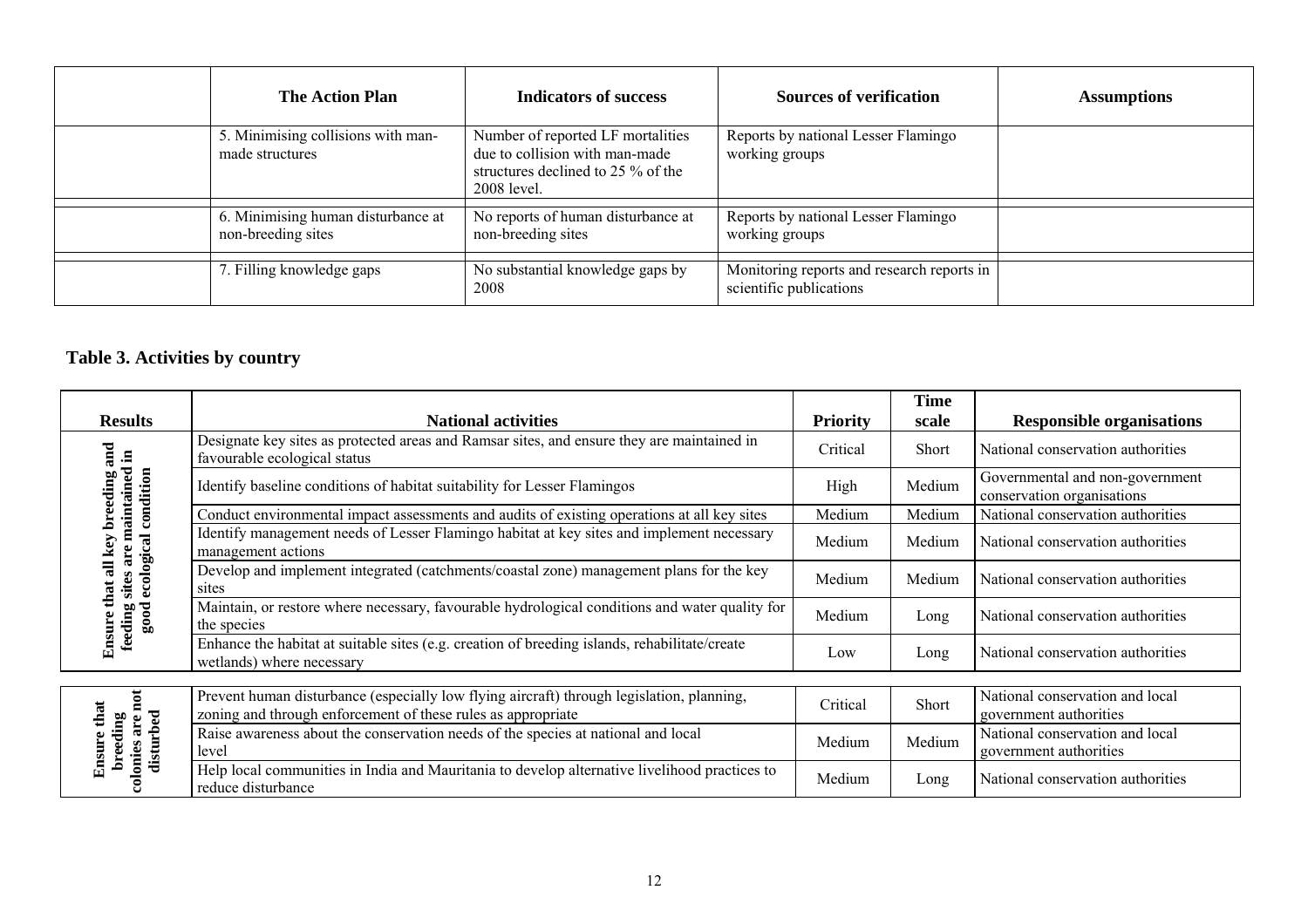|                                                                                                                     | Establish an integrated flamingo health surveillance programme to assess the effect of mass<br>die-offs on Lesser Flamingo populations                                                                            | Medium | Ongoing   | Governmental and non-government<br>conservation organisations |
|---------------------------------------------------------------------------------------------------------------------|-------------------------------------------------------------------------------------------------------------------------------------------------------------------------------------------------------------------|--------|-----------|---------------------------------------------------------------|
|                                                                                                                     | Raise awareness amongst decision makers and industry about the risk of pollution to the<br>Lesser Flamingo                                                                                                        | Medium | Medium    | National conservation authorities                             |
|                                                                                                                     | Ensure that pollution guidelines/legislation at key sites reflect the sensitivity of the species                                                                                                                  | Medium | Medium    | National conservation and local<br>government authorities     |
| regional populations of<br>Reduce the effects on<br>poisoning and/or<br>diseases                                    | Ensure that pollution guidelines/legislation are developed and enforced, especially with<br>reference to industrial chemicals and heavy metals                                                                    | Medium | Immediate | National conservation and local<br>government authorities     |
|                                                                                                                     |                                                                                                                                                                                                                   |        |           |                                                               |
| negative effect on regional<br>Ensure that specimen and<br>egg harvesting have no<br>Lesser Flamingo<br>populations | Maintain ban on trade in Lesser Flamingo specimens, body parts and eggs where it is already<br>in place                                                                                                           | High   | Ongoing   | National conservation authorities                             |
|                                                                                                                     | Regulate and enforce a stringent trade licensing mechanism at the national level, based on an<br>assessment of the effect of trade on regional Lesser Flamingo populations, in combination<br>with other factors. | High   | Ongoing   | National conservation authorities                             |
|                                                                                                                     |                                                                                                                                                                                                                   |        |           |                                                               |
| collisions with<br>structures are<br><b>Ensure</b> that<br>man-made<br>minimised                                    | Avoid crossing important Lesser Flamingo habitats and flyways when routing new power<br>lines, telephone lines, fences, light masts and guide wires                                                               | Medium | Short     | National environmental and<br>conservation authorities.       |
|                                                                                                                     |                                                                                                                                                                                                                   |        |           |                                                               |
|                                                                                                                     | Prevent human disturbance (especially low flying aircraft) through legislation, planning,<br>zoning and through enforcement of these rules as appropriate                                                         | High   | Short     | National conservation and local<br>government authorities     |
| disturbance at<br>non-breeding<br>Minimise<br>human<br>sites                                                        | Raise awareness about the conservation needs of the species at national and local<br>level                                                                                                                        | Medium | Medium    | National conservation and local<br>government authorities     |
|                                                                                                                     | Help local communities in India and Mauritania to develop alternative livelihood practices to<br>reduce disturbance                                                                                               | Medium | Long      | National conservation and local<br>government authorities     |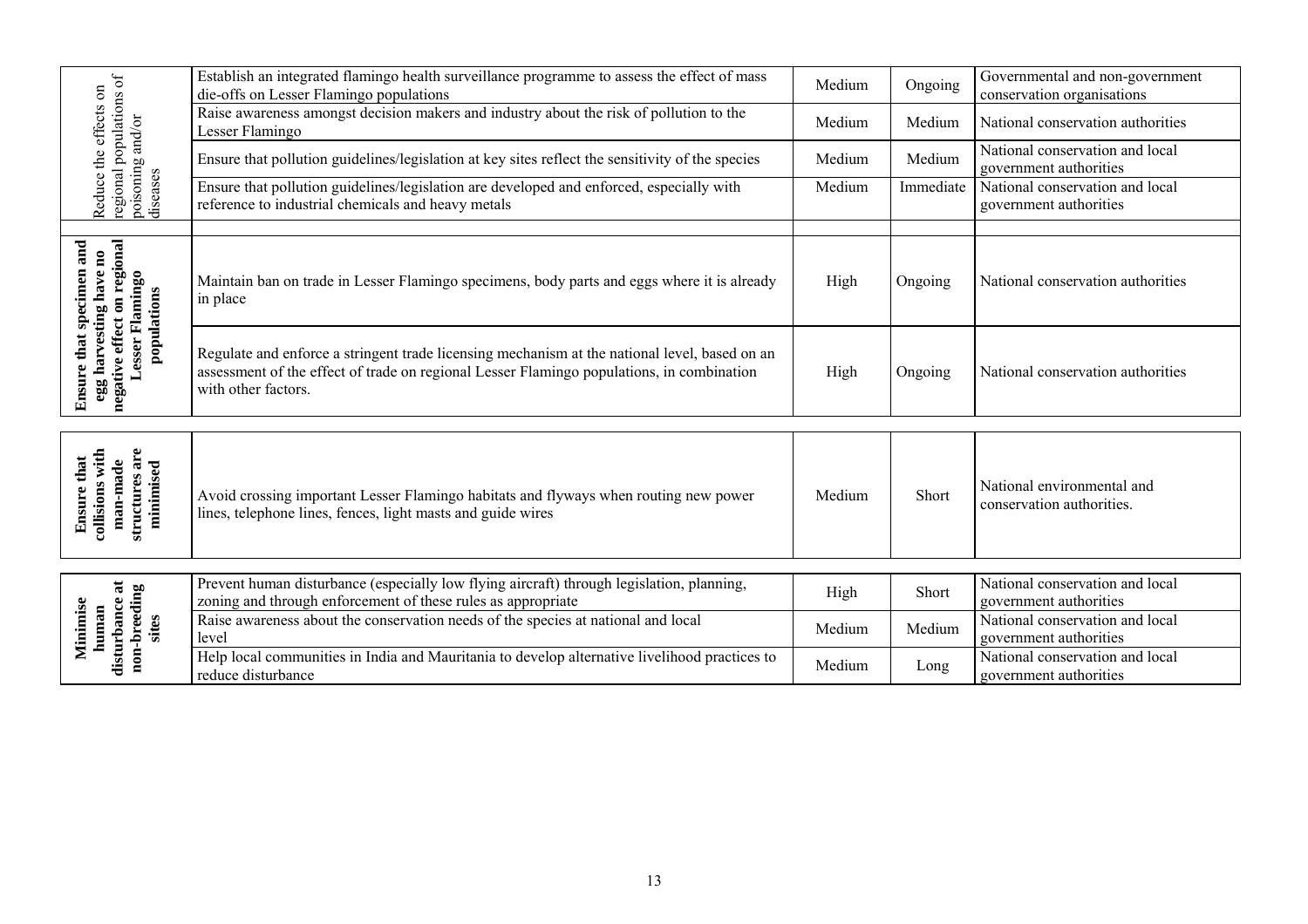| population numbers                                                                                                                                                                                             | Determine population sizes and trends by developing a monitoring strategy and protocols<br>(numbers, distribution, key sites), conducting regular coordinated aerial population surveys at<br>non-breeding sites, at least tri-annually, monitoring breeding populations and breeding success<br>annually at all primary breeding sites, and identifying potentially unknown breeding and non-<br>breeding sites                            | High   | Ongoing | Government and non-government<br>conservation organisations, scientific<br>institutions |
|----------------------------------------------------------------------------------------------------------------------------------------------------------------------------------------------------------------|---------------------------------------------------------------------------------------------------------------------------------------------------------------------------------------------------------------------------------------------------------------------------------------------------------------------------------------------------------------------------------------------------------------------------------------------|--------|---------|-----------------------------------------------------------------------------------------|
| and distribution<br>knowledge gaps                                                                                                                                                                             | Determine population delineation and movements by conducting satellite tracking and ringing<br>studies to determine movements of individuals between lakes, interchange and possible gene<br>flow between populations, site usage, and relations with food availability and quality                                                                                                                                                         | High   | Ongoing | Government and non-government<br>conservation organisations, scientific<br>institutions |
| Fill<br>Establish a health surveillance strategy and conduct an integrated flamingo health surveillance<br>Medium<br>Ongoing<br>programme to assess the effect of mass die-offs on Lesser Flamingo populations | Government and non-government<br>conservation organisations, scientific<br>institutions                                                                                                                                                                                                                                                                                                                                                     |        |         |                                                                                         |
| knowledge gaps<br>demographic<br>Eil                                                                                                                                                                           | Systematically collect data on breeding success and recruitment, including factors influencing<br>fluctuations in breeding populations, frequency of breeding by individuals, age of first<br>breeding, reasons for breeding failure, the role of practice nest building, survival rates,<br>population structure, plumage development, moult strategy (timing and location), relationship<br>between nuptial display and start of breeding | Medium | Medium  | Government and non-government<br>conservation organisations, scientific<br>institutions |
|                                                                                                                                                                                                                | Systematically collect data on breeding habitat requirements, including the role of rainfall in<br>determining breeding success                                                                                                                                                                                                                                                                                                             | High   | Medium  | Government and non-government<br>conservation organisations, scientific<br>institutions |
| knowledge gaps<br>requirement<br><b>Fill habitat</b>                                                                                                                                                           | Systematically collect data on feeding habitat requirements, including daily food requirements,<br>food quality at key sites, carrying capacity of key sites, differences in freshwater requirements<br>between East Africa and southern Africa                                                                                                                                                                                             | High   | Medium  | Government and non-government<br>conservation organisations, scientific<br>institutions |
|                                                                                                                                                                                                                | Understanding catchment processes                                                                                                                                                                                                                                                                                                                                                                                                           | Medium | Medium  | Government and non-government<br>conservation organisations, scientific<br>institutions |
|                                                                                                                                                                                                                | Systematically collect data on the role of diseases and poisons in population regulation,<br>including the effects of infectious and non-infectious diseases                                                                                                                                                                                                                                                                                | High   | Ongoing | Government and non-government<br>conservation organisations, scientific<br>institutions |
| poison threats<br>knowledge gaps<br>Fill disease and                                                                                                                                                           | Model long-term effects of climate change and diseases                                                                                                                                                                                                                                                                                                                                                                                      | High   | Ongoing | Government and non-government<br>conservation organisations, scientific<br>institutions |
|                                                                                                                                                                                                                | Evaluate the relative importance of different threats                                                                                                                                                                                                                                                                                                                                                                                       | Medium | Short   | Government and non-government<br>conservation organisations, scientific<br>institutions |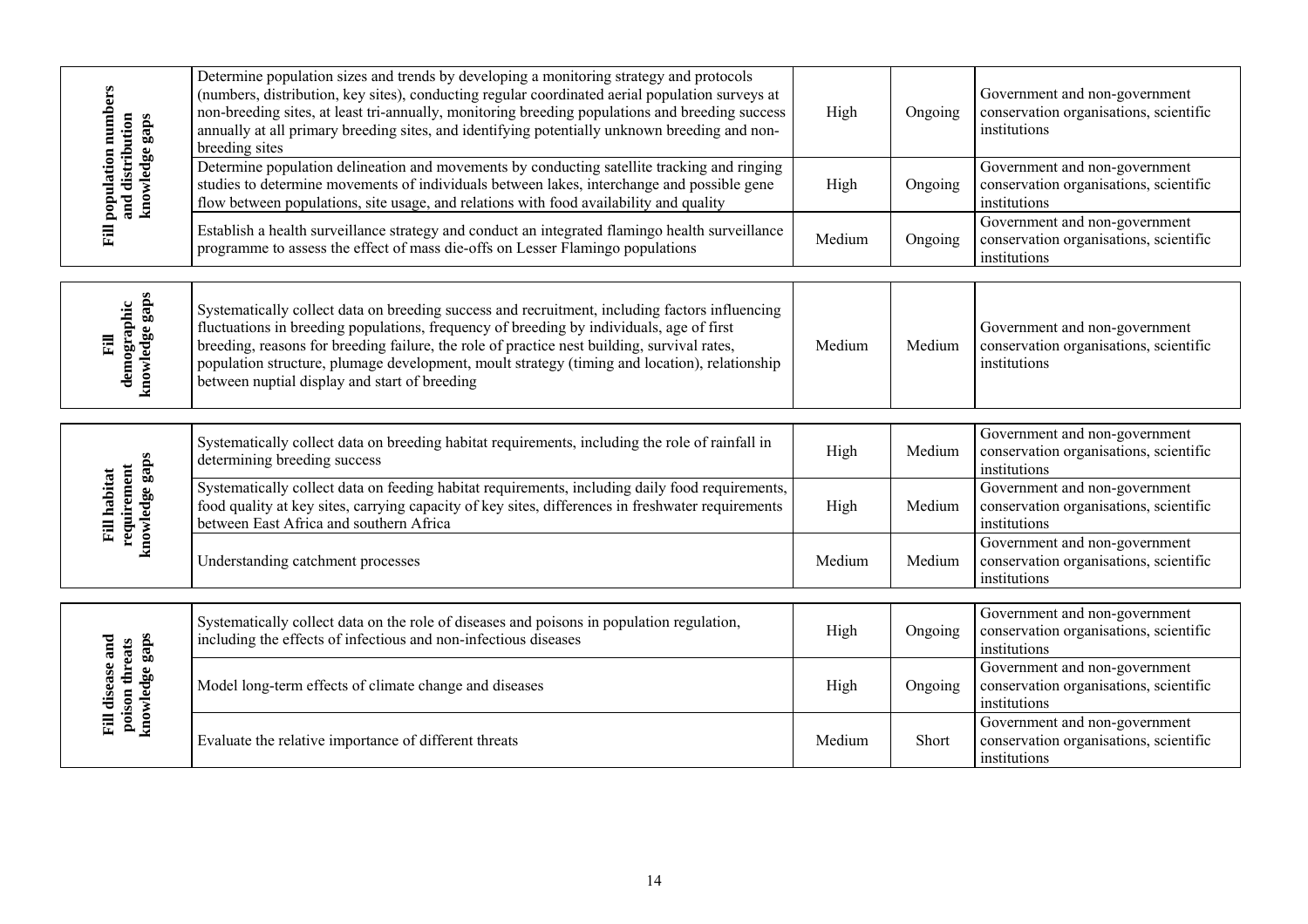| Fill genetics<br>knowledge<br>gaps              | Systematically collect data on the genetic relatedness within regional populations and genetic<br>exchange between regional populations in order to detect genetic bottlenecks which might be<br>dangerous for this species | Medium | Medium  | Scientific institutions                                                                 |
|-------------------------------------------------|-----------------------------------------------------------------------------------------------------------------------------------------------------------------------------------------------------------------------------|--------|---------|-----------------------------------------------------------------------------------------|
| knowledge<br>esser<br>Flamingo<br>value<br>gaps | Understand the cultural importance of Lesser Flamingos from South Africa to India                                                                                                                                           | Medium | Ongoing | Government and non-government<br>conservation organisations, scientific<br>institutions |
| Fill L                                          | Calculate the economic value of Lesser Flamingos to nations and local communities                                                                                                                                           | Medium | Ongoing | Government and non-government<br>conservation organisations, scientific<br>institutions |
| operational<br>knowledge                        | Assemble a Lesser Flamingo bibliography                                                                                                                                                                                     | Medium | Ongoing | Government and non-government<br>conservation organisations, scientific<br>institutions |
| gaps<br>司                                       | Assemble a database of funding sources                                                                                                                                                                                      | Medium | Ongoing | Government and non-government<br>conservation organisations, scientific<br>institutions |

### **Key to priority ratings:**

**Critical:** a Result that is needed to prevent a large decline in the population, which could lead to extinction.

**High:** a Result that is needed to prevent a decline of more than  $20\%$  of the population in 20 years or less.

**Medium:** a Result that is needed to prevent a decline of less than 20% of the population in 20 years or less.

Low: a Result that is needed to prevent local population declines or which is likely to have only a small impact on the population across the range.

### **Key to time scale criteria:**

**Short:** completed within the next 1-3 years **Medium:** completed within the next 1-5 years Long: completed within the next 1-10 years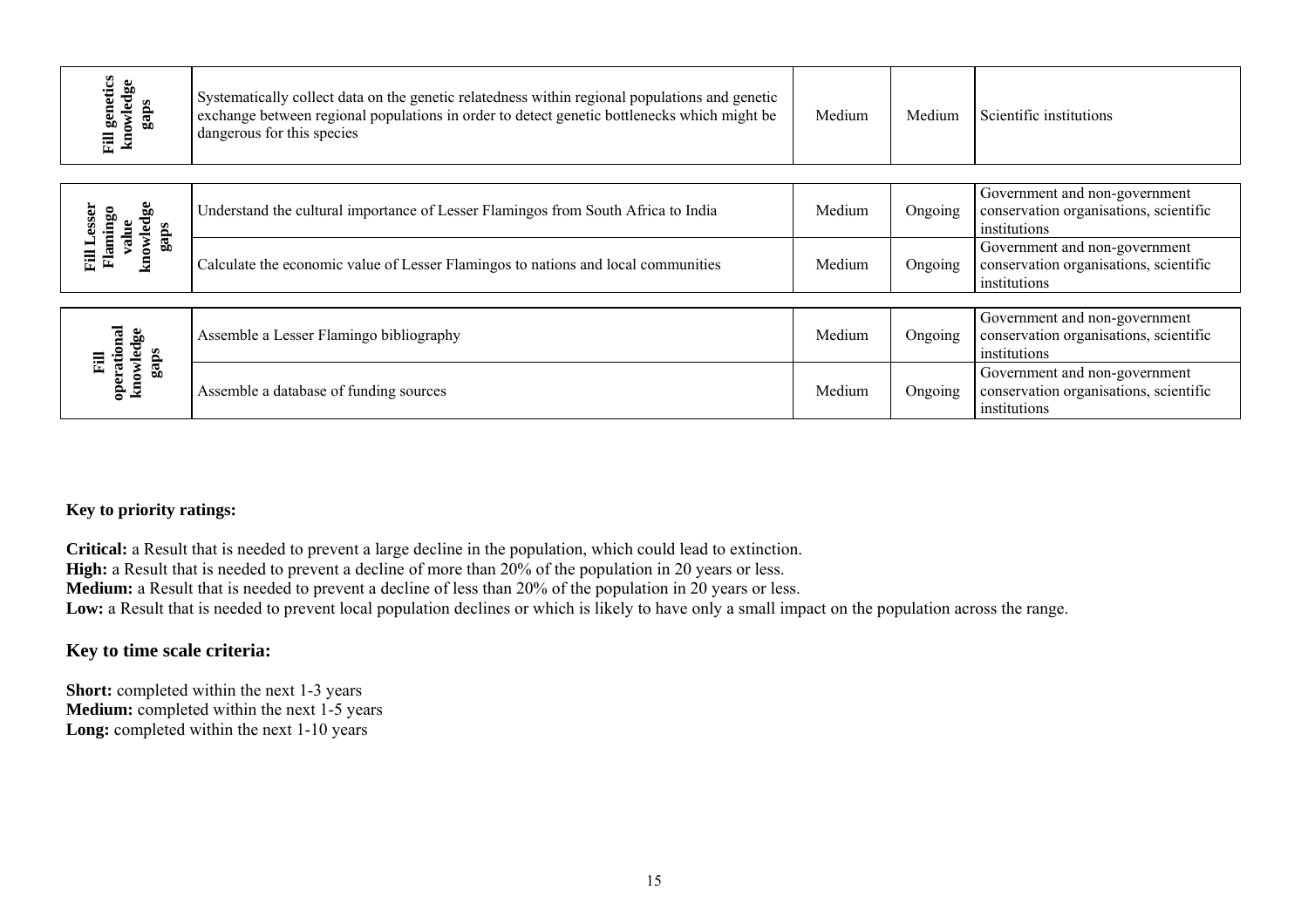### **6. Bibliography**

### **6.1. General references**

- **BirdLife International 2000.** Threatened Birds of the World. p.634. Lynx Edicions and BirdLife International. Barcelona and Cambridge, UK.
- **BirdLife International 2006.** Species fact sheet: *Phoenicopterus minor*. http://www.birdlife.org
- **Del Hoyo, J. Elliott, A. and Sargatal, J. (eds) 1992.** Handbook of the Birds of the World. Vol 1. pp. 525- 526. Lynx Edicions, Barcelona.
- **Brown, L. 1973.** The mystery of the Flamingo. East African Publishing House, Nairobi, Kenya.
- **Brown, L.H., Urban, E.K. and Newman, K. 1982.** The Birds of Africa, Vol. I. pp. 216-219. Academic Press, London.
- **Ogilvie, M. and Ogilvie, C. 1989.** Flamingos. Alan Sutton, Gloucester, UK.
- **IUCN 2006.** 2006 IUCN Red List of Threatened Species*.* [www.iucnredlist.org](http://www.iucnredlist.org/)
- **Simmons R.E. 2005.** Lesser Flamingo. In: Hockey, P.A.R., Dean, W.R.J. and Ryan, P.G. (eds). Roberts Birds of Southern Africa, 7th ed., pp 606-607. John Voelcker Bird Book Fund, Black Eagle Publishing, Cape Town.

### **6.2. Taxonomy**

- **Fain, M.G. & Houde, P. 2004.** Parallel radiations in the primary clades of birds. Evolution 58: 2558–2573.
- **Geoffroy, E.L. 1798.** Societé Philomathique de Paris, Bulletin 1(2).
- **Linnaeus, C. 1758.** Systema Naturae, Ed. X.
- **Mayr, G. 2004.** Morphological evidence for sister group relationship between flamingos (Aves Phoenicopteridae) and grebes (Podicipedidae). Zoological Journal of the Linnean Society 140: 157-169.
- **Sibley, C.G., Ahlquist, J.E. and Monroe, B.L. 1988.** Classification of the living birds of the world based on DNA-DNA hybridization studies. Auk 105: 409-424.
- **van Tuinen, M., Butvill, D.B., Kirsch, J.A.W. & Hedges, S.B. 2001.** Convergence and divergence in the evolution of aquatic birds. Proceedings of the Royal Society of London B 268: 1345–1350.
- **Wink, M. and Studer-Thiersch, A. In prep.** New results on flamingo genetics: taxonomy and hybridisation. Presented at EAZA Ciconiiformes TAG meeting, May 2005, Heidelberg, Germany.

### **6.3. Population size, distribution and movements**

- **Ali, S. 1945.** More on the flamingos in Kutch. J. Bombay Nat. History Soc. 45: 586-592.
- **Ali, S. 1954.** The birds of Gujarat. J. Bombay Nat. History Soc. 52(3): 374-458.
- **Ali, S. 1960.** Flamingo city re-visited: nesting of the Rosy Pelican (*Pelicanus onocrotalus* Linnaeus) in the Rann of Kutch. J. Bombay Nat. History Soc. 57(2): 412-415.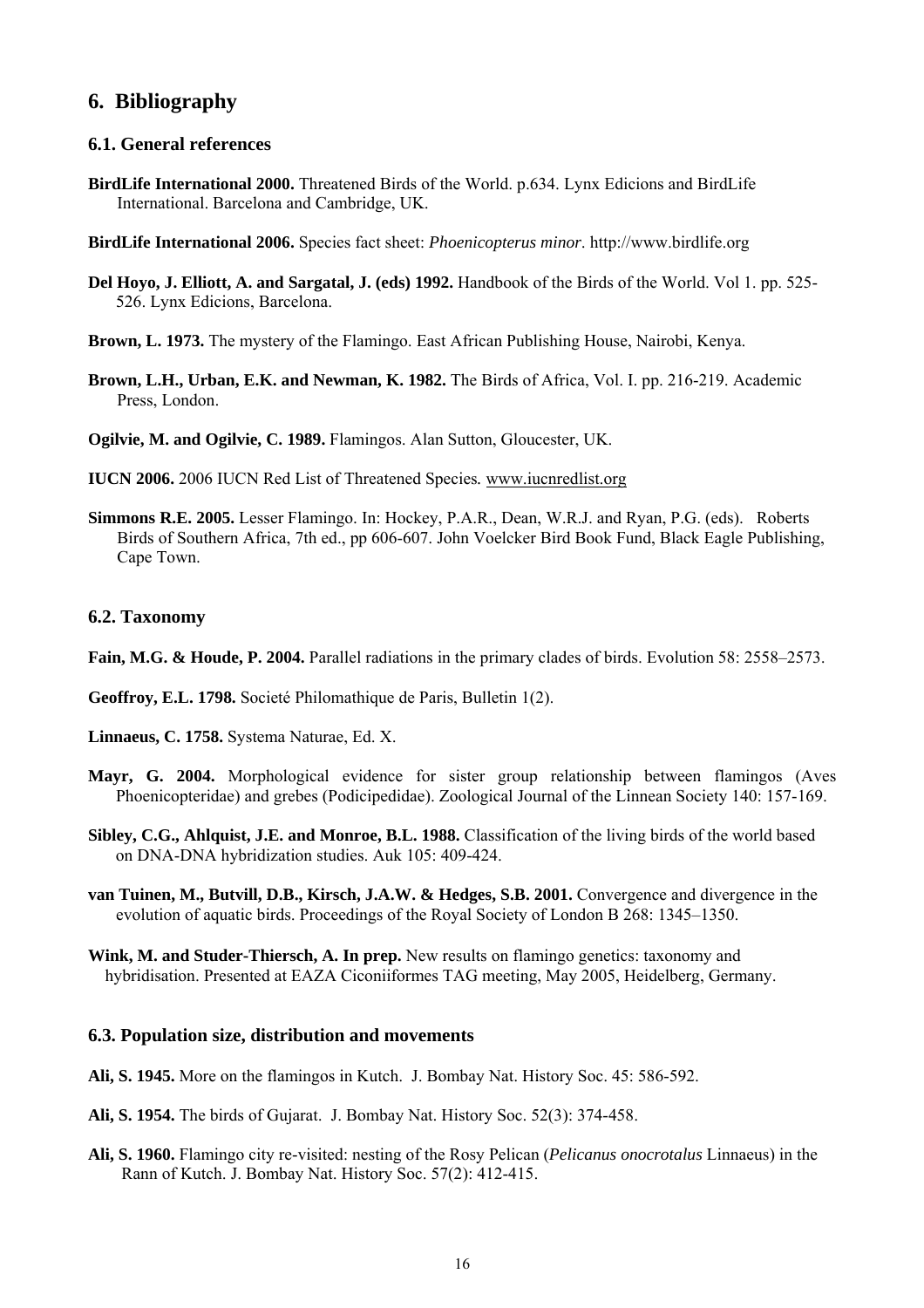- **Al-Saghier, O. and Porter, R.F. 1996.** The bird conservation importance of the Aden Wetlands, Republic of Yemen. Unpublished report on behalf of BirdLife International and the Ornithological Society of the Middle East.
- **Borello, W.D, Mundy, J.M. and Liversedge, T.N. 1998.** Movements of Greater and Lesser Flamingo in southern Africa. The Torgos 28: 201-218.
- **Childress, B. 2004.** Remarkable Lesser Flamingo recovery. Lanioturdus 37: 3-4.
- **Childress, B. 2005.** Flamingo population estimates for Africa and southern Asia. In: Childress, B., Béchet, A., Arengo, F. & Jarrett, N. (eds.) 2005. *Flamingo*, Bulletin of the IUCN-SSC/Wetlands International Flamingo Specialist Group, No. 13, December 2005. Wildfowl & Wetlands Trust, Slimbridge, UK.
- **Childress, B., Harper, D., Hughes, B., Van den Bossche, W., Berthold, P. & Querner, U. 2004.** Satellite tracking of Lesser Flamingo movements in the Rift Valley, East Africa – Pilot Study Report. Ostrich 75: 57-65.
- **Childress, B***.,* **Hughes, B., Harper, D., Van den Bossche, W., Berthold, P. and Querner, U. In press 2007.** Satellite tracking documents East African flyway and key site network of the Lesser Flamingo (*Phoenicopterus minor*). In: Boere, G.C; C.A. Galbraith; D.A. Scott; D.A. Stroud and L.G. Underhill, editors (2007). "Waterbirds Around the World". Proceedings of a global conference on waterbird flyways, Edinburgh, April 2004. [Publisher], Edinburgh. Pp. XXX.
- **Childress, B., Hughes, B., Harper, D., Van den Bossche, W., Berthold P. and Querner, U. In press 2007.** East African flyway and key site network of the Lesser Flamingo (*Phoenicopterus minor*) documented through satellite tracking. In: Proceedings of the Pan African Ornithological Congress XI, 20-25 November, 2004, Djerba, Tunisia. Ostrich Supplement 16: xx-xx.
- **Diagana, C.H.and Dodman, T. In press.** Numbers & distribution of waterbirds in Africa / Results of the African Waterbirds Census - Effectifs & distribution des oiseaux d'eau en Afrique / Résultats des Dénombrements d'Oiseaux d'Eau en Afrique, 2002, 2003 & 2004 Dakar.
- **Dodman, T. 2002.** Waterbird Population Estimates in Africa. Unpublished report to Wetlands International.
- **Dodman, T. & Diagana, C.H. 2003.** African Waterbird Census / Les Dénombrements d'Oiseaux d'Eau en Afrique 1999, 2000 & 2001. Wetlands International Global Series No. 16, Wageningen, The Netherlands.
- **EWNHS. 2000.** African Waterfowl Census Report. Ethiopian Wildlife & Natural History Society, Addis Ababa, Ethiopia
- **EWNHS. 2003.** African Waterfowl Census Report. Ethiopian Wildlife & Natural History Society, Addis Ababa, Ethiopia
- **Jadhav, A. & Parasharya, B.M. 2004.** Counts of Flamingo at some sites in Gujarat State, India. Waterbirds 27: 141-146.
- **Magin, C. (1999).** Rapport d'une deuxième mission au Lac Abhe du 21 au 22 janvier 1999. Rapport nonpublié, Direction de l'Environnement, Ministère de l'Environnement, du Tourisme et de l'Artisanat, Djibouti
- **Martin,M. & Razafindrajao F. 2006.** First Pink Pelican Pelecanus rufescens sightings in Madagascar since 1960. Bull ABC Vol 13 No 1.
- **McCulloch, G., Aebischer, A. and Irvine, K. 2003.** Satellite tracking of Flamingo in southern Africa: the importance of small wetlands for management and conservation. Oryx 37: 480-483.
- **McCulloch, Graham P. and Borello, Wendy 2000.** The importance of the Makgadikgadi Salt Pans in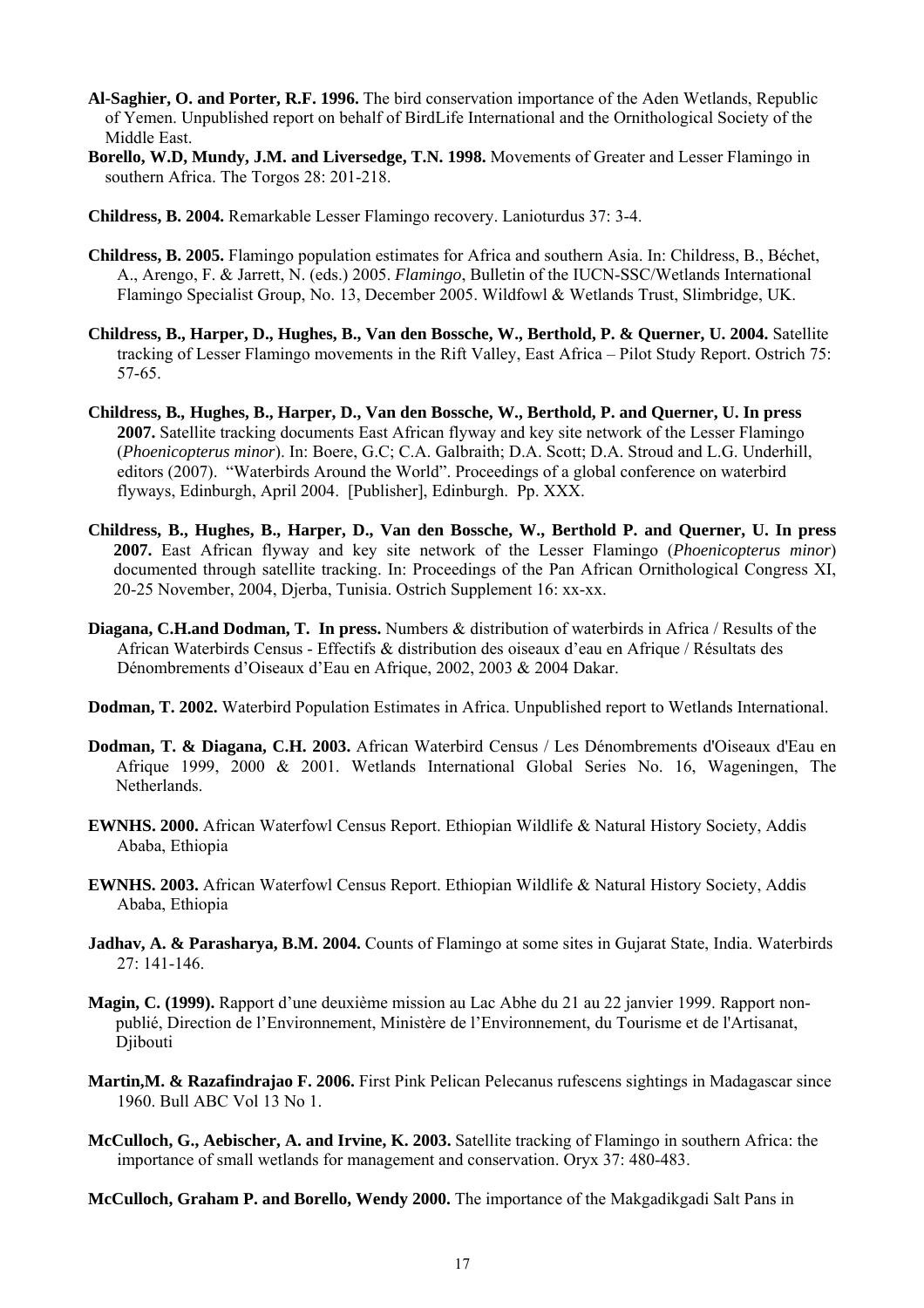Botswana for flamingos. In: Baldassarre, G. A., Arengo, F. and Bildstein (eds) Special Publication 1: Conservation biology of Flamingo. Waterbirds 23: 64-68.

- **Mlingwa, C. & Baker, N. In press 2007.** Lesser Flamingo *Phoenicopterus minor* counts in Tanzania soda lakes: implications for conservation. In: Boere, G.C; C.A. Galbraith; D.A. Scott; D.A. Stroud and L.G. Underhill, editors (2007). "Waterbirds Around the World". Proceedings of a global conference on waterbird flyways, Edinburgh, April 2004. [Publisher], Edinburgh. Pp. XXX.
- **Mundkur, T. 1997.** The Lesser Flamingo A summary of its current distribution and conservation in Asia. In: Howard, G. (ed.) Conservation of the Lesser Flamingo in Eastern Africa and Beyond. Proceedings of a workshop at Lake Bogoria, Kenya, 26-29 August, 1997. IUCN Eastern Africa Regional Programme, 120 pp.
- **Mundkur, T., Pravej, R., Khachar, S. and Naik, R.M. 1989.** Hitherto unreported nest site of Lesser Flamingo Phoeniconaias minor in the Little Rann of Kutch, Gujarat. Journal of the Bombay Natural History Society 86: 281-285.
- **Nasirwa, Oliver 1994.** Waterbird Counts, July 1994: Kenya Wetlands Working Group in Leon Bennun, Joseph Oyugi and John Fanshawe (Eds). Kenya Birds 3 (2). Department of Ornithology, National Museums of Kenya and BirdLife Kenya, Nairobi, Kenya.
- **Nasirwa, Oliver 2000.** Conservation status of flamingos in Kenya. In: Baldassarre, G. A., Arengo, F. and Bildstein (eds) Special Publication 1: Conservation biology of Flamingo. Waterbirds 23: 47-51.
- **Nasirwa, O., Muchai Muchane, Kariuki Ndang'ang'a, Alfred Owino & Martin Mwema 2004.**  Waterbird Monitoring Programme in Kenya, July 2003 and January 2004 Census. National Museums of Kenya, Centre for Biodiversity Reports: Ornithology No. 55.
- **Owino, A. 2002.** Monitoring of waterbirds in Kenya, July 2001 and January 2002. Research Reports of the Centre for Biodiversity, National Museums of Kenya. Ornithology 45.
- **Owino A.O., Kariuki Ndang'ang'a, & Martin Mwema. 2005.** Waterbird Monitoring Programme in Kenya, July 2004 and January 2005 Census. National Museums of Kenya, Centre for Biodiversity Reports: Ornithology No. 60.
- **Parasharya, B.M & Tere, A. 2005.** Population estimates of flamingos in India, 1945 2003. In: Childress, B., Béchet, A., Arengo, F. & Jarrett, N. (eds.) 2005. *Flamingo*, Bulletin of the IUCN-SSC/Wetlands International Flamingo Specialist Group, No. 13, December 2005. Wildfowl & Wetlands Trust, Slimbridge, UK.
- **Qureshi, T. 2001.** Nurri Lagoon Information Sheet. Ramsar Convention Bureau, Gland, Switzerland (www.wetlands.org/rsis/).
- **Rabarisoa, R., Rakotonomenjanahary, O. & Ramanampamonjy, J. In press 2007.** Waterbirds of Baie de Baly, Madagascar. In: Boere, G.C; C.A. Galbraith; D.A. Scott; D.A. Stroud and L.G. Underhill, editors (2007). "Waterbirds Around the World". Proceedings of a global conference on waterbird flyways, Edinburgh, April 2004. [Publisher], Edinburgh. Pp. XXX.
- **Rabarisoa, R., Rakotonomenjanahary, O., Ramanampamonjy, J. Raveloson B. & Randrianarisoa M. 2000-2006.** Suivi environnemental de la baie de Baly, Soalala. Rapport pour l'Office National de l'Environnement Madagascar (ONE).
- **Rabenandrasana M., Virginie, M.C., Randrianarisoa M., Sam T. S. & Zefania,S.** Les zones humides ZICO de Mahavavy kinkony, un site pilote dans la mise en place d'un site de conservation dans la région du moyen Ouest de Madagascar. Pros PAOC 10.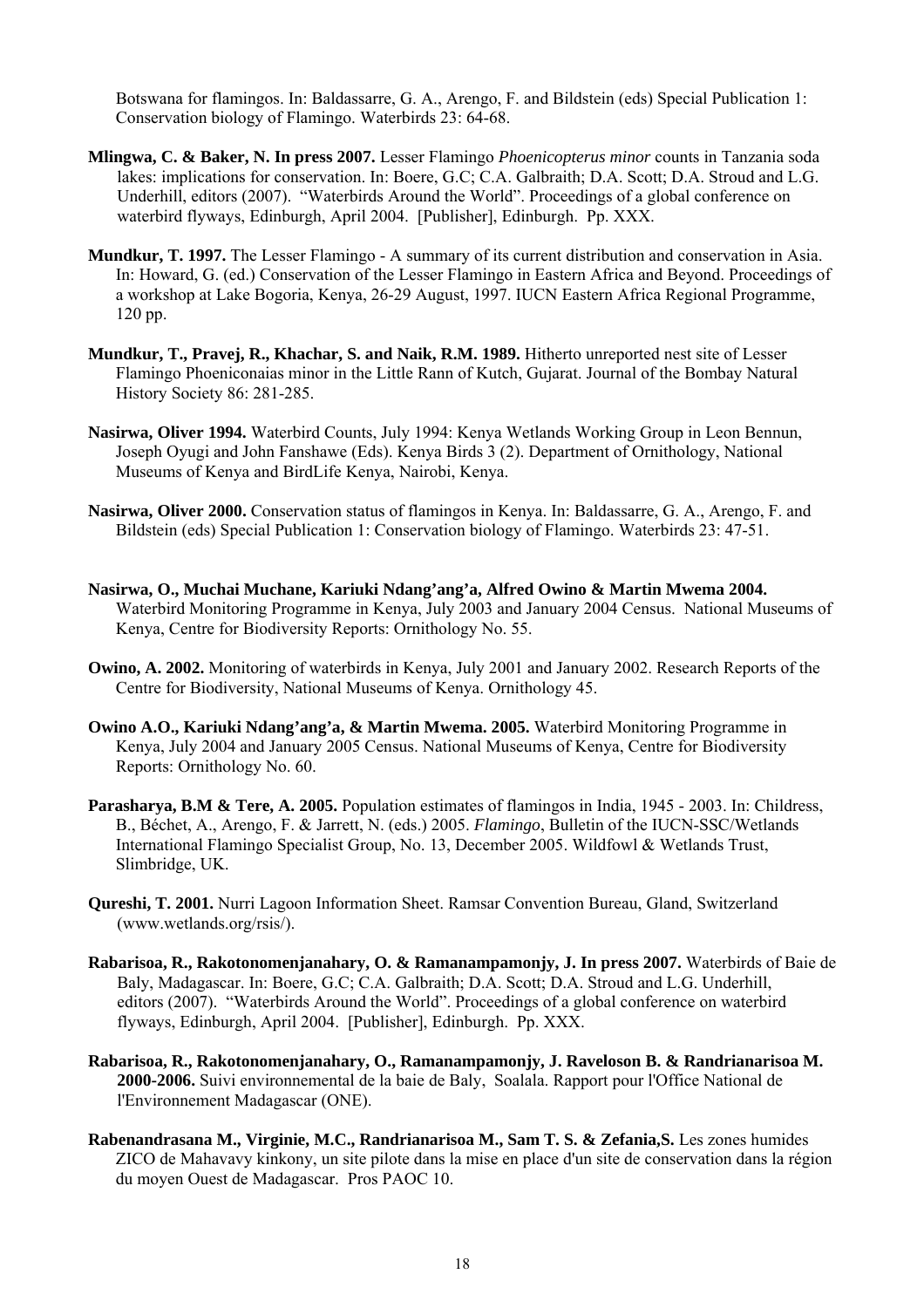- **Rayaleh, H.A. 2004.** Dénombrement des oiseaux d'eau d'Afrique à Djibouti, AFWC -Wetlands International, Djibouti Nature, Rapport de Djibouti 2004.
- **Rayaleh, H.A. 2005.** Dénombrement des oiseaux d'eau d'Afrique à Djibouti, AFWC -Wetlands International, Djibouti Nature, Rapport de Djibouti 2005.
- **Rayaleh, H.A. In prep.** Dénombrement des oiseaux d'eau d'Afrique à Djibouti, AFWC -Wetlands International, Diibouti Nature, Rapport de Diibouti 2006.
- **République de Djibouti (2000).** Monographie nationale de la diversité biologique/Ministère de l'Habitat, de l'Urbanisme, de l'Environnement et de l'Aménagement du Territoire / Direction de l'Aménagement du Territoire et de l'Environnement.
- **Rose, P.M. and Scott, D.A. 1997.** Waterfowl population estimates, 44. Second edition. Wageningen, The Netherlands: Wetlands International.
- **Ryan, P.G. and Sinclair, I. 2006.** Mussulo an important shorebird wintering site in Angola. Wader Working Group Bulletin 109: 120
- **Simmons, R.E. 1996.** Population declines, viable breeding areas and management options for flamingos in southern Africa. Conservation Biology 10: 504-514.
- **Simmons, R. 2000.** Declines and movements of Lesser Flamingo in Africa. In: Baldassarre, G. A., Arengo, F. and Bildstein (eds) Special Publication 1: Conservation biology of Flamingo. Waterbirds 23: 40-46.
- **Syvertsen, P.O. 1995.** Wintering Waterbirds on Ethiopian Rift Valley Lakes. Walia16:3-13.
- **Tere, A., and B. M. Parasharya, 2005.** Post breeding distribution of flamingos and their population estimation. Flamingo Newsletter of the Bird Conservation Society, Gujarat 3 (4):2-5.
- **Trolliet, B., & Fouquet, M. 2001.** La population ouest-africaine du Flamant nain *Phoeniconaias minor* : effectifs, répartition et isolement. Malimbus : 23 : 87-92.
- **Trolliet, B., Fouquet, M., & Keita, N. (in press).** Statut du Flamant nain en Afrique de l'Ouest. Proceedings of the Pan African Ornithological Congress, Djerba, Tunisia, November 2004.
- **Tuite, C.H. 1979.** Population size, distribution and biomass density of the Lesser Flamingo in the eastern Rift Valley, 1974-76. Journal of Applied Ecology 16: 765-775.
- **Tuite, Christopher H. 2000.** The distribution and density of Lesser Flamingos in East Africa in relation to food availability and productivity. In: Baldassarre, G. A., Arengo, F. and Bildstein (eds) Special Publication 1: Conservation biology of Flamingo. Waterbirds 23: 52-63.
- **UNEP-WCMC 2005.** *Checklist of birds listed in the CITES Appendices and in EC Regulation 338/97*. 8th Edition. JNCC Reports, No. 381.
- **Wetlands International. In press, 2006.** Waterbird Population Estimates Fourth Edition. Wetlands International, Wageningen, The Netherlands.

### **6.4. Breeding behaviour and biology**

- **Ali, S. 1974.** Breeding of the Lesser Flamingo, *Phoeniconaias minor* (Geofroy) in Kutch. Journal of the Bombay Natural History Society 71: 141-144.
- **Anon. 1994.** Flamingo nesting in a Gujarat city. Hornbill 1: 14.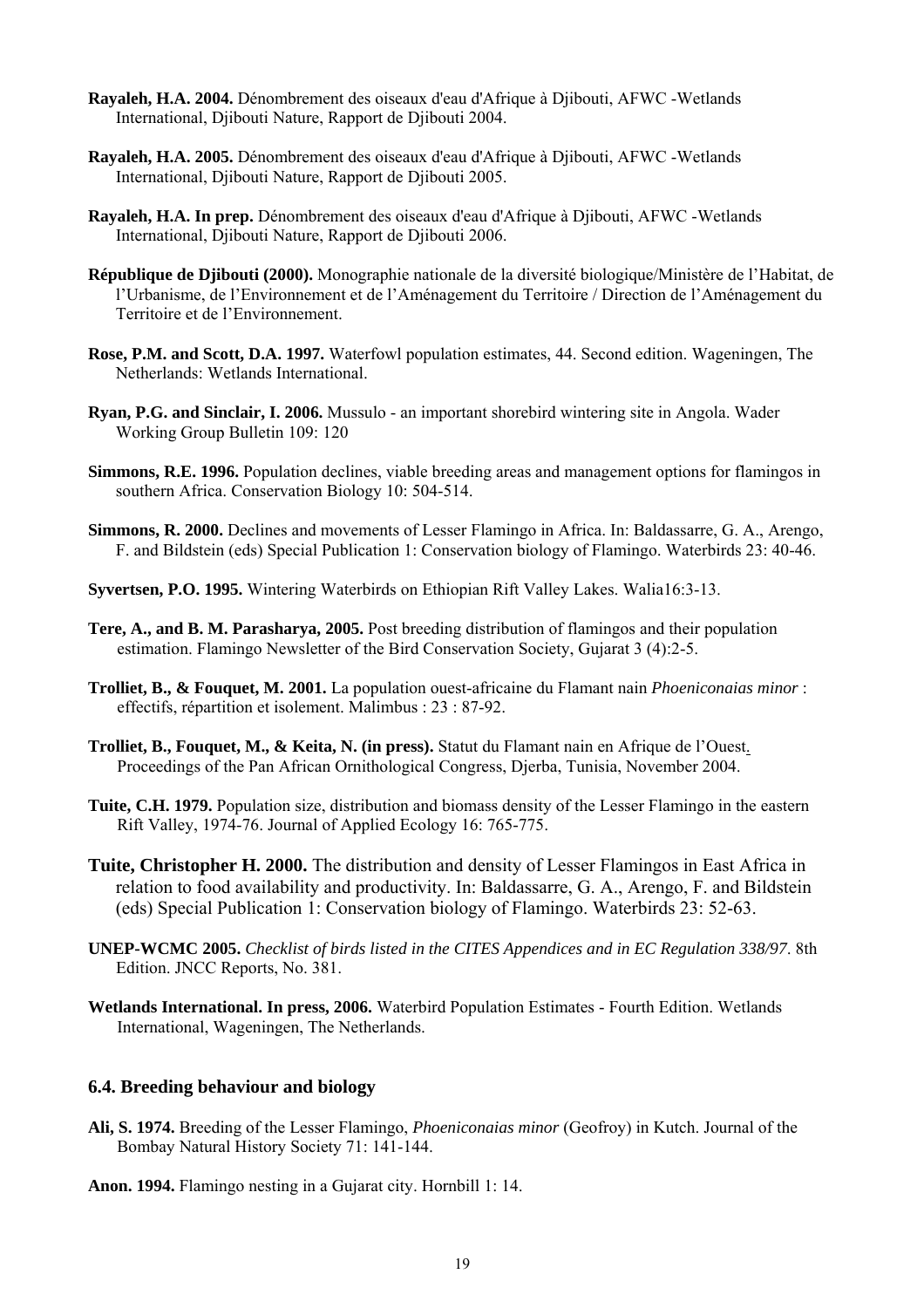- **Berry H.H. 1972.** Flamingo breeding on the Etosha Pan, South West Africa during 1971. Madoqua, Ser. I, No. 5: 5-31.
- **Brown, L.H. and Root, A. 1971.** The breeding behaviour of the Lesser Flamingo *Phoeniconaias minor*. Ibis 113: 147-172.
- **de Naurois, R. 1965.** Une colonie reproductrice du petit Flamant rose, *Phoeniconaias minor* (Geoffroy) dans l'Aftout es Sahel (Sud-Ouest mauritanien). Alauda 33: 166-176.
- **Hamerlynck, O. and Ould Messaoud, B. 2000.** Suspected breeding of Lesser Flamingo *Phoeniconaias minor* in Mauritania. Bulletin of the African Bird Club 7: 109-110.
- **Kumar, S. 1996.** New flamingo breeding ground at Sambhar Lake. Hornbill (1):26-27.
- **Kumar, S and Bhargava R. N. 1996.** Sambhar Lake: a new breeding ground of flamingos in India. Sanctuary Asia 16: 59.
- **McCulloch, G. and Irvine, K. 2004.** Breeding of Greater and Lesser Flamingos at Sua Pan, Botswana, 1998-2001. Ostrich 75: 246-242.
- **Parasharya B.M., 2006.** Final Report: Monitoring of flamingo's traditional breeding sites and evaluation of alternate breeding sites for their conservation through remote sensing. Submitted to ISRO, Ahmedabad.
- **Simmons R.E. Unpublished report.** Records of Etosha Flamingo breeding on Etosha Pan over 41 years.
- **Vaishnav, H.A., Chavan, S.A. and Vora, U.A. 2005.** Nesting behaviour of flamingos in the Rann of Kachchh.

### **6.5. Diet, feeding behaviour, biology and ecology**

- **Childress, B. and Jarrett, N. 2005.** Methods of capturing and handling wild Lesser Flamingos for research. Afring News 34: 2-4.
- **Childress, R.B., Harper, D.M., Hughes, B. & Ferris, C. 2005.** Sex determination in the Lesser Flamingo (*Phoenicopterus minor*) using morphological measurements. Ostrich 76: 148-153.
- **Childress, R.B., Harper, D.M., Hughes, B. & Ferris, C. 2006.** Adaptive benefits of differential postfledging growth patterns in the Lesser Flamingo (*Phoenicopterus minor*). Ostrich 77 (1&2): 84-89.
- **Githaiga, J.M. 2003.** Ecological factors determining utilisation patterns and inter-lake movements of Lesser Flamingo (*Phoenicopterus minor* GEOFFROY) in Kenyan alkaline lakes. Unpublished PhD thesis. Department of Zoology, University of Nairobi. Nairobi, Kenya.
- **Jenkins, P.M. 1957.** The filter-feeding and food of flamingos (*Phoenicopteri*). Philosophical Transactions of the Royal Society of London, Series B 240: 401-493.
- **Martin, G.R., Jarrett, N., Tovey, P. and White, C.R. 2005.** Visual fields in flamingos: chick-feeding versus filter-feeding. Naturwissenschaften 92 (8): 351-354.
- **McCulloch, G.P. and Borello, W. 2000.** The importance of the Makgadikgadi salt pans in Botswana for Flamingo in Africa. In: Baldassarre, G. A., Arengo, F. and Bildstein (eds) Special Publication 1: Conservation biology of Flamingo. Waterbirds 24: 64-68.
- **Ridley, M.W., Moss, B.L. and Percy, R.C. 1955.** The food of flamingos in Kenya Colony. Journal of the East Africa Natural History Society 22: 147-158.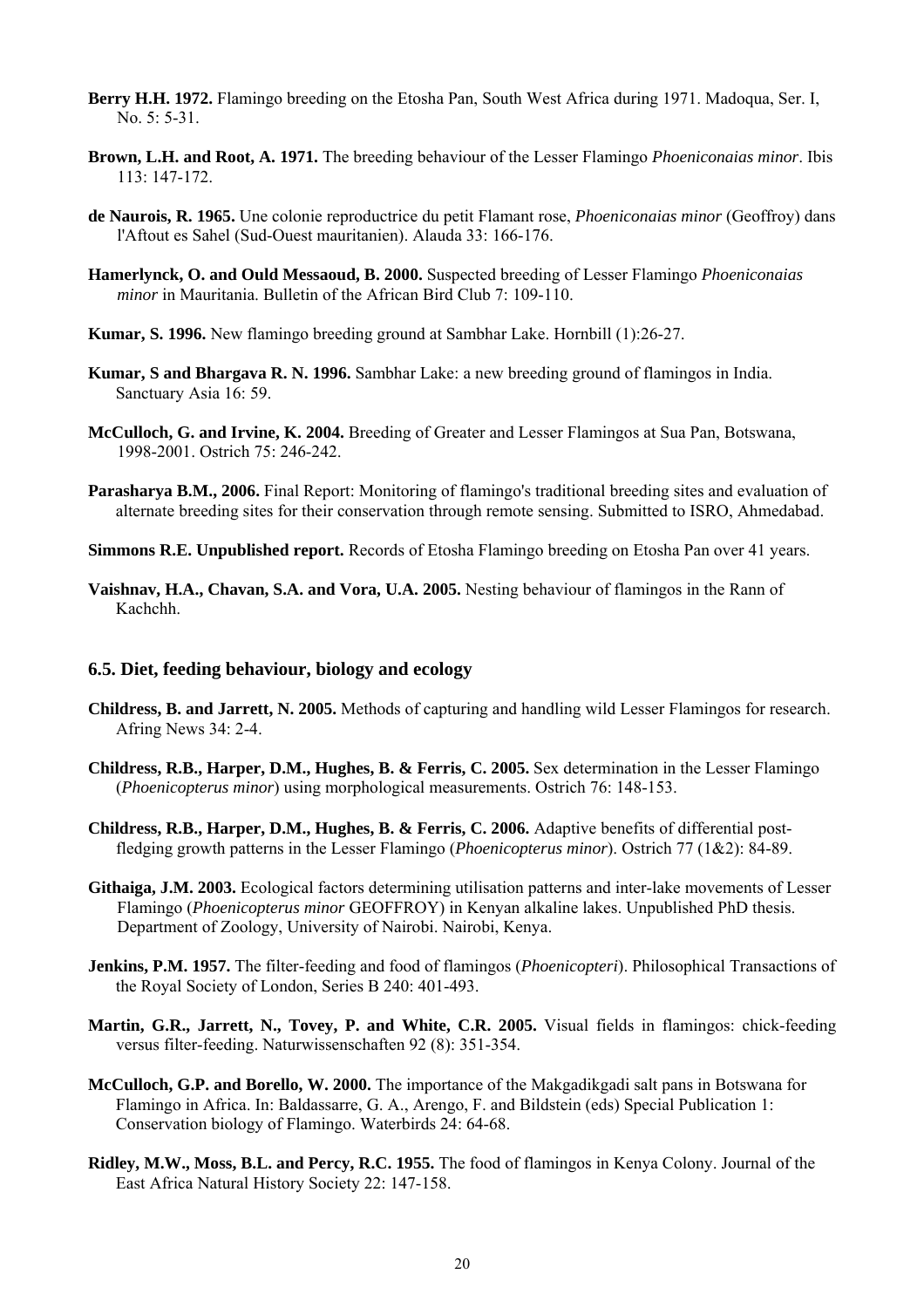- **Tere, A. 2005.** Ecology of Greater Flamingo (Phoenicopterus roseus) and Lesser Flamingo (*Phoenciopterus minor*) on the wetlands of Gujarat. Unpublished M.S. thesis. University of Baroda, Vadodara.
- **Tuite, C.H. 1978.** The lesser flamingo (*Phoeniconaias minor*, Geoffroy): Aspects of its ecology and behaviour in the East African Rift Valley of Kenya and Northern Tanazania. Unpublished PhD Thesis. University of Bristol.
- **Tuite, C.H. 1981.** Standing crop densities and distribution of Spirulina and benthic diatoms in East African alkaline lakes. Freshwater Biology, 11:345-360.
- **Vareschi, E. 1978.** The ecology of Lake Nakuru (Kenya). I. Abundance and feeding of the Lesser Flamingo. Oecologia (Bul.) 32: 11-35.

### **6.6. Health, die-offs in East Africa**

- **Ballot, A., Krienitz, L., Kotut, K., Wiegand, C., Metcalf, J.S., Codd, G.A. and Pflugmacher, S. 2004.**  Cyanobacteria and cyanobacterial toxins in three alkaline rift valley lakes of Kenya - Lakes Bogoria, Nakuru and Elmenteita. Journal of Plankton Research 26: 925-935.
- **Ballot, A., Krienitz, L., Kotut, K., Wiegand, C. & Pflugmacher, S. 2005**. Cyanobacteria and cyanobacterial toxins in the alkaline crater lakes Sonachi and Simbi, Kenya. Harmful Algae 4: 139-150.
- **Codd, G.A., Metcalf, J.S., Morrison, L.F., Krienitz, L., Ballot, A., Pflugmacher, S., Wiegand, C. & Kotut, K.** 2003. A cyano-anomaly? Cyanobacterial toxins as contributors to Lesser Flamingo mass deaths. Harmful Algae News. The Intergovernmental Oceanographic Commission of UNESCO 24: 1-2.
- **Cooper JE, Karstad L & Boughton E. 1975.** Tuberculosis in Lesser Flamingos in Kenya. Journal of Wildlife Diseases. 11: 32-36.
- **Greichus, Y.A., Greichus, A., Ammann, B.B. and Hopcraft, J. 1978.** Insecticides, polychlorinated biphenyls and metals in African lake ecosystems. III. Lake Nakuru, Kenya. Bulletin of Environmental Toxicology 19: 454-461.
- **Kairu, J.K. 1996.** Heavy metals residues in birds of Lake Nakuru, Kenya. African Journal of Ecology 34: 397-400.
- **Koch, N.D., Koch, R.A. Wambua, J., Kamau, G.J. and Mohan., K. 1999.** *Mycobacterium avium* related epizootic in free-ranging Lesser Flamingos in Kenya. Journal of Wildlife Diseases 35: 297-300.
- **Kotut, K., Ballot, A., Krienitz, L. 2006.** Toxic cyanobacteria and its toxins in standing waters of Kenya: implications for water resource use. Journal of Water & Health 4: 243-245.
- **Krienitz, L., Ballot, A., Casper, P., Codd, G.A., Kotut, K., Metcalf, J.S., Morrison, L.F., Pflugmacher, S. and Wiegand, C. 2005.** Contribution of toxic cyanobacteria to massive deaths of Lesser Flamingos at saline-alkaline lakes of Kenya. Verh. Internat. Verein. Limnol. 29: 783-786.
- **Krienitz, L., Ballot, A., Casper, P., Kotut, K., Wiegand, C., Pflugmacher, S. 2005**. Cyanobacteria in hot springs of East Africa and their potential toxicity. Algological Studies 117: 297-306.
- **Krienitz, L., Ballot, A., Kotut, K., Wiegand, C., Pütz, S., Metcalf, J.S., Codd, G.A. & Pflugmacher, S. 2003**. Contribution of hot spring cyanobacteria to the mysterious deaths of Lesser Flamingos at Lake Bogoria, Kenya. FEMS Microbiology Ecology 43: 141-148.
- **Lugomela, C., Pratap, H.B. and Mgaya, Y.D. 2006.** Cyanobacteria blooms—A possible cause of mass mortality of Lesser Flamingos in Lake Manyara and Lake Big Momela, Tanzania. Harmful Algae 5: 534-541.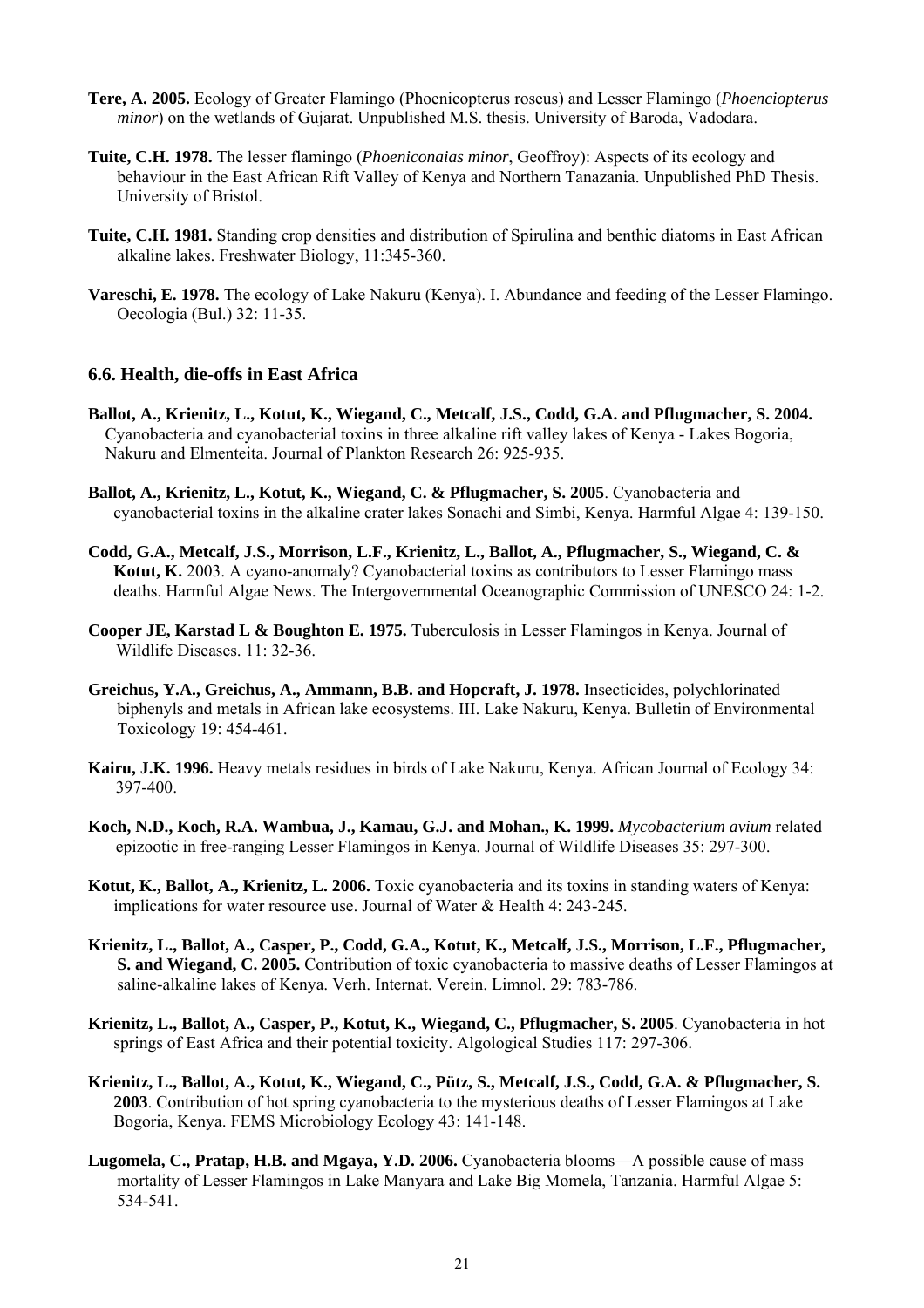- **Metcalf, J.S., Morrison, L.F., Krienitz, L., Ballot, A., Krause, E., Kotut, K., Pütz, S., Wiegand, C., Pflugmacher, S. & Codd, G.A. 2006.** Analysis of the cyanotoxins anatoxin-a and microcystins in Lesser Flamingo feathers. Toxicology and Environmental Chemistry 88: 159-167.
- **Nelson, Y.M., Thampy, R.J., Motelin, K., Raini, J.A., DiSanti, C.J. and Lion, L.W. 1998.** Model for trace metal exposure in filter-feeding flamingos in alkaline Rift Valley lakes, Kenya. Environmental Toxicology and Chemistry 17: 2402-2409.
- **Oaks, J.L., Walsh, T., Bradway, D., Davis, M. and Harper, D.M. 2006.** Septic arthritis and disseminated infections caused by *Mycobacterium avium* in Lesser Flamingos, Lake Bogoria, Kenya. In: Childress, B., Arengo, F., Béchet, A. and Jarrett, N. (eds.) 2006. *Flamingo*, Bulletin of the IUCN-SSC/Wetlands International Flamingo Specialist Group, No. 14, December 2006. Wildfowl & Wetlands Trust, Slimbridge, UK.
- **Sileo, L., Grootenhuis, J.G., Tuite, C.H. and Hopcraft, B.D. 1979.** Mycobacteriosis in the Lesser Flamingos of Lake Nakuru, Kenya. Journal of Wildlife Diseases 15: 387-389.

### **6.7. Ecology of key habitats**

- **Bhaagat, H.B. 2002.** Runn of Kutch Information Sheet. Ramsar Convention Bureau, Gland, Switzerland (www.wetlands.org/rsis/)
- **Jabeen, R. 2004.** Impact of water scarcity on the wetlands of Sindh. Proceedings of the seminar: Environmental, Social and Cultural Impact of Water Scarcity in Sindh,  $15<sup>th</sup>$ -16<sup>th</sup> January 2004, University of Sindh, Jamshoro, Pakistan. Pp: 173-184.
- **Harper, D.M., Childress, R.B., Harper, M.M. Boar, R.R., Hickley, P., Mills, S.C., Otieno, N., Drane, T. Vareschi, E. Nasirwa, O., Mwatha, W.E., Darlington, J.P.E.C. and Escuté-Gasulla, X. 2003.** Aquatic biodiversity and saline lakes - Lake Bogoria National Reserve, Kenya. Hydrobiologia 500: 1-18.
- Singh, H.S., Patel, B.H., Pravez, R., Soni, V.C., Shah, N., Tatu, K. and Patel, D. 1999. Ecological study of Wild Ass Sanctuary. Gujarat Ecological Education and Research (GEER) Foundation, Gandhinagar, India.
- **Vareschi, E. 1982.** The Ecology of Lake Nakuru I Abiotic factors and primary production. Oecologia (Ben.), 55:81-144.
- **Vareschi, E. 1987.** Saline lakes ecosystems. In, Ecological Studies 61: Potentials and limitation of ecosystem analysis. Schulze, F. D. and Zwolfer, (Eds.) pp. 345-364. Springer-Verhlag Berlin.
- **Vareschi, E. and Jacobs, J. 1984.** The ecology of Lake Nakuru (Kenya) V: Production and consumption of consumer organisms. Oecologia (Berl.), 61:83-98.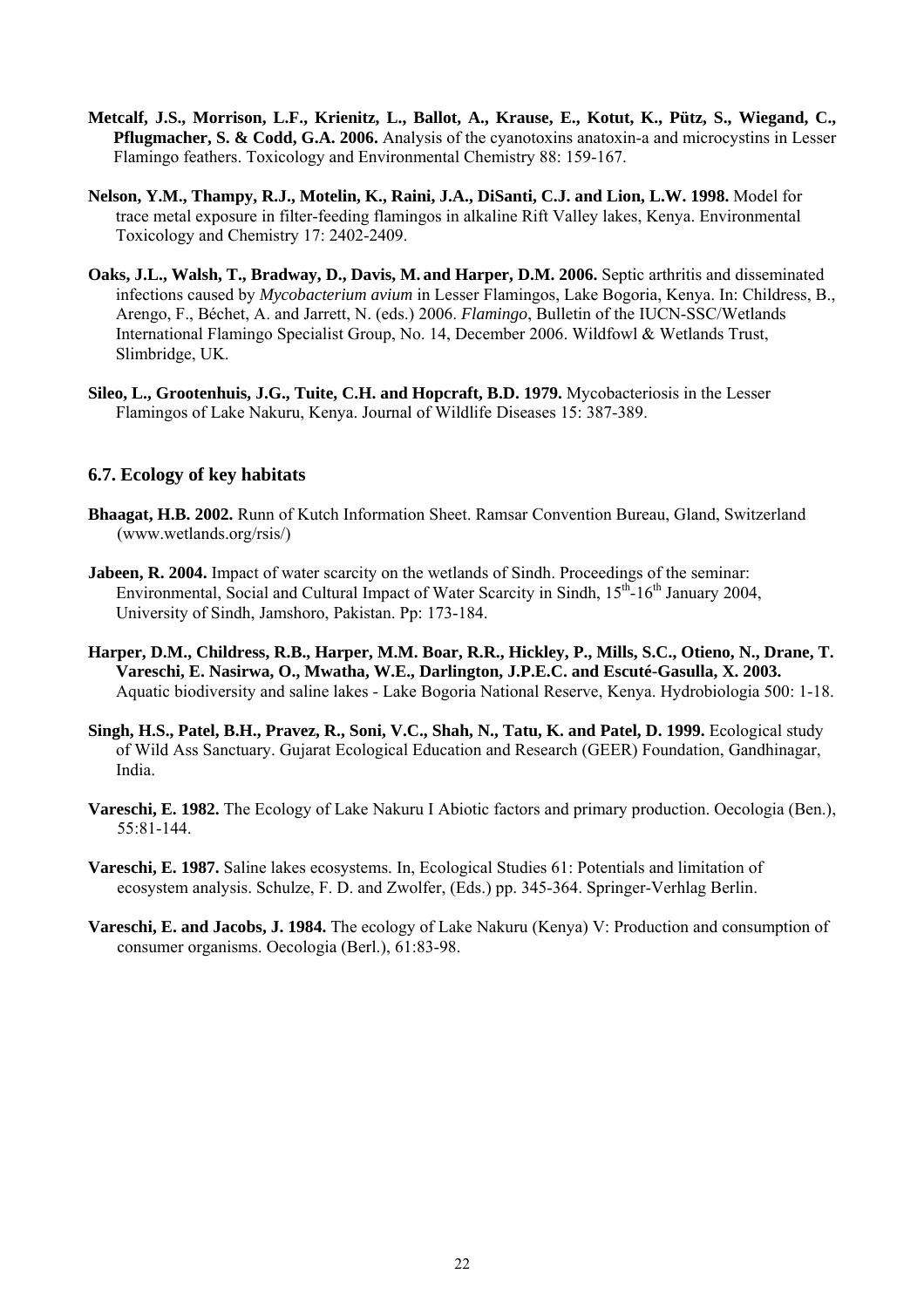## **Annex 1a. Non-breeding population estimates in primary range states 2001-2007**

National non-breeding population figures are based on counts during the past five years. They represent counts in different years of the number of birds at different lists of sites at different times of the year and reflect not only these variations, but also the frequent movement of this species among sites.

|                 | Non-breeding<br>total - min | Non-breeding<br>total - max | <b>Trend</b> | Data<br><b>Quality</b> | <b>Baseline</b><br><b>Population</b> |
|-----------------|-----------------------------|-----------------------------|--------------|------------------------|--------------------------------------|
| <b>Botswana</b> | 18                          | 412                         | F            | GO                     | None                                 |
| Ethiopia        | 3,269                       | 24,021                      | F            | MЕ                     | 243,000 (1992/93)                    |
| Guinea          | 11,125                      | 13,000                      | F            | GO                     | None                                 |
| India           | 17,045                      | 411,355                     | F            | МE                     | 388,028 (?)                          |
| Kenya           | 279,620                     | 1,452,513                   | F            | GO                     | 1,900,000                            |
| Mauritania      | 160                         | 4,800                       | F            | GO                     | None                                 |
| Namibia         | 8,991                       | 56,025                      | F            | GO                     | None                                 |
| South Africa    | 6,946                       | 31,398                      | F            | GE                     | 5,815 (Various)                      |
| Tanzania        | 549,327                     | 633,215                     | F            | GO                     | None                                 |
| Uganda          | 44                          | 17085                       | F            | GO                     | 62,790 (1999)                        |
|                 |                             |                             |              |                        |                                      |
| Totals          | 865,441                     | 2,643,824                   |              |                        |                                      |

### **Trends:**

 $F = fluctuating$ 

### **Data Quality:**

GO = Good (Observed) based on reliable or representative quantitative data derived from complete counts or comprehensive measurements.

GE = Good (Estimated) based on reliable or representative quantitative data derived from sampling or interpolation.

ME = Medium (Estimated) based on incomplete quantitative data derived from sampling or interpolation. P = Poor/suspected not based on quantitative data, but reflects 'best guess' derived from circumstantial evidence.

 $U =$  Unknown no information on quality available.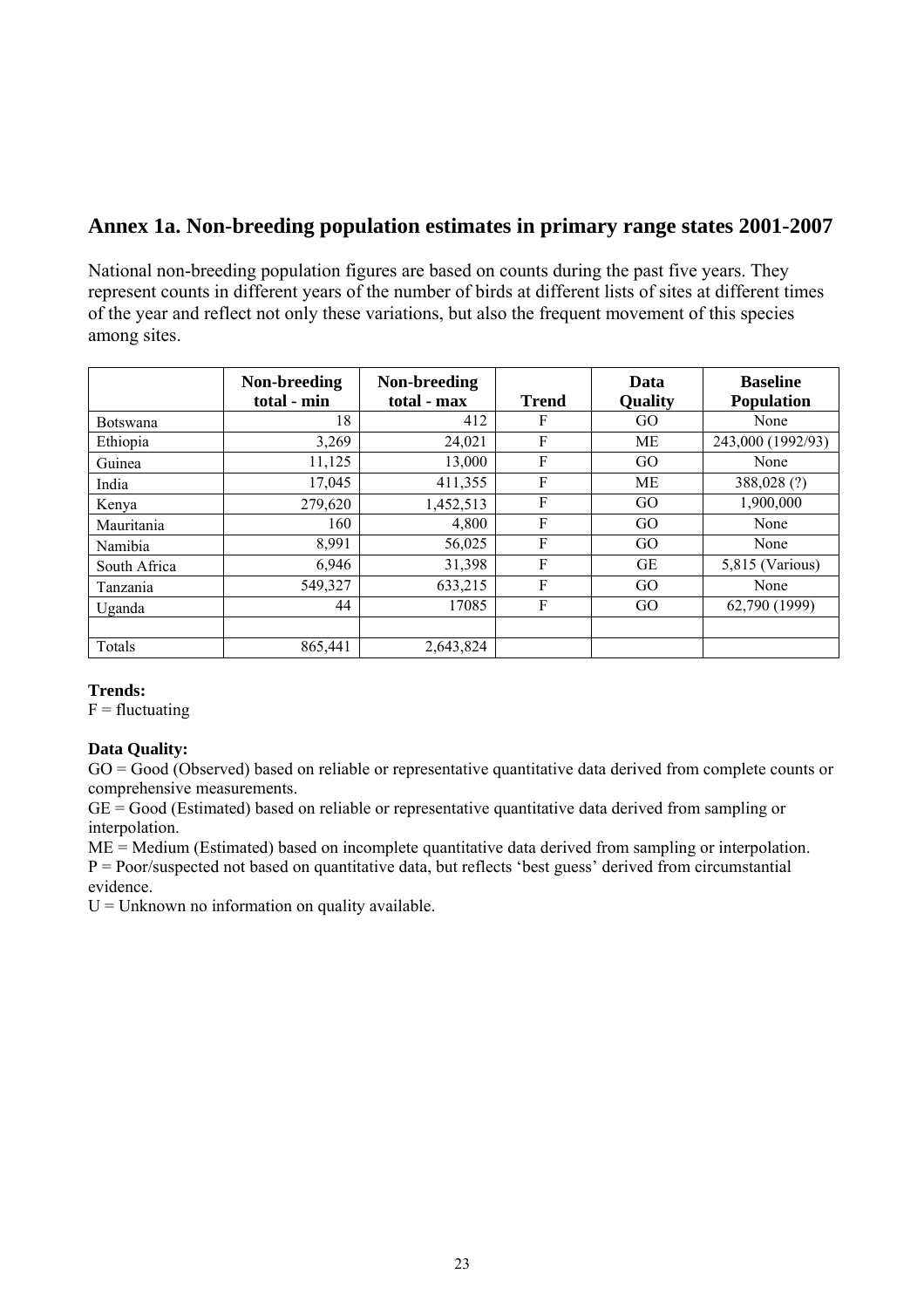## **Annex 1b. Non-breeding population estimates in other range states 2001-2007**

National non-breeding population figures are based on counts during the past five years. They represent counts in different years of the number of birds at different lists of sites at different times of the year and reflect not only these variations, but also the frequent movement of this species among sites. Blank spaces indicate no data available.

|                                                | Non-breeding<br>total - min | Non-breeding<br>total - max | <b>Trend</b>   | Data<br>Quality | <b>Baseline</b><br><b>Population</b> |
|------------------------------------------------|-----------------------------|-----------------------------|----------------|-----------------|--------------------------------------|
| Angola                                         | 150                         | 390                         | F              | GO              | None                                 |
| Burundi                                        |                             |                             |                |                 |                                      |
| Cameroon                                       |                             |                             |                |                 |                                      |
| Congo, The Democratic<br>Republic of the (br?) |                             |                             |                |                 |                                      |
| Djibouti                                       | 3,500                       | 8,000                       | F              | $\mathbf{P}$    |                                      |
| Eritrea                                        |                             |                             |                |                 |                                      |
| Gabon                                          |                             |                             |                |                 |                                      |
| Gambia                                         |                             |                             |                |                 |                                      |
| Guinea-Bissau                                  | $\theta$                    | 160                         | $\mathbf{F}$   | GO              | None                                 |
| Madagascar                                     | 263                         | 3,849                       | F              | ME              | None                                 |
| Malawi                                         | 130                         | 130                         | F              | GO              | None                                 |
| Mozambique                                     |                             |                             |                |                 |                                      |
| Pakistan                                       | 270                         | 560                         | F              | GO              | 4,500: 1991                          |
| Senegal                                        | $\overline{2}$              | 1,892                       | $\overline{F}$ | GO              | None                                 |
| Sierra Leone                                   |                             |                             |                |                 |                                      |
| Sudan                                          |                             |                             |                |                 |                                      |
| Yemen                                          |                             |                             |                |                 | 9,200, Aden<br>Wetlands 1996         |
| Zambia                                         |                             |                             |                |                 | 600: 1955                            |
| Zimbabwe                                       |                             |                             |                |                 |                                      |

### **Trends:**

 $F = fluctuating$ 

### **Data Quality:**

 $GO = Good$  (Observed) based on reliable or representative quantitative data derived from complete counts or comprehensive measurements.

 $GE = Good$  (Estimated) based on reliable or representative quantitative data derived from sampling or interpolation.

ME = Medium (Estimated) based on incomplete quantitative data derived from sampling or interpolation. P = Poor/suspected not based on quantitative data, but reflects 'best guess' derived from circumstantial evidence.

 $U =$  Unknown no information on quality available.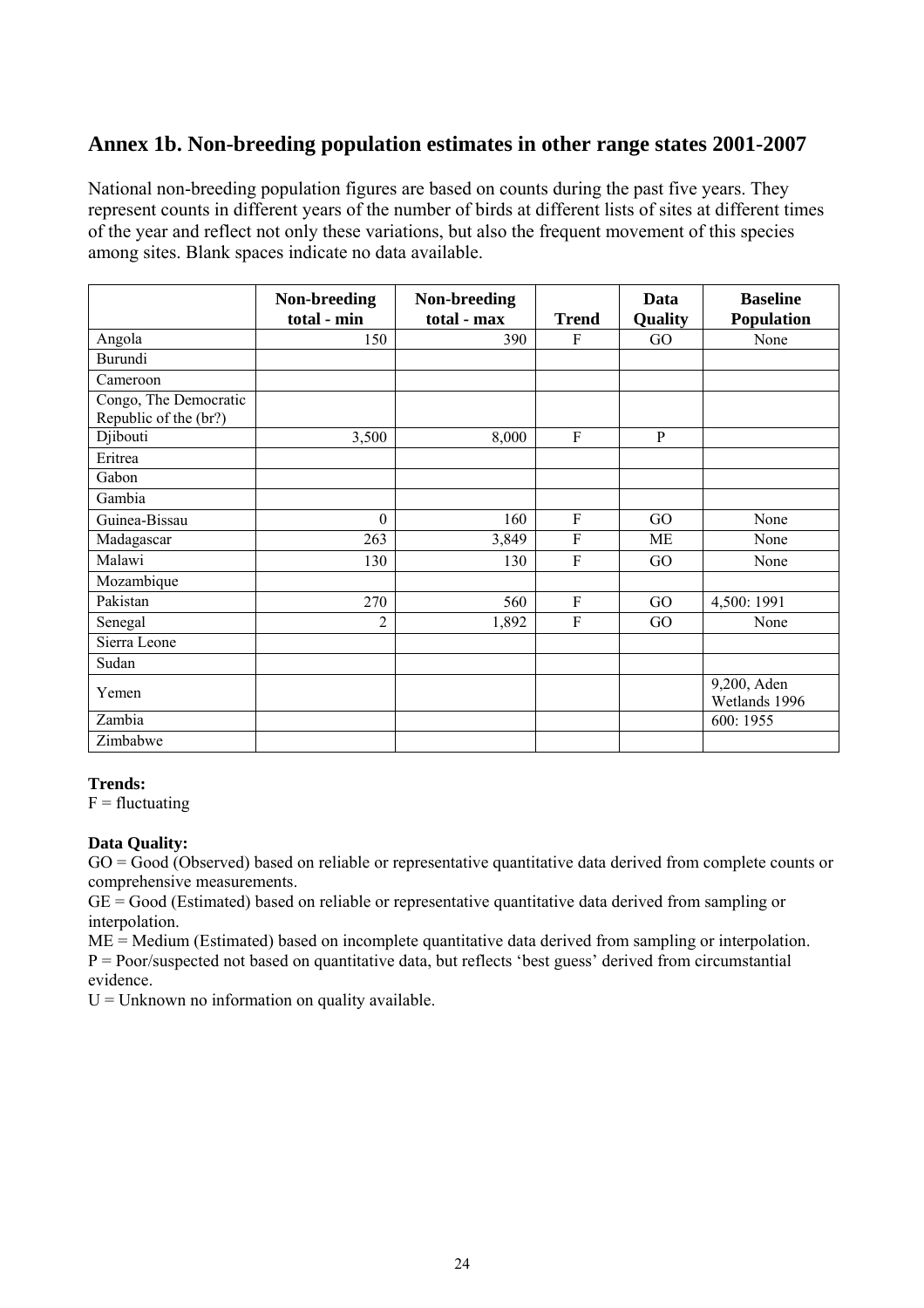## **Annex 2. Knowledge of habitat and diet, and occurrence of the Lesser Flamingo in Protected Areas, BirdLife Important Bird Areas and Ramsar sites in primary range states**

Protected areas include national parks and reserves, regional parks and reserves, and private reserves.

|                                 | <b>Habitat and diet knowledge</b>                                                                        |                                      | <b>Site protection status</b>                                            |                               |                               |  |  |  |  |
|---------------------------------|----------------------------------------------------------------------------------------------------------|--------------------------------------|--------------------------------------------------------------------------|-------------------------------|-------------------------------|--|--|--|--|
|                                 |                                                                                                          |                                      | <b>Proportion of national</b>                                            |                               | <b>Proportion of national</b> |  |  |  |  |
|                                 |                                                                                                          |                                      | population in                                                            | <b>Proportion of national</b> | population in Ramsar          |  |  |  |  |
| Country                         | <b>Habitat use</b>                                                                                       | <b>Diet</b>                          | protected areas                                                          | population in IBAs            | sites                         |  |  |  |  |
| Botswana                        | Breeding - Sua Pan in Makgadikgadi<br>Pans                                                               |                                      | Breeding: 0%                                                             | Breeding: 100% (BW005)        | $Breding: 0\%$                |  |  |  |  |
|                                 | Non-breeding – dispersal to small<br>pans and wetlands throughout<br>southern Africa                     | Cyanobacteria and<br>benthic diatoms | Non-breeding: 0%-75%                                                     | Non-breeding: 0%-40%          | Non-breeding: 0%              |  |  |  |  |
| Ethiopia                        | Non-breeding - Intertidal mudflats                                                                       | No data available                    | 18%-38%                                                                  | 100%                          | $0\%$                         |  |  |  |  |
| Guinea                          | Non-breeding                                                                                             | No data available                    | 0%                                                                       | 100%                          | 100%                          |  |  |  |  |
| India                           | Breeding - Zinzuwadia Salt Pan and<br>Purabcheria Salt Pan in Wild Ass<br>Wildlife Sanctuary             |                                      | Breeding: 100%                                                           | Breeding: 100% (IN097)        | Breeding: 0%                  |  |  |  |  |
|                                 | Non-breeding – dispersal to small<br>pans and coastal wetlands                                           | No data available                    | Non-breeding:4%-5%                                                       | Non-breeding: 16%-38%         | Non-breeding: 4%              |  |  |  |  |
| Kenya                           | Non-breeding                                                                                             | Cyanobacteria and<br>benthic diatoms | 93%-100%                                                                 | 93%-100%                      | 93%-100%                      |  |  |  |  |
| Mauritania                      | Non-breeding                                                                                             | No data available                    | 2%-100%                                                                  | 100%                          | 100%                          |  |  |  |  |
| Namibia                         | Breeding - Etosha Pan                                                                                    |                                      | Breeding: 100%                                                           | Breeding: 100% (NA004)        | Breeding: 100%                |  |  |  |  |
|                                 | Non-breeding – dispersal primarily to<br>coastal wetlands, particularly Walvis<br>Bay & Sandwich Harbour | <b>Benthic diatoms</b>               | Non-breeding: 21-83%                                                     | Non-breeding: 97%-99%         | Non-breeding: 97%-99%         |  |  |  |  |
| South Africa                    | Non-breeding                                                                                             |                                      | Non-breeding: 2%-59%                                                     | Non-breeding: 78-100%         | Non-breeding: 2%-59%          |  |  |  |  |
| Tanzania, United<br>Republic of | Breeding - Lake Natron                                                                                   | Cyanobacteria and<br>benthic diatoms | Breeding: 0%                                                             | Breeding: 100% (TZ031)        | Breeding: 100%                |  |  |  |  |
|                                 | Non-breeding – dispersal to saline<br>lakes throughout East Africa                                       |                                      | Non-breeding: 4%-94%                                                     | Non-breeding: 94-100%         | Non-breeding: $0\%$ -16%      |  |  |  |  |
| Uganda                          | Non-breeding -dispersal to saline<br>crater lakes of South-western part of<br>the country                | No data available                    | Non-breeding: 97-100%<br>(Park & Reserve) $0-3%$<br>(Wildlife Sanctuary) | Non-breeding: 100%            | Non-breeding:0%               |  |  |  |  |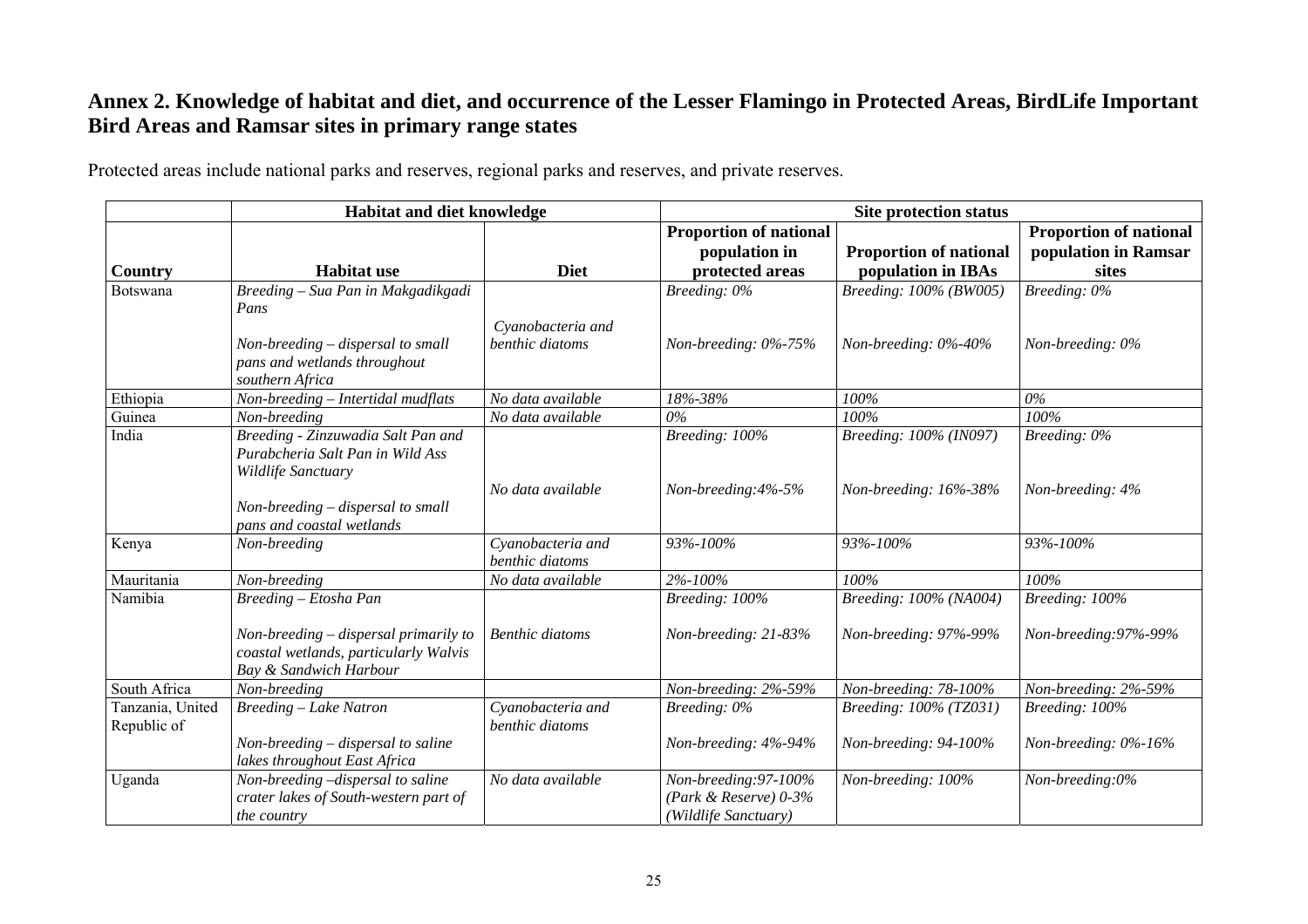**Annex 3a1. Primary threat categories.** Threat priority tree for the Lesser Flamingo produced by the range state delegates to the action plan workshop, Nairobi, Kenya, 25-29 September 2006. '+' means there is additional detail on the following sheet.

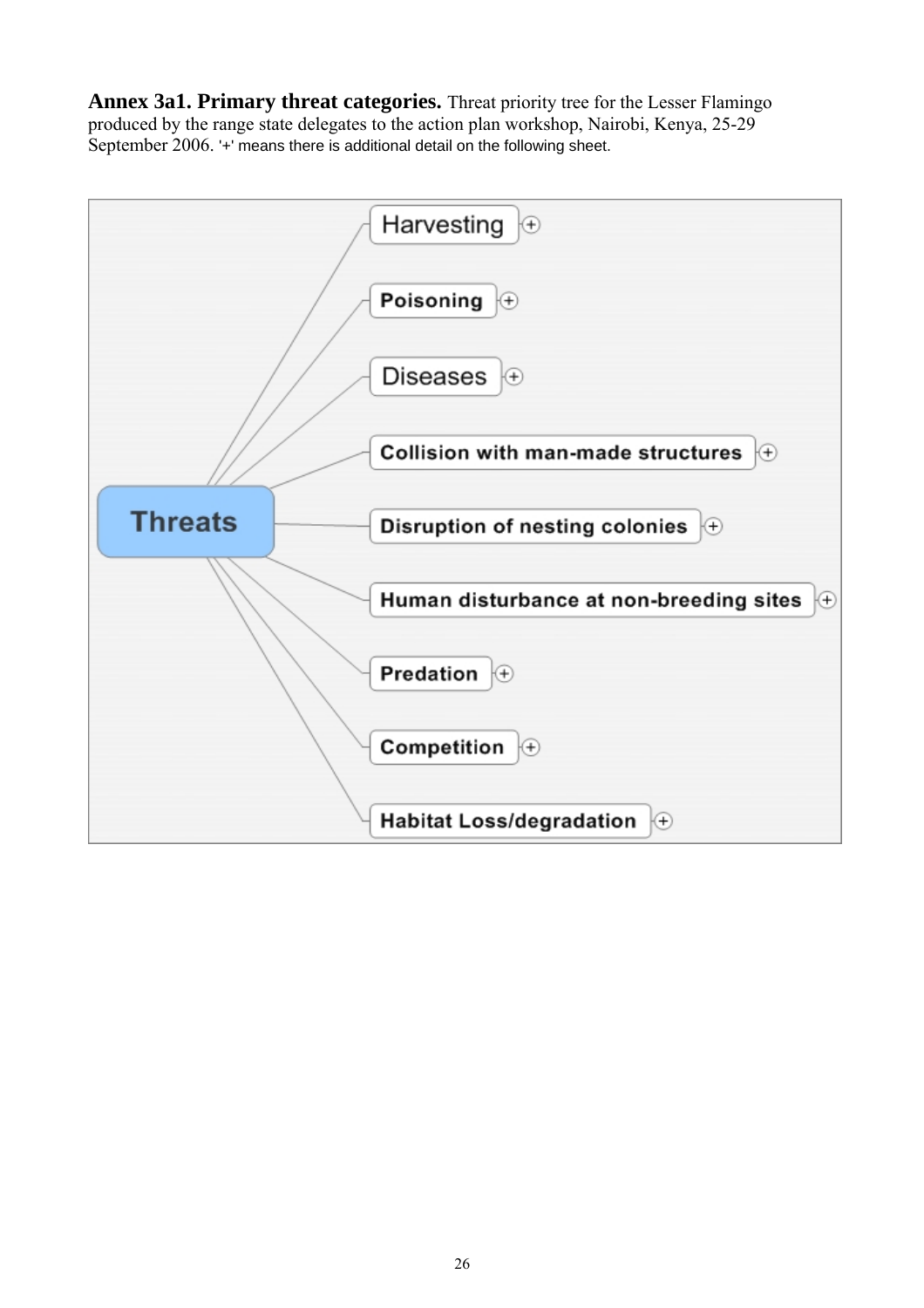**Annex 3a1a. Primary sub-threats.** Threat priority tree for the Lesser Flamingo produced by the range state delegates to the action plan workshop, Nairobi, Kenya, 25-29 September 2006. Numbers 1-5 represent the perceived seriousness of the threat; see key below. '+' means there is additional detail on the following sheet.



**Key to ranks:** 

**1. Critical:** a factor causing or likely to cause very rapid declines (>30% over 10 years);

**2. High:** a factor causing or likely to cause rapid declines (20-30% over 10 years);

**3. Medium:** a factor causing or likely to cause relatively slow, but significant, declines (10-20% over 10) years);

**4. Low:** a factor causing or likely to cause fluctuations;

**5. Local:** a factor causing or likely to cause negligible declines;

**? Unknown:** a factor that is likely to affect the species but it is unknown to what extent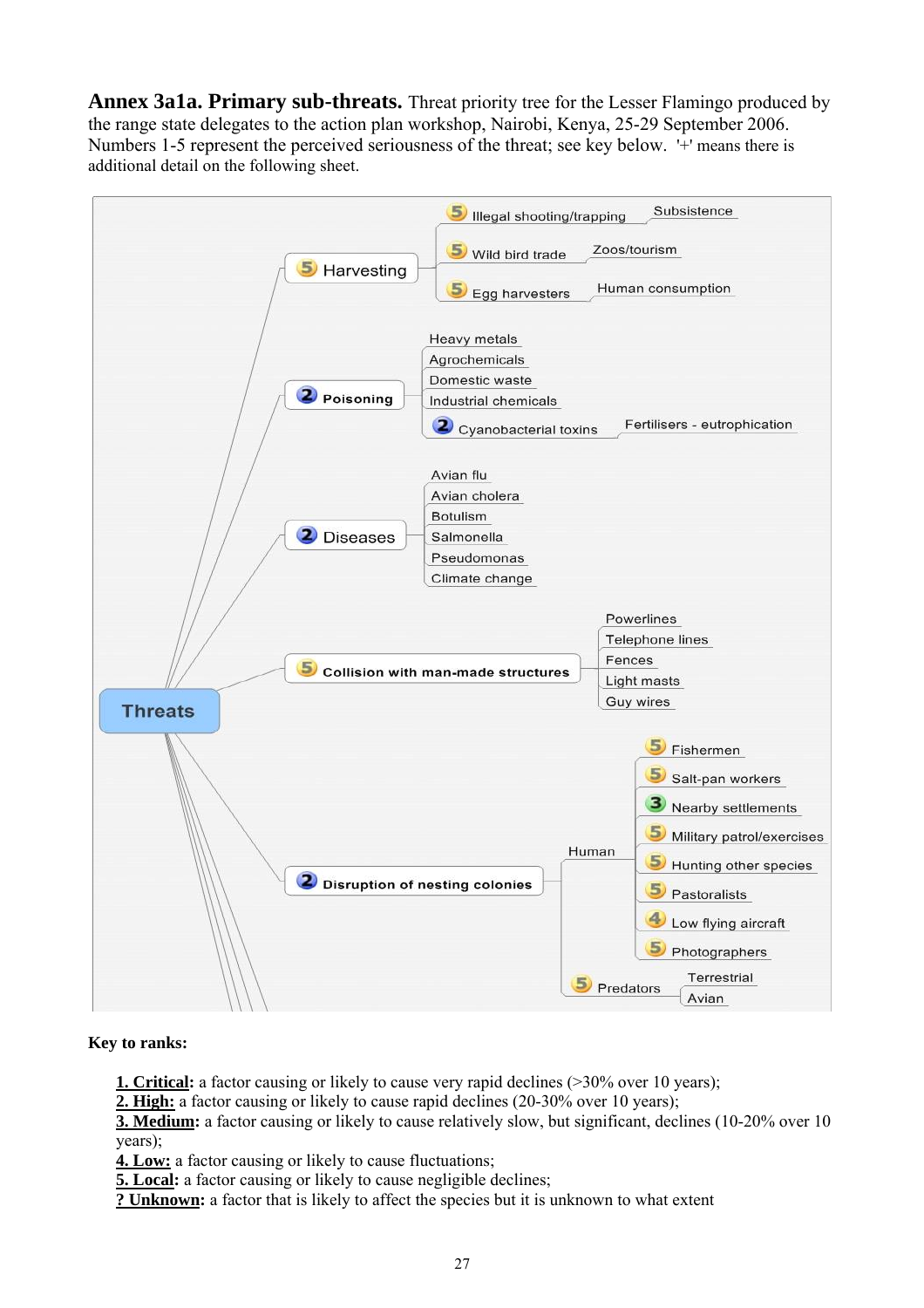**Annex 3a1b. Primary sub-threats.** Threat priority tree for the Lesser Flamingo produced by the range state delegates to the action plan workshop, Nairobi, Kenya, 25-29 September 2006. Numbers 1-5 represent the perceived seriousness of the threat; see key below. '+' means there is additional detail on the following sheet.



### **Key to ranks:**

**1. Critical:** a factor causing or likely to cause very rapid declines (>30% over 10 years);

**2. High:** a factor causing or likely to cause rapid declines (20-30% over 10 years);

**3. Medium:** a factor causing or likely to cause relatively slow, but significant, declines (10-20% over 10 years);

**4. Low:** a factor causing or likely to cause fluctuations;

- **5. Local:** a factor causing or likely to cause negligible declines;
- **? Unknown:** a factor that is likely to affect the species but it is unknown to what extent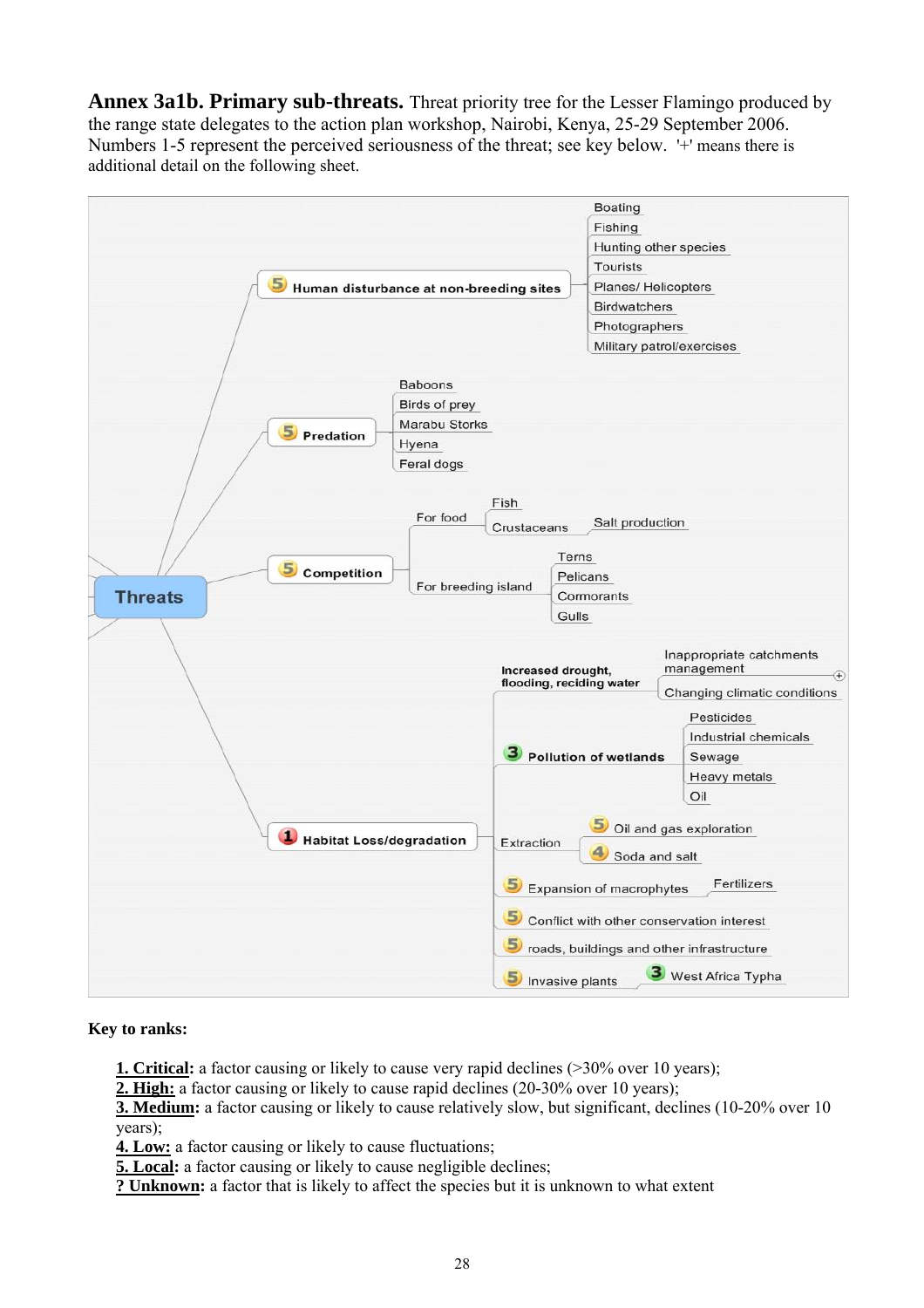**Annex 3a1c. Primary sub-threats.** Threat priority tree for the Lesser Flamingo produced by the range state delegates to the action plan workshop, Nairobi, Kenya, 25-29 September 2006.



### **Annex 3b. Threat descriptions**

### **3b.1. Habitat loss and/or degradation** *Importance: Critical*

The ecology of the Lesser Flamingo is highly specialised. Its diet is limited to microscopic cyanobacteria and benthic diatoms that occur only in saline/alkaline lakes, salt pans and coastal lagoons, and the species is known to breed in only five locations throughout its vast range from Ethiopia to South Africa and from West Africa to India (Figure 1). The species is not only dependent on a specialised habitat, but because it is adapted to respond to changes in environmental conditions by moving among sites regularly, it is dependent on a network of such sites.

### **3b.1.1. Altered hydrology and/or water quality** *Importance: Critical*

The Lesser Flamingo is sensitive to changes in water levels and quality. Cyanobacteria, its primary food, require a certain range of salinity to reproduce in sufficient quantities to feed large numbers of Lesser Flamingos. Changes in the abundance of cyanobacteria can have a substantial effect on the Lesser Flamingo population at a site. Water levels are also critical to successful breeding. If the level is too high, the birds are unable to build their nests. If it is too low, terrestrial predators are able to reach the nests and destroy the breeding attempt. If the water level drops prematurely after the eggs are laid, but before the chicks are ambulatory, terrestrial predators are able to reach the colony and destroy the breeding attempt by feeding on the eggs and chicks.

Changes in water and salinity levels can occur either from natural causes (*e.g.* from flooding due to heavy rainfall or evaporation due to prolonged drought), or from man-made causes including increased flooding and sedimentation due to deforestation, over-grazing or an increase in arable farming on steep slopes in the catchment, or reduced inflows and water levels due to drainage of land for agricultural or roads, buildings and other infrastructure, creation of dams and reservoirs, canalisation of rivers, diversion of rivers, abstraction from feeder streams and rivers for irrigation and drinking water, and reforestation.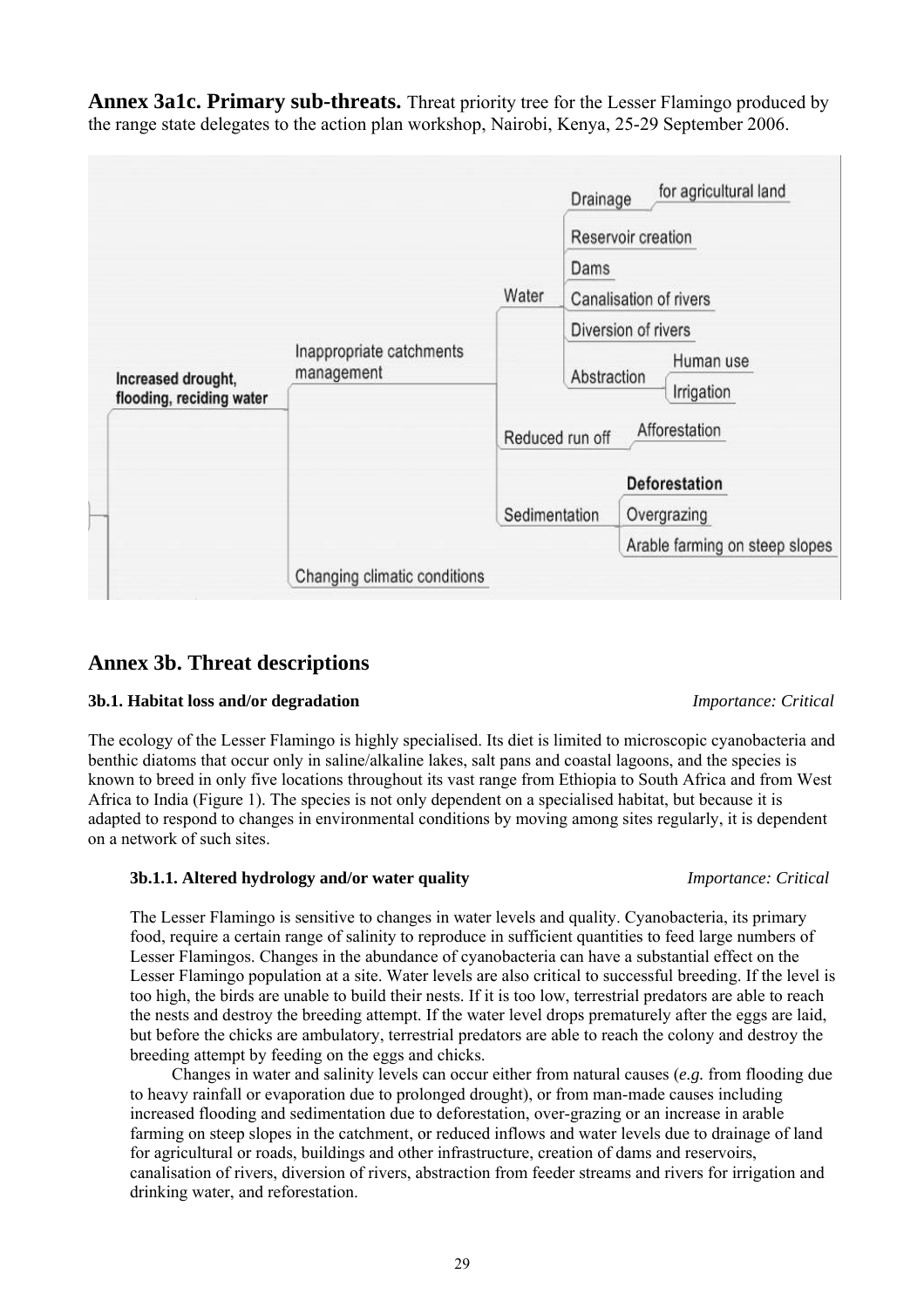### **3b.1.2. Wetland pollution** *Importance: Medium*

Pollution of the feeding lakes, pans and coastal areas may cause large scale illness and death. Largescale die-offs, each involving tens of thousands of Lesser Flamingos and attributed variously to pollution by industrial heavy metals and pesticides, have occurred on feeding lakes in Kenya and Tanzania. Pollution due to pesticides and industrial heavy metals is a problem also in Botswana.

### **3b.1.3. Extraction of salt and soda ash** *Importance: Low*

The saline lakes and pans traditionally have been important sources of salt for human use. Extraction methods vary from small local evaporation projects to large commercial operations run by international corporations often requiring their own power plants, roads and employee villages. While the flamingos can live with most small local projects, the large commercial operations can have devastating effects, depending on their size, location, methods and hours of operation.

### **3b.1.4. Invasive plants** *Importance: Local*

Invasive fresh-water plants, particularly *Typha* in West Africa and macrophytes elsewhere may reduce the shallow littoral area available for Lesser Flamingo feeding. In the lower Senegal delta, both Greater and Lesser Flamingos are found in 'non-saline lakes. These lakes are linked to an estuarine hydrology, so their salt levels fluctuate. The water in these lakes is essentially brackish, sometimes fairly fresh, sometimes fairly salty depending on rains, tides etc. However, dams and canalisation have reduced the inflow of salt water to many areas, so many of the lakes have become more fresh water than brackish or saline. This has resulted in a massive growth of *Typha*. More recently, some counter-balance hydrological improvements have been initiated, which have resulted in some measure of restoration of former hydrological systems. However, the *Typha*, once established, is difficult to eradicate, and cannot simply be removed by periodical flooding with salty water.

### **3b.1.5. Building roads, buildings and other infrastructure** *Importance: Local*

The disturbance caused by the building of roads, buildings and other infrastructure projects near a Lesser Flamingo feeding or breeding site, and the resulting long-term increase in human activity in the area may cause the abandonment of the site.

### **3b.2. Disruption of nesting colonies by human activities** *Importance: Important*

Individual Lesser Flamingos are believed to breed only once every several years when conditions are suitable, and they are very sensitive to disturbance when nesting. The loss of a season's breeding attempt at one or more of the few breeding sites can have a major effect on the sustainability of the entire population. Major repeated disturbances have been known to cause the birds to abandon their breeding colony *en masse*. Even minor disturbances can cause large scale egg loss if incubating birds are frightened into leaving their nests too quickly, knocking their eggs out of the nests. They may or may not lay a second clutch. The most common causes of human disruption, all of which can cause a nesting colony to abandon their breeding attempt, and their level of importance are:

### **3b.2.1. Disruption by inhabitants of nearby settlements** *Importance: Medium*

If human settlements are allowed to be built or expanded near a Lesser Flamingo nesting site, the activity surrounding the settlement could cause the birds to either not breed at all, or to abandon their breeding effort.

### **3b.2.2. Disruption by low-flying aircraft** *Importance: Low*

Often private pilots are asked by tourists and professional photographers to fly low over breeding flamingos to make them fly so that they can get photographs of masses of flying flamingos. This not only causes the scared birds to leap off their nests quickly, flipping the eggs out of the nests, but can also cause the birds to abandon their breeding effort for the season.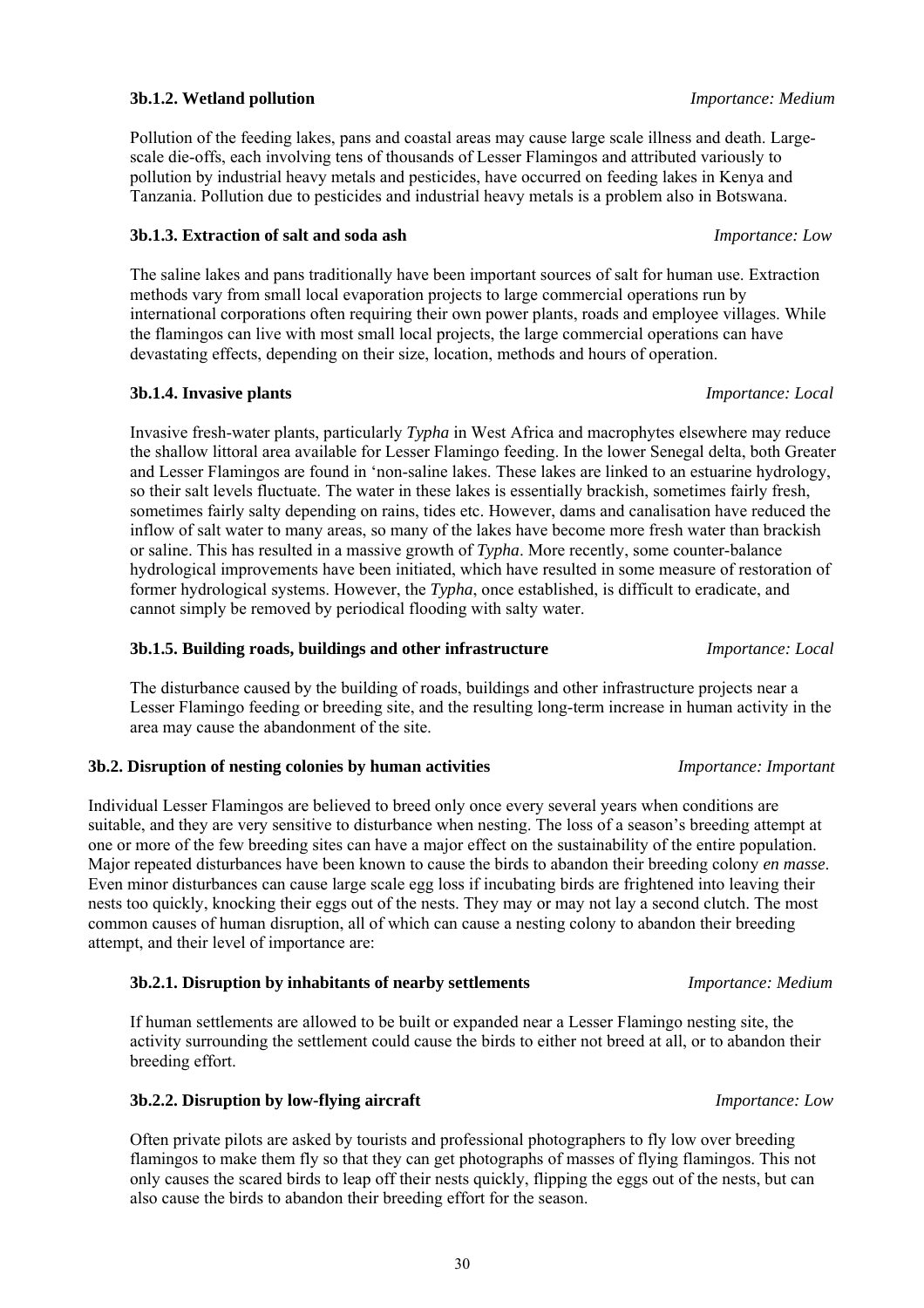### 31

### **3b.2.3. Disruption by fishermen** *Importance: Local*

If Lesser Flamingos breed on an island site that is surrounded by shallow waters inhabited by fish, the activity of fishermen near the nesting colony can cause the birds to abandon their nesting effort.

### **3b.2.4. Disruption by salt pan workers** *Importance: Local*

If Lesser Flamingos breed in an area that is near a local salt extraction project, repeated disturbance by the salt pan workers can cause the flamingos to abandon their breeding.

### **3b.2.5. Disruption by military exercises** *Importance: Local*

Military patrols and exercises near a flamingo nesting site can also cause the birds to abandon their breeding.

### **3b.2.6. Disruption by the hunting of other species** *Importance: Local*

Even though the flamingos themselves are not being hunted, the disturbance caused by the hunting of other species near the nesting site is likely to cause the flamingos to abandon their breeding.

### **3b.2.7. Disturbance by pastoralists** *Importance: Local*

Shepherds herding their flocks of cattle, sheet or goats can cause sufficient disturbance to cause the flamingos to abandon their nesting efforts.

### **3b.3. Disruption of nesting colonies by predators** *Importance: Local*

### **3b.3.1. Disruption by terrestrial predators** *Importance: Local*

Nesting colonies are not often disrupted by terrestrial predators, unless the surrounding water level has dropped sufficiently to allow the predators to reach the colony. Feral dogs, hyenas, jackals and mongooses are typical of the terrestrial predators that will destroy a nesting colony if allowed to reach it.

### **3b.3.2. Disruption by avian predators** *Importance: Local*

Avian predators include Marabou Stork, Egyptian Vulture, Lappet-faced Vulture, Steppe Eagle and African Fish Eagle, all of which can cause the abandonment of a nesting colony and destruction of the newly-hatched chicks.

### **3b.4. Toxicological Diseases** *Importance: High*

Direct and indirect poisoning of Lesser Flamingos through the introduction of heavy metals, agrochemicals, domestic waste and industrial chemicals into the areas where they feed, or through cyanobacterial toxins and/or botulinus toxins may cause large scale illness and death. Large-scale die-offs, each involving tens of thousands of Lesser Flamingos and attributed variously to ingestion of industrial heavy metals, pesticides and cyanobacterial toxins, have occurred on feeding lakes in Kenya and Tanzania. Poisoning due to pesticides and industrial heavy metals is a problem also in Botswana.

### **3b.5. Infectious Diseases** *Importance: High*

Diseases such as avian influenza, avian tuberculosis, avian cholera, salmonellosis and pseudomoniasis, might contribute to large scale die-offs among Lesser Flamingos. In the die-offs during the past 30 years at feeding lakes in Kenya and Tanzania, several of these diseases have been singled out as having contributed to the deaths.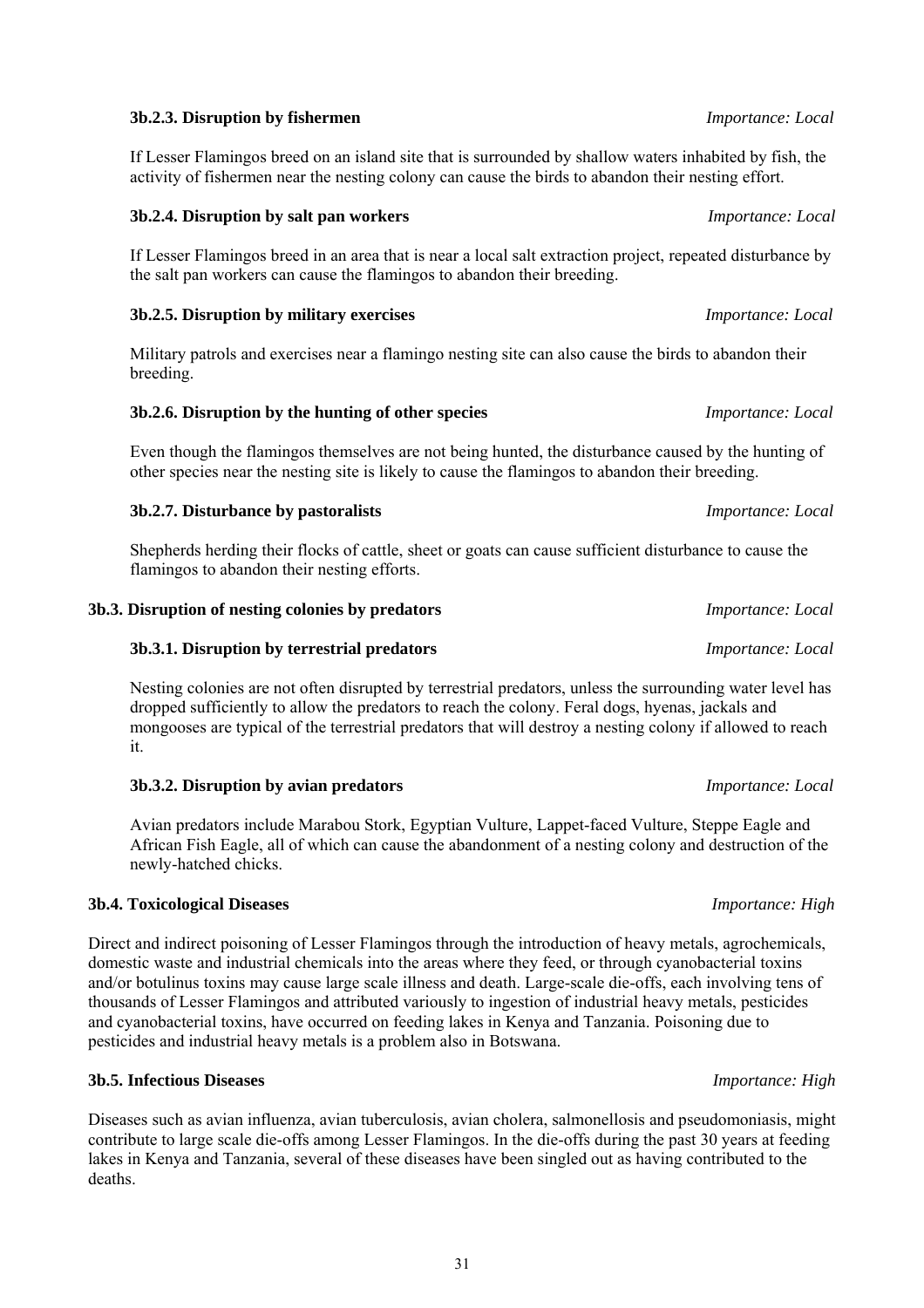### **3b.6. Harvesting** *Importance: Local*

**3b.6.1. Illegal shooting for subsistence** *Importance: Local* 

The effect of this activity is largely unknown, although it apparently occurs at a low level in Botswana.

### **3b.6.2. Wild bird trade** *Importance: Local*

Officially, there has been a steady decline recently in the number of Lesser Flamingos taken from the wild, from approximately 2,000 in the year 2000 to 700 in 2003, the latest year for which CITES statistics are available. Almost all of the Lesser Flamingos taken from the wild are taken from Tanzania.

### **3b.6.3. Egg harvesting for human consumption** *Importance: Local*

Egg harvesting for human consumption can be a problem locally in those areas where the breeding site is accessible to local residents for whom the relatively large Lesser Flamingo eggs provide nutritious meals at no cost. It is particularly a problem at the Purabcheria breeding site in the Little Rann of Kachchh in India, where this activity is the only reason for the repeated breeding failure at this site.

### **3b.7. Human disturbance at non-breeding sites** *Importance: Local*

Lesser Flamingos utilise two types of sites: breeding sites, and non-breeding sites that are used for feeding and roosting. Because Lesser Flamingos depend on a network of non-breeding sites and move readily among sites depending on local environmental conditions, human disturbance (*e.g.* from boating, fishing, hunting other species, tourists, aeroplanes, bird watchers, photographers or military exercises) at one non-breeding site should not be an important problem for the species. However, at those sites where sources of fresh water are limited, disturbance of any type that has the effect of preventing the birds from getting to fresh water for drinking and bathing could have serious implications for the birds on a local basis in the short term.

### **3b.8. Predation** *Importance: Local*

Baboons, African Fish Eagles, Steppe Eagles, Marabou Storks, feral dogs and hyenas do occasionally attempt to predate adult flamingos, but predation on healthy adult Lesser Flamingos is not usually a problem. Predation can be a serious problem at breeding sites, particularly the water level has receded allowing access to terrestrial predators. Predation of eggs and chicks by Steppe Eagles is a common occurrence in the Rann of Kachchh near Kuda. Egyptian Vultures have been recorded predating eggs and chicks at Lake Magadi in Kenya.

| 3b.9. Competition               | <i>Importance: Local</i> |
|---------------------------------|--------------------------|
| 3b.9.1. Competition for food    | <i>Importance: Local</i> |
| 3b.9.1.1. Competition with fish | <i>Importance: Local</i> |

There is little information concerning the level of competition with fish for the microscopic cyanobacteria and benthic diatoms that form the majority of the Lesser Flamingo's diet. However, it is considered to be minimal on a species basis. Because of the high salinity, at least two of the feeding lakes in Kenya have no fish at all (lakes Bogoria and Elmenteita). Lake Nakuru has had a plankton-feeding species (*Oreochromis alcalicus grahami*) only since 1960 when it was introduced to help control mosquitoes, and yet Lake Nakuru is one of the most productive feeding lakes for the Lesser Flamingo.

### **3b.9.1.2. Competition with crustaceans** *Importance: Local*

*Artemia* brine shrimp is sometimes introduced to the solar evaporation ponds of salt works to eat the algae that grow in the ponds, because algae reduce the quality of the salt and/or soda ash.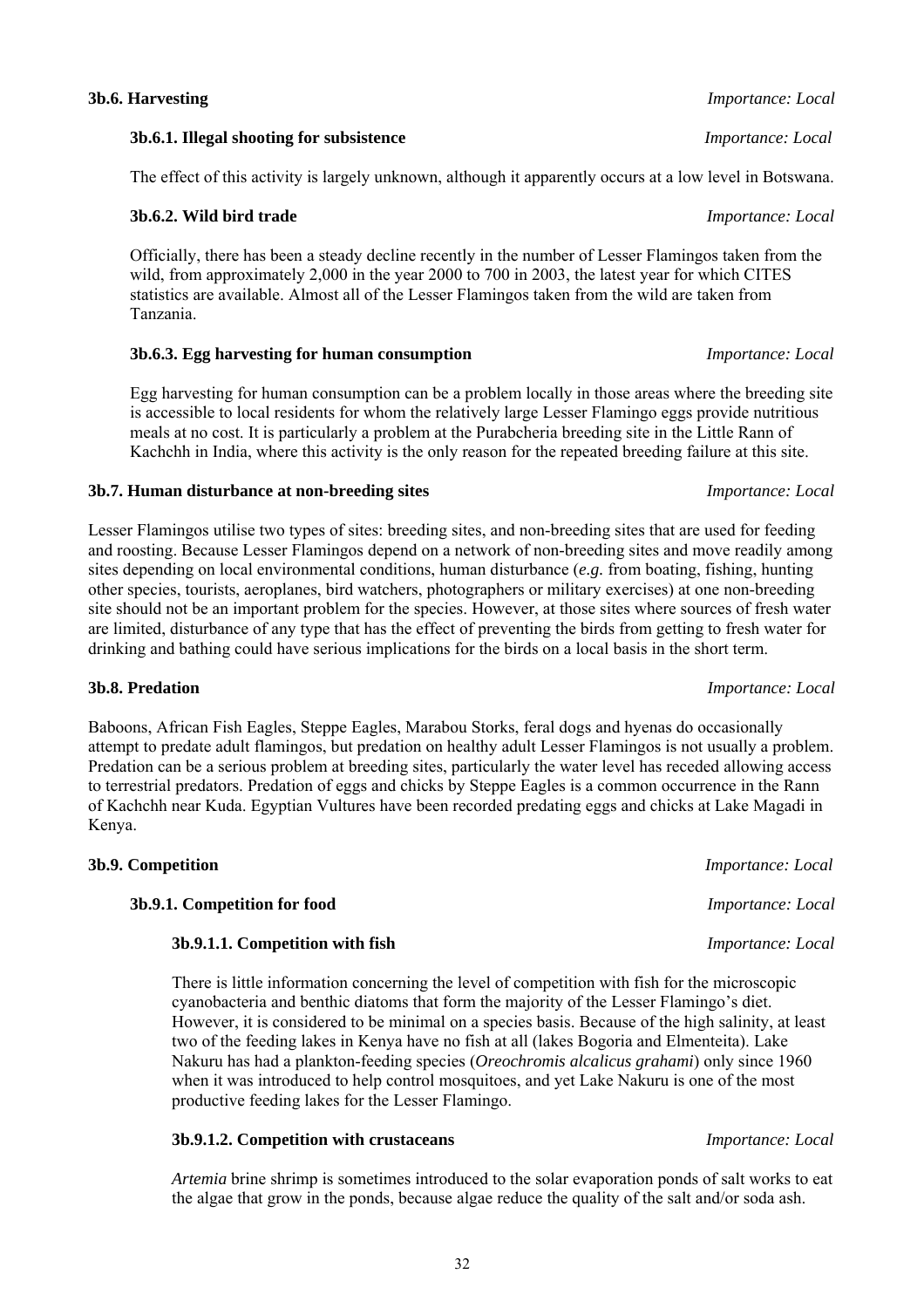The potential threat posed by such an *Artemia* introduction would be the extinction of indigenous brine shrimp and a reduction in the food availability of the Lesser Flamingo through competition for the same food source. We know of no studies that have been conducted to determine whether it could survive in the wetland habitat surrounding the evaporation ponds, and if so how it would compete with the indigenous crustacean species and how it would affect cyanobacteria and diatom abundance.

### **3b.9.2. Competition for breeding sites** *Importance: Local*

There is also little information concerning the level of competition with other avian species (e.g. pelicans, cormorants, terns or gulls) for breeding sites. The Lesser Flamingos are known to breed in only five sites throughout its range, and these sites are so specialised that it seems unlikely that they would be suitable for other species. Great White Pelicans did usurp a Greater Flamingo breeding site in Lake Elmenteita in recent years, but the isolated, flooded Lesser Flamingo breeding sites would not seem suitable for other species.

## **Annex 3c. Threat importance rankings at species and country levels in primary**

**range states.** Threat importance ranking key:  $1 =$  critical,  $2 =$  high,  $3 =$  medium,  $4 =$  low,  $5 =$  local threat; see key descriptions at end of table.

| <b>Species</b><br>level<br>import-<br>ance | Primary<br>threat                            | Sub-threat                                     | Sub-threat            | Sub-threat                               | Sub-threat                                 | Sub-threat                                                      | <b>Botswana</b>         | Ethiopia                | Guinea | India          | Kenya          | Mauritania     | Namibia        | South Africa   | Tanzania       | Uganda         |
|--------------------------------------------|----------------------------------------------|------------------------------------------------|-----------------------|------------------------------------------|--------------------------------------------|-----------------------------------------------------------------|-------------------------|-------------------------|--------|----------------|----------------|----------------|----------------|----------------|----------------|----------------|
| $\mathbf{1}$                               | <b>Habitat</b> loss<br>and/or<br>degradation | Altered hydro-<br>logy and/or<br>water quality | Reduced water<br>flow | Inappropriate<br>catchment<br>management | Water<br>management                        | Drainage for<br>agricultural<br>land                            | 3                       | 1                       |        | $\overline{4}$ | $\overline{2}$ |                |                | $\overline{4}$ | $\overline{4}$ |                |
|                                            |                                              |                                                |                       |                                          |                                            | Drainage for<br>roads, buildings<br>and other<br>infrastructure | $\overline{\mathbf{4}}$ | $\overline{c}$          |        |                |                | $\overline{2}$ |                |                | $\overline{4}$ |                |
|                                            |                                              |                                                |                       |                                          |                                            | Reservoir<br>creation                                           | 3                       | $\overline{4}$          |        |                |                |                |                | 5              |                |                |
|                                            |                                              |                                                |                       |                                          |                                            | Dams                                                            | $\sqrt{2}$              | 4                       |        | $\overline{4}$ |                | $\overline{2}$ |                | 5              |                |                |
|                                            |                                              |                                                |                       |                                          |                                            | Canalisation of<br>rivers                                       | $\overline{?}$          | $\overline{\mathbf{4}}$ |        |                |                |                |                |                |                |                |
|                                            |                                              |                                                |                       |                                          |                                            | Diversion of<br>rivers                                          | $\sqrt{2}$              | $\overline{c}$          |        |                |                |                | $\overline{4}$ |                |                |                |
|                                            |                                              |                                                |                       |                                          |                                            | Abstraction for<br>human use                                    | $\overline{4}$          | $\overline{4}$          |        |                | $\overline{c}$ | $\sqrt{2}$     | $\overline{c}$ | 5              |                |                |
|                                            |                                              |                                                |                       |                                          |                                            | Abstraction for<br>irrigation                                   | $\overline{3}$          | 4                       |        |                | $\overline{c}$ | $\overline{2}$ |                |                | $\overline{4}$ |                |
|                                            |                                              |                                                |                       |                                          | Reduced runoff Reforestation               |                                                                 | $\overline{4}$          |                         |        |                |                |                |                |                |                |                |
|                                            |                                              |                                                |                       |                                          | Increased<br>flooding and<br>sedimentation | Deforestation                                                   | 3                       | 2                       |        | $\overline{4}$ | $\overline{2}$ |                |                |                | $\overline{4}$ |                |
|                                            |                                              |                                                |                       |                                          |                                            | Over-grazing                                                    | $\overline{3}$          | $\overline{2}$          |        |                |                |                |                | 5              |                | $\overline{4}$ |
|                                            |                                              |                                                |                       |                                          |                                            | Arable farming<br>on steep slopes                               | $\overline{\mathbf{3}}$ |                         |        |                |                |                |                |                |                |                |
|                                            |                                              |                                                | Increased<br>drought  | Climate change                           |                                            |                                                                 | $\overline{c}$          | 4                       |        | $\overline{c}$ | $\overline{c}$ |                | $\overline{4}$ | $\overline{c}$ | $\overline{4}$ | $\gamma$       |
|                                            |                                              |                                                | Wetland<br>Pollution  | Pesticides                               |                                            |                                                                 | $\overline{c}$          | $\overline{?}$          |        |                | $\overline{c}$ |                | $\overline{4}$ | 5              |                |                |
|                                            |                                              |                                                |                       | Industrial<br>chemicals                  |                                            |                                                                 | $\sqrt{2}$              | $\overline{?}$          |        |                | $\overline{c}$ |                |                | 5              |                |                |
|                                            |                                              |                                                |                       | Sewage                                   |                                            |                                                                 | $\overline{4}$          | $\overline{?}$          |        | $\overline{4}$ | $\overline{c}$ |                |                | 5              |                |                |
|                                            |                                              |                                                |                       | Heavy metals                             |                                            |                                                                 | $\mathfrak{2}$          | $\overline{?}$          |        | $\overline{4}$ | $\sqrt{2}$     |                |                | 5              |                |                |
|                                            |                                              |                                                |                       | Oil                                      |                                            |                                                                 | $\overline{c}$          | $\overline{?}$          |        | $\overline{4}$ | $\overline{c}$ | $\overline{4}$ |                | 5              |                |                |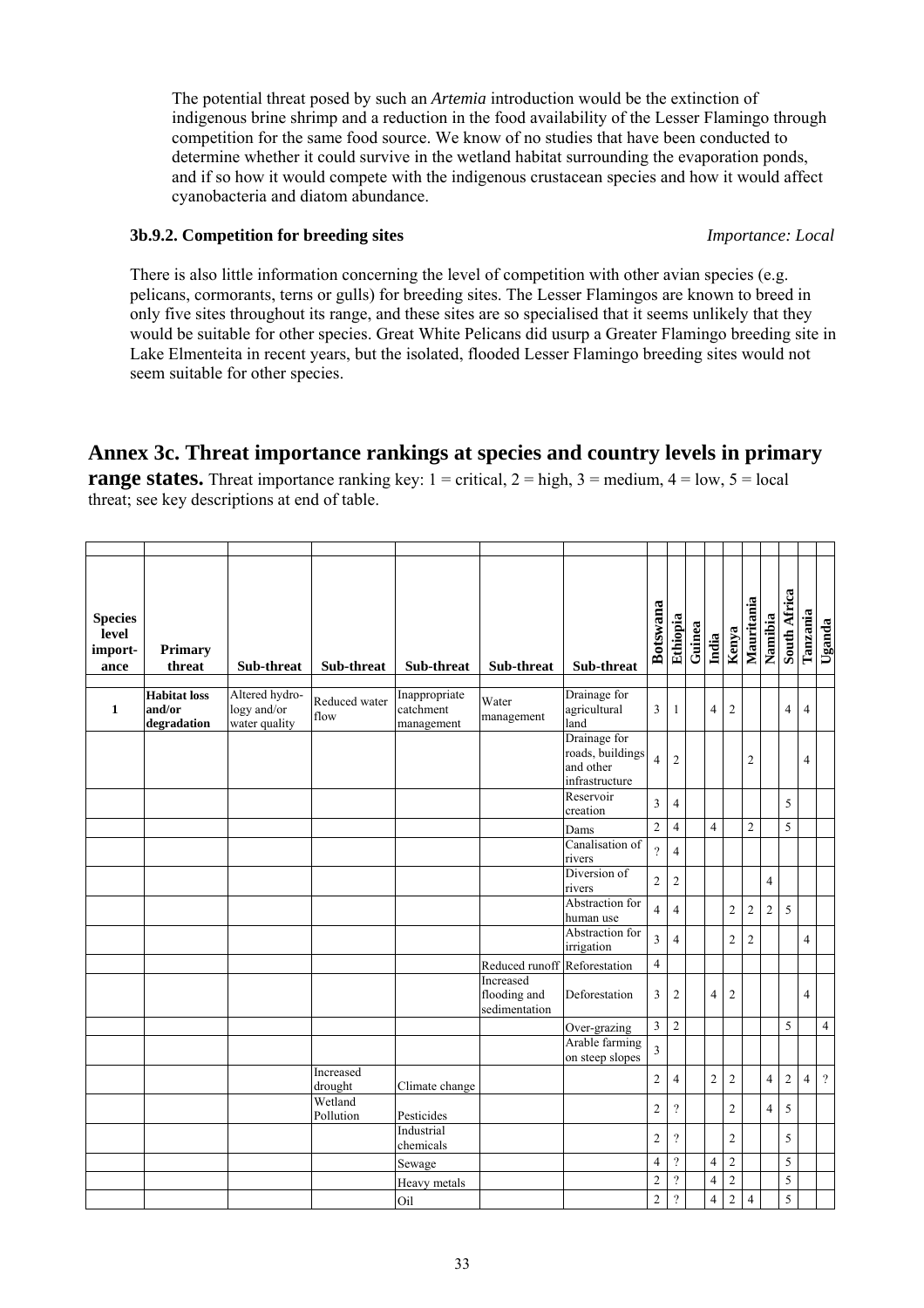| <b>Species</b><br>level<br>import-<br>ance | Primary<br>threat                                | Sub-threat                                   | Sub-threat                 | Sub-threat             | Sub-threat | Sub-threat | Botswana                   | Ethiopia                   | Guinea | India                    | Kenya                      | Mauritania       | Namibia        | South Africa            | Tanzania       | Uganda                     |
|--------------------------------------------|--------------------------------------------------|----------------------------------------------|----------------------------|------------------------|------------|------------|----------------------------|----------------------------|--------|--------------------------|----------------------------|------------------|----------------|-------------------------|----------------|----------------------------|
|                                            |                                                  |                                              |                            |                        |            |            | $\mathfrak z$              | $\overline{4}$             |        |                          | $\overline{4}$             |                  |                | $\overline{4}$          | $\overline{4}$ | $\boldsymbol{\mathcal{P}}$ |
|                                            |                                                  | Extraction                                   | Salt / minerals            |                        |            |            | $\boldsymbol{\mathcal{V}}$ |                            |        |                          |                            |                  |                |                         |                |                            |
|                                            |                                                  | Expansion of                                 | Oil & gas                  |                        |            |            |                            |                            |        |                          |                            |                  |                |                         |                |                            |
|                                            |                                                  | macrophytes                                  | Fertilisers                |                        |            |            | $\mathfrak z$              |                            |        |                          |                            |                  |                | 5                       |                |                            |
|                                            |                                                  | Conflict with<br>other                       |                            |                        |            |            |                            |                            |        |                          |                            |                  |                |                         |                |                            |
|                                            |                                                  | conservation                                 |                            |                        |            |            | 4                          |                            |        |                          |                            |                  |                |                         |                |                            |
|                                            |                                                  | interests                                    |                            |                        |            |            |                            |                            |        |                          |                            |                  |                |                         |                |                            |
|                                            |                                                  | Roads,<br>buildings, other<br>infrastructure |                            |                        |            |            | $\overline{c}$             |                            |        |                          |                            |                  |                |                         |                |                            |
|                                            |                                                  | Invasive plants                              |                            |                        |            |            |                            |                            |        |                          |                            |                  |                |                         |                |                            |
|                                            |                                                  | (W. Africa<br>Typha)                         |                            |                        |            |            | $\mathfrak z$              |                            |        |                          |                            | $\boldsymbol{2}$ |                |                         |                |                            |
|                                            | <b>Disruption of</b>                             |                                              |                            |                        |            |            |                            |                            |        |                          |                            |                  |                |                         |                |                            |
| $\mathbf{2}$                               | nesting<br>colonies                              | Human                                        | Fishermen<br>Salt pan      |                        |            |            | $\overline{\mathcal{C}}$   | $\overline{4}$             |        | $\overline{2}$           |                            | $\overline{2}$   |                |                         | $\overline{4}$ |                            |
|                                            |                                                  |                                              | workers                    |                        |            |            | $\overline{4}$             | $\overline{4}$             |        |                          |                            |                  |                | 5                       |                |                            |
|                                            |                                                  |                                              | Nearby<br>settlements      |                        |            |            | $\overline{4}$             | $\overline{4}$             |        |                          |                            |                  |                |                         |                |                            |
|                                            |                                                  |                                              | Military                   |                        |            |            | $\overline{4}$             | $\overline{4}$             |        |                          |                            |                  |                |                         |                |                            |
|                                            |                                                  |                                              | exercises<br>Hunting other |                        |            |            |                            |                            |        |                          |                            |                  |                |                         |                |                            |
|                                            |                                                  |                                              | species                    |                        |            |            | $\overline{4}$             | $\overline{4}$             |        |                          |                            |                  |                | 5                       |                |                            |
|                                            |                                                  |                                              | Pastoralists               |                        |            |            | $\overline{4}$             | $\overline{4}$             |        |                          |                            |                  |                | 5                       |                |                            |
|                                            |                                                  |                                              | Low-flying                 |                        |            |            | $\sqrt{2}$                 | $\overline{4}$             |        | $\gamma$                 | $\overline{2}$             |                  | $\overline{4}$ |                         |                |                            |
|                                            |                                                  |                                              | aircraft                   | Tourists<br>Film crews |            |            | $\sqrt{2}$                 | 4                          |        |                          |                            |                  |                |                         |                |                            |
|                                            |                                                  |                                              | Photographers              |                        |            |            | $\overline{c}$             |                            |        |                          |                            |                  |                |                         |                |                            |
|                                            |                                                  | Predators                                    | Terrestrial                |                        |            |            | $\overline{4}$             | $\overline{4}$             |        | $\sqrt{2}$               | $\overline{2}$             |                  |                | $\mathfrak z$           |                |                            |
|                                            |                                                  |                                              | Avian                      |                        |            |            | $\mathfrak z$              | $\overline{4}$             |        | $\boldsymbol{\gamma}$    | $\sqrt{2}$                 |                  |                | 5                       |                |                            |
|                                            | <b>Toxicological</b>                             |                                              |                            |                        |            |            | 3                          | 3                          |        | $\overline{?}$           | $\overline{c}$             |                  |                | 5                       |                |                            |
| $\boldsymbol{2}$                           | <b>Diseases</b>                                  | Heavy metals                                 |                            |                        |            |            | $\overline{\mathcal{C}}$   | $\mathfrak z$              |        | $\overline{?}$           | $\sqrt{2}$                 |                  |                | $\overline{\mathbf{4}}$ |                |                            |
|                                            |                                                  | Agro-chemicals<br>Domestic waste             |                            |                        |            |            | $\overline{\mathcal{L}}$   |                            |        |                          |                            |                  |                | 5                       |                |                            |
|                                            |                                                  | Industrial                                   |                            |                        |            |            |                            |                            |        |                          |                            |                  |                |                         |                |                            |
|                                            |                                                  | chemicals                                    |                            |                        |            |            | $\overline{c}$             | $\mathfrak z$              |        | $\overline{\mathcal{L}}$ | $\overline{2}$             |                  |                | $\sqrt{5}$              |                |                            |
|                                            |                                                  | Botulism                                     |                            |                        |            |            |                            | 3                          |        |                          |                            |                  |                | 5                       |                |                            |
|                                            |                                                  | Cyanobacterial Fertiliser<br>toxins          | eutrophication             |                        |            |            | $\overline{\mathbf{4}}$    | $\mathfrak{Z}$             |        |                          | $\sqrt{2}$                 |                  |                | 5                       |                | $\boldsymbol{\mathcal{V}}$ |
|                                            | <b>Infectious</b>                                | Avian                                        |                            |                        |            |            | $\boldsymbol{\mathcal{C}}$ | $\overline{?}$             |        |                          |                            |                  |                | 5                       |                | $\boldsymbol{\mathcal{P}}$ |
| $\mathbf{2}$                               | <b>Diseases</b>                                  | influenza<br>Avian cholera                   |                            |                        |            |            | $\boldsymbol{?}$           | $\boldsymbol{\mathcal{P}}$ |        |                          |                            |                  |                | 5                       |                | $\boldsymbol{\mathcal{P}}$ |
|                                            |                                                  | Avian                                        |                            |                        |            |            | $\boldsymbol{?}$           | $\overline{?}$             |        |                          |                            |                  |                |                         |                |                            |
|                                            |                                                  | tuberculosis                                 |                            |                        |            |            |                            |                            |        |                          |                            |                  |                |                         |                | $\boldsymbol{\mathcal{P}}$ |
|                                            |                                                  | Salmonella                                   |                            |                        |            |            | $\boldsymbol{?}$           | $\boldsymbol{\mathcal{P}}$ |        |                          |                            |                  |                |                         |                | $\boldsymbol{\mathcal{P}}$ |
|                                            |                                                  | Pseudomonas                                  |                            |                        |            |            | $\boldsymbol{\mathcal{C}}$ | $\boldsymbol{\mathcal{P}}$ |        |                          |                            |                  |                |                         |                | $\boldsymbol{\mathcal{P}}$ |
| 5                                          | <b>Harvesting</b>                                | Illegal shooting Subsistence                 | Zoos/                      |                        |            |            | $\overline{4}$             | $\overline{4}$             |        | $\boldsymbol{\gamma}$    |                            |                  |                |                         |                |                            |
|                                            |                                                  | Wild bird trade                              | tourism                    |                        |            |            | $\overline{\mathbf{4}}$    | $\overline{4}$             |        |                          |                            |                  |                |                         | $\overline{4}$ | $\, 2$                     |
|                                            |                                                  | Egg harvesting consumption                   | Human                      |                        |            |            | $\overline{\mathbf{4}}$    | $\overline{4}$             |        | $\overline{2}$           |                            |                  |                |                         |                |                            |
| 5                                          | Human<br>disturbance at<br>non-breeding<br>sites | Boating                                      |                            |                        |            |            | $\boldsymbol{\mathcal{P}}$ | $\overline{4}$             |        |                          |                            |                  |                |                         |                |                            |
|                                            |                                                  | Fishing                                      |                            |                        |            |            | $\overline{\mathcal{C}}$   | $\overline{4}$             |        | $\overline{4}$           |                            | $\overline{4}$   |                |                         | $\overline{4}$ |                            |
|                                            |                                                  | Hunting other                                |                            |                        |            |            | $\overline{4}$             | $\overline{4}$             |        | $\overline{4}$           |                            | $\overline{4}$   |                | $\overline{4}$          | $\sqrt{4}$     | $\boldsymbol{\mathcal{P}}$ |
|                                            |                                                  | species<br>Tourists                          |                            |                        |            |            | $\boldsymbol{?}$           | $\overline{4}$             |        | $\overline{4}$           | $\boldsymbol{\mathcal{P}}$ | $\overline{4}$   |                | $\overline{\mathbf{4}}$ | $\overline{4}$ | $\overline{4}$             |
|                                            |                                                  | Planes/                                      |                            |                        |            |            | $\overline{\mathbf{4}}$    | 4                          |        |                          |                            |                  | 4              |                         | $\overline{4}$ | $\overline{4}$             |
|                                            |                                                  | Helicopters                                  |                            |                        |            |            |                            |                            |        |                          |                            |                  |                | 5                       |                |                            |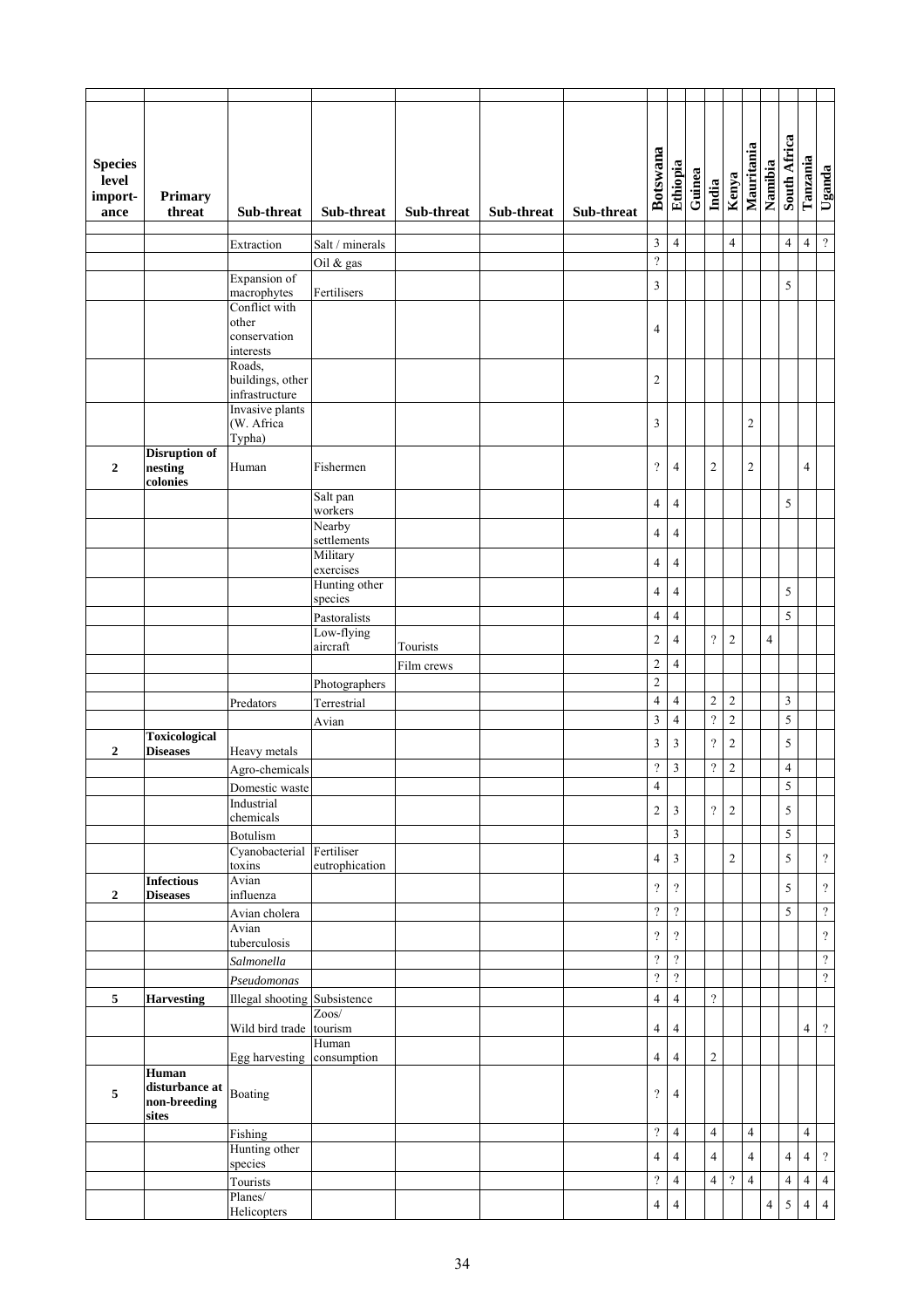| <b>Species</b><br>level<br>import-<br>ance | Primary<br>threat                               | Sub-threat            | Sub-threat  | Sub-threat | Sub-threat | Sub-threat | Botswana                 | Ethiopia       | Guinea         | India          | Kenya                    | Mauritania | Namibia        | South Africa   | Tanzania       | Uganda         |
|--------------------------------------------|-------------------------------------------------|-----------------------|-------------|------------|------------|------------|--------------------------|----------------|----------------|----------------|--------------------------|------------|----------------|----------------|----------------|----------------|
|                                            |                                                 | <b>Birdwatchers</b>   |             |            |            |            | $\gamma$                 | $\overline{4}$ |                |                |                          |            | $\overline{4}$ | $\overline{4}$ | $\overline{4}$ | $\overline{4}$ |
|                                            |                                                 | Photographers         |             |            |            |            | $\overline{?}$           | $\overline{4}$ | $\overline{4}$ |                | $\overline{\mathcal{L}}$ | $\sqrt{2}$ | $\overline{4}$ | $\overline{4}$ | $\overline{4}$ | $\overline{4}$ |
|                                            |                                                 | Military<br>exercises |             |            |            |            | 4                        |                |                |                |                          |            |                | $\overline{4}$ |                |                |
| 5                                          | <b>Predation</b>                                | <b>Baboons</b>        |             |            |            |            | $\overline{?}$           | $\overline{4}$ |                | $\gamma$       | $\sqrt{2}$               |            | 5              | $\overline{4}$ |                | $\sqrt{5}$     |
|                                            |                                                 | Birds of prey         |             |            |            |            | $\overline{4}$           | $\overline{4}$ |                |                | $\sqrt{2}$               |            | 5              |                |                | $\sqrt{5}$     |
|                                            |                                                 | Maribou Storks        |             |            |            |            | $\overline{4}$           | 3              |                |                | $\overline{c}$           |            | 5              |                |                | $\sqrt{5}$     |
|                                            |                                                 | Hyenas                |             |            |            |            | $\overline{4}$           | $\overline{4}$ |                |                | $\overline{c}$           |            | 5              | $\overline{4}$ |                | 5              |
|                                            |                                                 | Feral dogs            |             |            |            |            | $\gamma$                 |                |                |                |                          |            |                |                |                |                |
| 5                                          | Competition                                     | For food              | Fish        |            |            |            | $\gamma$                 | 4              |                |                | $\gamma$                 |            | $\gamma$       |                |                | $\gamma$       |
|                                            |                                                 |                       | Crustaceans |            |            |            | $\overline{4}$           |                |                |                |                          |            | $\overline{?}$ | $\overline{4}$ |                | $\overline{?}$ |
|                                            |                                                 | For breeding<br>sites | Terns       |            |            |            | $\gamma$                 |                |                |                |                          |            |                |                |                |                |
|                                            |                                                 |                       | Pelicans    |            |            |            | $\gamma$                 |                |                |                |                          |            |                |                |                |                |
|                                            |                                                 |                       | Cormorants  |            |            |            | $\gamma$                 |                |                |                |                          |            |                |                |                |                |
|                                            |                                                 |                       | Gulls       |            |            |            | $\gamma$                 |                |                |                |                          |            |                |                |                |                |
| 5                                          | <b>Collision</b> with<br>man-made<br>structures | Power lines           |             |            |            |            | 3                        | $\overline{4}$ |                | $\overline{4}$ |                          |            | 4              |                |                | $\overline{4}$ |
|                                            |                                                 | Telephone lines       |             |            |            |            | $\overline{4}$           | $\overline{4}$ |                |                |                          |            | $\overline{4}$ |                |                | $\overline{4}$ |
|                                            |                                                 | Fences                |             |            |            |            | 3                        | 4              |                |                |                          |            |                | $\overline{4}$ |                |                |
|                                            |                                                 | Light masts           |             |            |            |            | $\overline{\mathcal{L}}$ | 4              |                |                |                          |            |                | $\overline{4}$ |                |                |
|                                            |                                                 | Guide wires           |             |            |            |            | $\mathfrak z$            | 4              |                |                |                          |            |                | $\overline{4}$ |                |                |

**Key to ranks:** 

**1. Critical:** a factor causing or likely to cause very rapid declines (>30% over 10 years);

**2. High:** a factor causing or likely to cause rapid declines (20-30% over 10 years);

**3. Medium:** a factor causing or likely to cause relatively slow, but significant, declines (10-20%) over  $10$  years);

**4. Low:** a factor causing or likely to cause fluctuations;

**5. Local:** a factor causing or likely to cause negligible declines;

**? Unknown:** a factor that is likely to affect the species but it is unknown to what extent

**Blank space:** factor does not apply in this country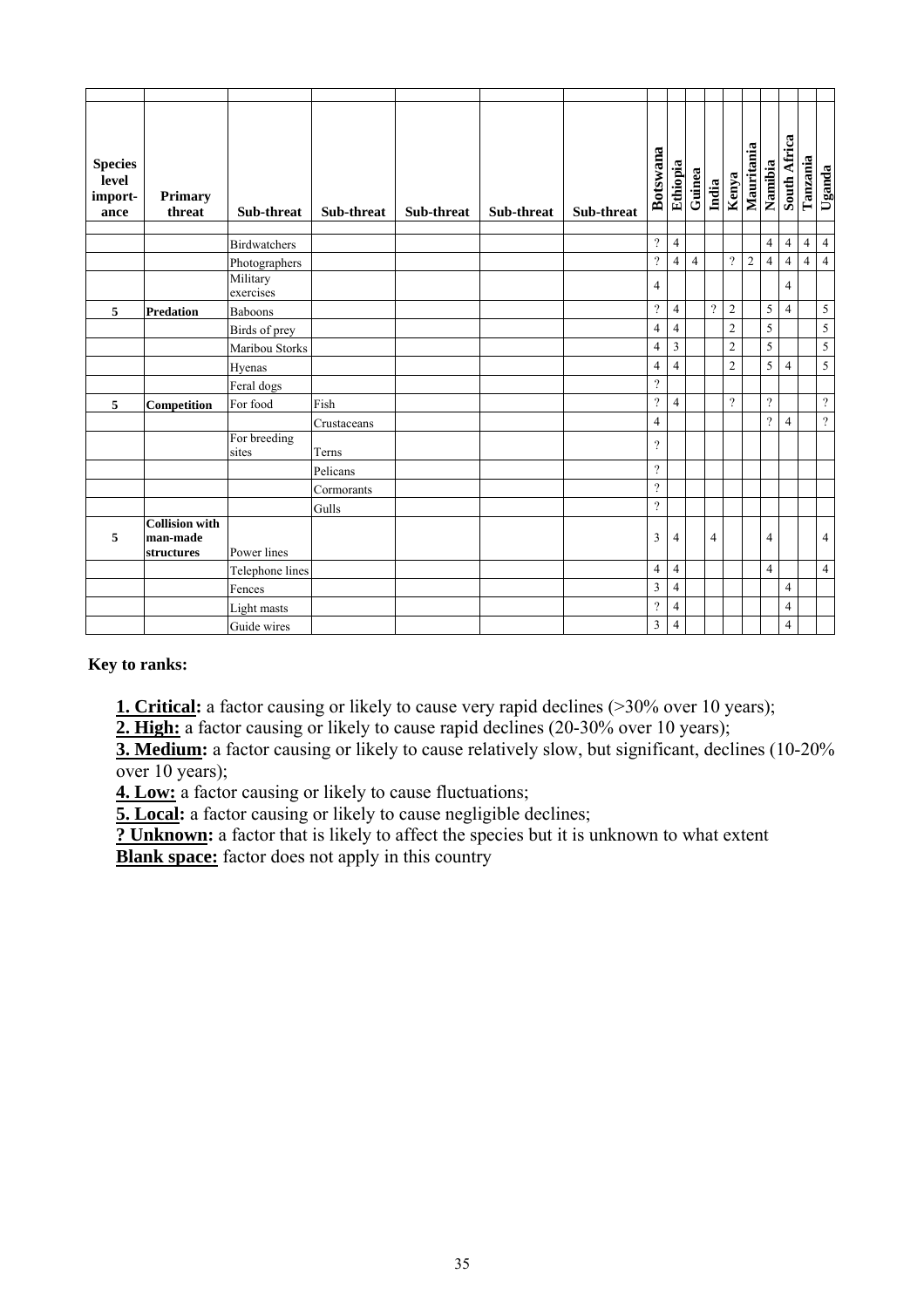## **Annex 4a. Membership of primary range states in international conservation conventions and agreements**

| <b>Primary Range</b><br><b>States</b> | <b>Convention on</b><br><b>International</b><br><b>Trade in</b><br><b>Endangered</b><br><b>Species of Wild</b><br><b>Flora and Fauna</b><br>(CITES) | <b>Convention</b><br>on the<br><b>Conservation</b><br>of Migratory<br><b>Species CMS)</b> | African-Eurasian<br><b>Migratory</b><br>Waterbird<br><b>Agreement</b><br>(AEWA) | <b>AEWA</b><br><b>Action Plan</b><br>2006-08 | Ramsar<br><b>Convention</b> |
|---------------------------------------|-----------------------------------------------------------------------------------------------------------------------------------------------------|-------------------------------------------------------------------------------------------|---------------------------------------------------------------------------------|----------------------------------------------|-----------------------------|
|                                       |                                                                                                                                                     |                                                                                           |                                                                                 | Columns A &                                  |                             |
|                                       | <b>Appendix II</b>                                                                                                                                  | <b>Appendix II</b>                                                                        | <b>Annex II</b>                                                                 | B                                            |                             |
| <b>Botswana</b>                       | X                                                                                                                                                   |                                                                                           |                                                                                 |                                              | X                           |
| <b>Ethiopia</b>                       | X                                                                                                                                                   |                                                                                           |                                                                                 |                                              |                             |
| <b>Guinea</b>                         | X                                                                                                                                                   | X                                                                                         | X                                                                               | X                                            | X                           |
| India                                 | X                                                                                                                                                   | X                                                                                         |                                                                                 |                                              | X                           |
| Kenya                                 | X                                                                                                                                                   | X                                                                                         | X                                                                               | X                                            | X                           |
| Mauritania                            | X                                                                                                                                                   | X                                                                                         |                                                                                 |                                              | X                           |
| <b>Namibia</b>                        | X                                                                                                                                                   |                                                                                           |                                                                                 |                                              | X                           |
| <b>South Africa</b>                   | X                                                                                                                                                   | X                                                                                         | $\mathbf x$                                                                     | X                                            | X                           |
| <b>Tanzania</b>                       | X                                                                                                                                                   | X                                                                                         | X                                                                               | X                                            | X                           |
| <b>Uganda</b>                         | X                                                                                                                                                   | X                                                                                         | X                                                                               | X                                            | X                           |

## **Annex 4b. Membership of other range states in international conservation conventions and agreements**

| <b>Primary Range</b><br><b>States</b> | <b>Convention on</b><br><b>International</b><br><b>Trade in</b><br><b>Endangered</b><br><b>Species of Wild</b><br><b>Flora and Fauna</b><br>(CITES)<br><b>Appendix II</b> | <b>Convention</b><br>on the<br><b>Conservation</b><br>of Migratory<br><b>Species CMS)</b><br><b>Appendix II</b> | <b>African-Eurasian</b><br><b>Migratory</b><br>Waterbird<br><b>Agreement</b><br>(AEWA)<br><b>Annex II</b> | <b>AEWA</b><br><b>Action Plan</b><br>2006-08<br>Columns A &<br>B | Ramsar<br><b>Convention</b> |
|---------------------------------------|---------------------------------------------------------------------------------------------------------------------------------------------------------------------------|-----------------------------------------------------------------------------------------------------------------|-----------------------------------------------------------------------------------------------------------|------------------------------------------------------------------|-----------------------------|
| Angola                                |                                                                                                                                                                           | $\mathbf x$                                                                                                     | X                                                                                                         | $\mathbf{X}$                                                     |                             |
| Burundi                               | $\mathbf X$                                                                                                                                                               |                                                                                                                 |                                                                                                           |                                                                  | $\mathbf X$                 |
| Cameroon                              | $\mathbf X$                                                                                                                                                               | $\mathbf X$                                                                                                     |                                                                                                           |                                                                  | $\mathbf{X}$                |
| Congo, The Dem.                       |                                                                                                                                                                           |                                                                                                                 |                                                                                                           |                                                                  |                             |
| Rep.of the                            | X                                                                                                                                                                         | $\mathbf x$                                                                                                     |                                                                                                           |                                                                  |                             |
| Djibouti                              | $\mathbf X$                                                                                                                                                               | $\mathbf X$                                                                                                     | X                                                                                                         | X                                                                | $\mathbf X$                 |
| Eritrea                               | $\mathbf X$                                                                                                                                                               | $\mathbf X$                                                                                                     |                                                                                                           |                                                                  |                             |
| Gabon                                 | $\mathbf x$                                                                                                                                                               |                                                                                                                 |                                                                                                           |                                                                  | $\mathbf X$                 |
| Gambia                                | $\mathbf X$                                                                                                                                                               | X                                                                                                               | $\mathbf X$                                                                                               | $\mathbf{X}$                                                     | X                           |
| Guinea-Bissau                         | $\mathbf X$                                                                                                                                                               | $\mathbf X$                                                                                                     |                                                                                                           |                                                                  | $\mathbf{X}$                |
| Madagascar                            | $\mathbf X$                                                                                                                                                               | $\mathbf X$                                                                                                     | $\mathbf X$                                                                                               | $\mathbf X$                                                      | $\mathbf X$                 |
| Malawi                                | $\mathbf X$                                                                                                                                                               |                                                                                                                 |                                                                                                           |                                                                  | $\mathbf X$                 |
| Mozambique                            | $\mathbf X$                                                                                                                                                               |                                                                                                                 |                                                                                                           |                                                                  | $\mathbf X$                 |
| Pakistan                              | $\mathbf X$                                                                                                                                                               | $\mathbf X$                                                                                                     |                                                                                                           |                                                                  | $\mathbf{X}$                |
| Senegal                               | $\mathbf X$                                                                                                                                                               | $\mathbf X$                                                                                                     | X                                                                                                         | $\mathbf{X}$                                                     | $\mathbf{X}$                |
| Sierra Leone                          | X                                                                                                                                                                         |                                                                                                                 |                                                                                                           |                                                                  | $\mathbf{X}$                |
| Sudan                                 | X                                                                                                                                                                         |                                                                                                                 |                                                                                                           |                                                                  | X                           |
| Yemen                                 | X                                                                                                                                                                         |                                                                                                                 |                                                                                                           |                                                                  |                             |
| Zambia                                | $\mathbf X$                                                                                                                                                               |                                                                                                                 |                                                                                                           |                                                                  | $\mathbf X$                 |
| Zimbabwe                              | X                                                                                                                                                                         |                                                                                                                 |                                                                                                           |                                                                  |                             |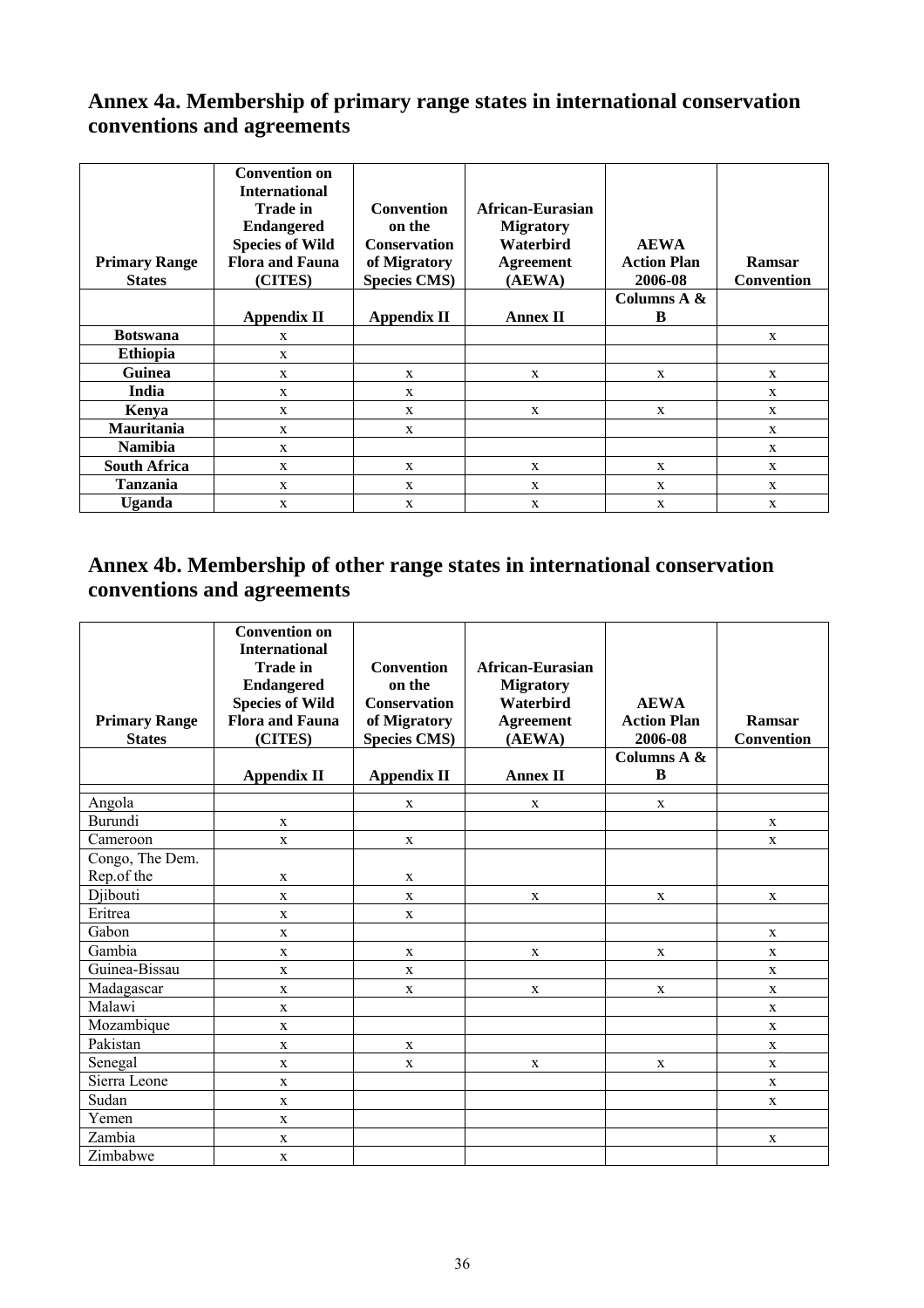## **Annex 5a. Lesser Flamingo conservation and protection status in primary range states**

| Country         | <b>Lesser</b><br>Flamingo<br><b>Status</b> in<br>national Red<br>Data Book | Date of<br><b>RDB</b> | What is the<br>national<br>protection<br>status of the<br>LF? | <b>Under what</b><br>laws is the<br>species<br>protected?                                                | Is the LF<br>legally<br>protected from<br>being<br>deliberately<br>killed? | Is the LF<br>legally<br>protected from<br>egg harvest?       | Is the LF<br>legally<br>protected<br>from nest<br>destruct'n?                                                                                                                                    | <b>Illegal</b><br><b>Killing</b>                                               | What are the penalties for:<br>Egg<br><b>Harvest</b> | <b>Nest</b><br><b>Destruct</b>                                       | Who is the<br>highest<br>national<br>authority                            |
|-----------------|----------------------------------------------------------------------------|-----------------------|---------------------------------------------------------------|----------------------------------------------------------------------------------------------------------|----------------------------------------------------------------------------|--------------------------------------------------------------|--------------------------------------------------------------------------------------------------------------------------------------------------------------------------------------------------|--------------------------------------------------------------------------------|------------------------------------------------------|----------------------------------------------------------------------|---------------------------------------------------------------------------|
| <b>Botswana</b> | No national<br>RDB                                                         | In process            | Protected Game<br>Animal - highest<br>level of<br>protection  | 1992 Wildlife<br>Conservation and<br><b>National Parks</b><br>Act                                        | Yes                                                                        | Yes                                                          | Not necessarily,<br>the Act is vague<br>- hunting is<br>defined as "<br>wilfully<br>disturbing or<br>molesting<br>etc." but it<br>would have to<br>be proved that<br>the intention is<br>wilful. | 7 years imprisonment                                                           | Pula 10,000 ( $\in$ 1,205) and                       | Not clear                                                            | Director of<br>Department<br>of Wildlife<br>and National<br>Parks         |
| Ethiopia        | No national<br><b>RDB</b>                                                  | NA                    | Protected from<br>live trade and<br>hunting                   | Wildlife<br>conservation<br>regulations, legal<br>notice 416 of<br>1972 &<br>Proclamation 192<br>of 1980 | Yes, but<br>enforcement of<br>laws very low at<br>all levels               | Yes, but<br>enforcement of<br>laws very low at<br>all levels | Generally<br>protected but<br>no legal<br>statement<br>defining the act                                                                                                                          | Not clear                                                                      | Not clear                                            | Not clear                                                            | Ethiopian<br>Wildlife<br>Development<br>and<br>Conservation<br>Department |
| Guinea          | No national<br><b>RDB</b>                                                  | <b>NA</b>             |                                                               |                                                                                                          |                                                                            |                                                              |                                                                                                                                                                                                  |                                                                                |                                                      |                                                                      |                                                                           |
| <b>India</b>    |                                                                            | 1987                  |                                                               |                                                                                                          |                                                                            |                                                              |                                                                                                                                                                                                  |                                                                                |                                                      |                                                                      |                                                                           |
| Kenya           |                                                                            |                       |                                                               |                                                                                                          |                                                                            |                                                              |                                                                                                                                                                                                  |                                                                                |                                                      |                                                                      |                                                                           |
| Mauritania      | No national<br><b>RDB</b>                                                  | <b>NA</b>             |                                                               | Protection of wild<br>fauna and<br>protected areas                                                       | Yes                                                                        | No                                                           | Yes                                                                                                                                                                                              | It ranges<br>from<br>confiscation<br>of the<br>firearm to<br>imprison-<br>ment |                                                      | $\mathbf{A}$<br>reprimand<br>by the<br>managers<br>of the<br>reserve | The Director<br>of Protected<br>Areas                                     |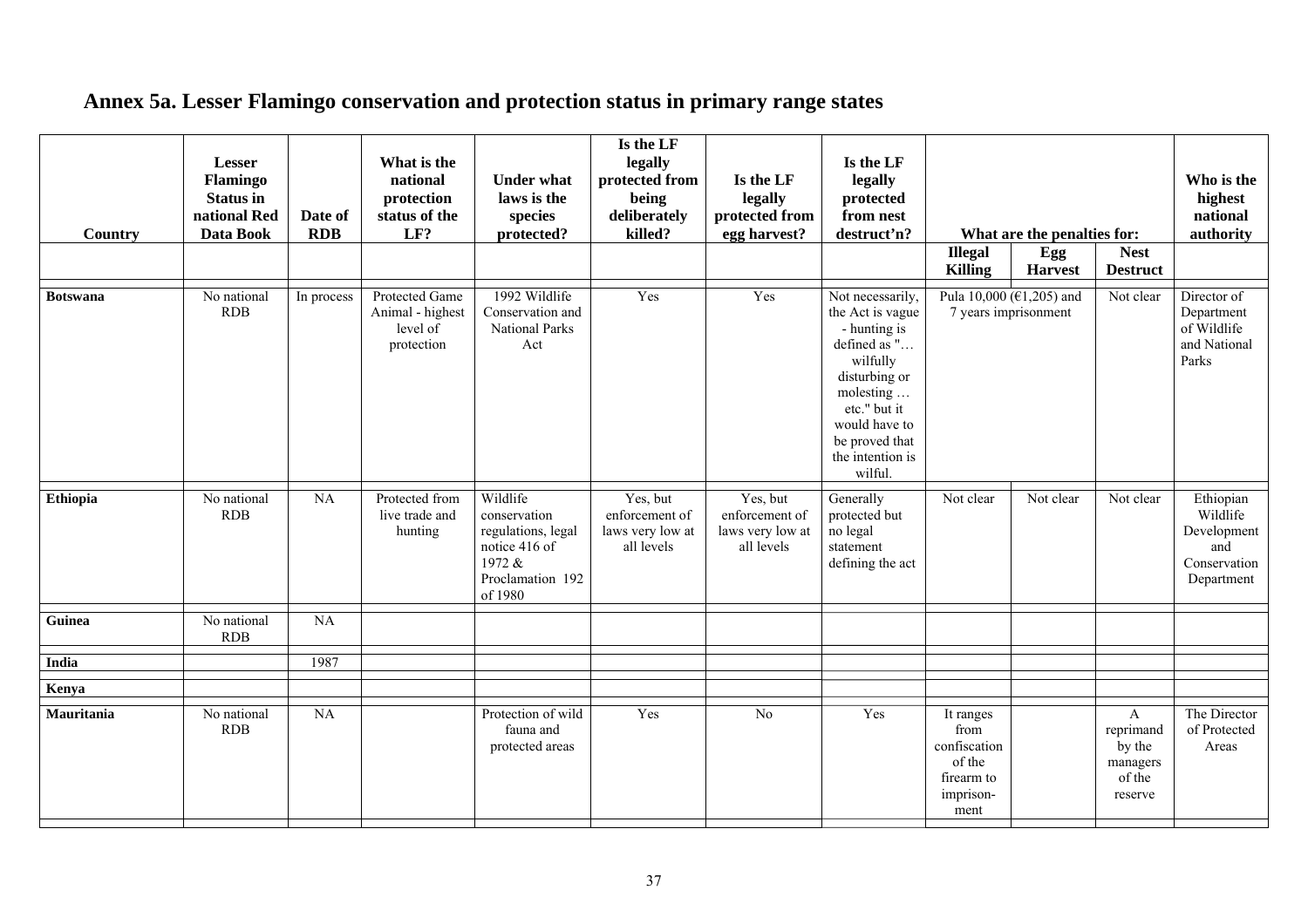| Country             | <b>Lesser</b><br><b>Flamingo</b><br><b>Status</b> in<br>national Red<br>Data Book | Date of<br><b>RDB</b> | What is the<br>national<br>protection<br>status of the<br>LF? | <b>Under what</b><br>laws is the<br>species<br>protected?                                                                                                                                                                              | Is the LF<br>legally<br>protected from<br>being<br>deliberately<br>killed? | Is the LF<br>legally<br>protected from<br>egg harvest? | Is the LF<br>legally<br>protected<br>from nest<br>destruct'n? |                                                                                                                                                                                                              | What are the penalties for: |                                | Who is the<br>highest<br>national<br>authority                    |
|---------------------|-----------------------------------------------------------------------------------|-----------------------|---------------------------------------------------------------|----------------------------------------------------------------------------------------------------------------------------------------------------------------------------------------------------------------------------------------|----------------------------------------------------------------------------|--------------------------------------------------------|---------------------------------------------------------------|--------------------------------------------------------------------------------------------------------------------------------------------------------------------------------------------------------------|-----------------------------|--------------------------------|-------------------------------------------------------------------|
|                     |                                                                                   |                       |                                                               |                                                                                                                                                                                                                                        |                                                                            |                                                        |                                                               | <b>Illegal</b><br><b>Killing</b>                                                                                                                                                                             | Egg<br><b>Harvest</b>       | <b>Nest</b><br><b>Destruct</b> |                                                                   |
| <b>Namibia</b>      |                                                                                   |                       |                                                               |                                                                                                                                                                                                                                        |                                                                            |                                                        |                                                               |                                                                                                                                                                                                              |                             |                                |                                                                   |
| <b>South Africa</b> | Near-<br>threatened                                                               | 2000                  | Not protected<br>nationally                                   | Nine provincial<br>nature<br>conservation<br>ordinances                                                                                                                                                                                | Yes                                                                        | Yes                                                    | Yes, during<br>breeding                                       | In Northern Cape, maximum of R100,000<br>$(\text{\textsterling}10,600)$ or ten years in jail or both or<br>three times the commercial value of the<br>birds                                                  |                             |                                | Provincial<br>Depts. of<br>Environmenta<br>1 Affairs &<br>Tourism |
| <b>Tanzania</b>     | No National<br><b>RDB</b>                                                         |                       | National<br>protection                                        | Wildlife<br>Conservation Act,<br><b>National Parks</b><br>Act and<br>Ngorongoro<br>Conservation<br>Area Act.                                                                                                                           | Yes                                                                        | Yes                                                    | Yes                                                           | USD 155.00 (Tanzanian<br>Fine not<br>Shillings 200,000) and/or<br>exceeding<br>imprisonment of not less<br><b>TZS</b><br>5,000.00<br>than 10 years<br>and/or<br>imprisonm<br>ent not<br>exceeding<br>2 years |                             |                                | Director of<br>Wildlife                                           |
| Uganda              | Regional /<br>Uganda: Near<br>Threatened<br>(NT)                                  | 2003                  | <b>Fully Protected</b><br>Species                             | Uganda wildlife<br>statute (1996):<br>Species which<br>migrate to or<br>through Uganda<br>which are<br>protected under<br>any international<br>convention to<br>which Uganda is<br>party, shall be<br>protected under<br>this statute. | Yes                                                                        | Not applicable                                         | Not applicable                                                | First<br>offenders:<br>(Ushs30,<br>$000 -$<br>3,000,000<br>and or<br>3months<br>jail). Second<br>offenders:<br>(UShs300,<br>$000 -$<br>6,000,000<br>and or<br>6months in<br>jail).                           | Not<br>applicable           | Not<br>applicable              | Uganda<br>Wildlife<br>Authority                                   |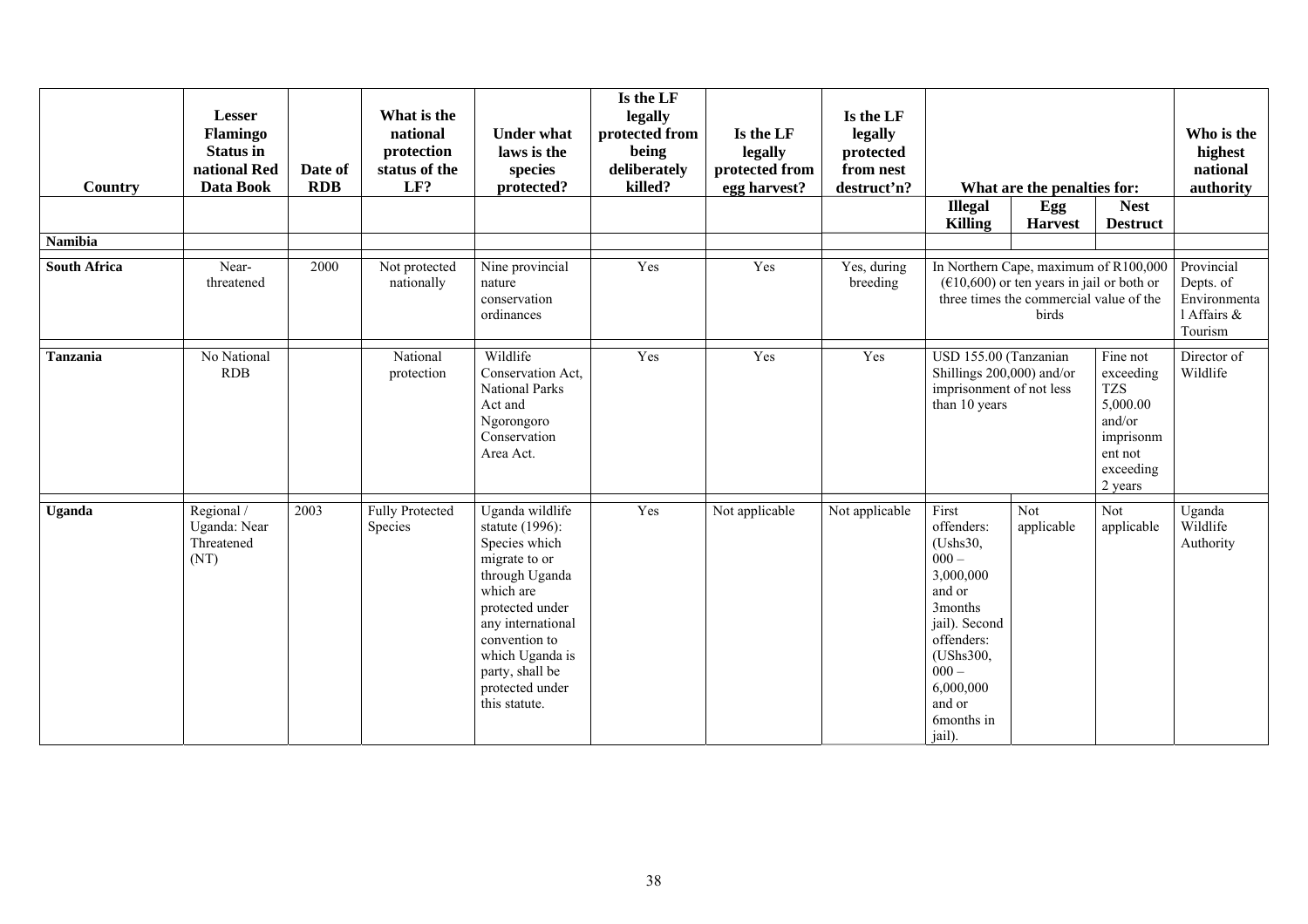## **Annex 5b. Lesser Flamingo research and conservation in primary range states**

| Country             | What research has been<br>conducted with the LF over the<br>past 10 years?                                                              | <b>What conservation efforts</b><br>have there been for the LF<br>over the past 10 years?                                                            | What is the general attitude of<br>the public toward the LF?                                        | What is the general attitude of the<br>conservation authorities toward the<br>LF?                |
|---------------------|-----------------------------------------------------------------------------------------------------------------------------------------|------------------------------------------------------------------------------------------------------------------------------------------------------|-----------------------------------------------------------------------------------------------------|--------------------------------------------------------------------------------------------------|
| <b>Botswana</b>     | Annual breeding success monitor-<br>ing on Sua Pan; satellite tracking<br>of movements in 2001-02; diet<br>study                        | None                                                                                                                                                 | Positive                                                                                            | It is a species of concern and protected as<br>such by the authorities.                          |
| Ethiopia            | Monitoring of numbers annually<br>based on AfWC counts                                                                                  | None                                                                                                                                                 | Neutral                                                                                             | Though protected by non-specific wildlife<br>laws, does not receive special attention.           |
| Guinea              | Some comprehensive annual counts of<br>birds at key sites for flamingos have<br>been carried out; no specific research<br>for flamingos | Key sites for flamingos have<br>been declared Ramsar Sites                                                                                           | Not widely known                                                                                    | A species that merits conservation<br>attention                                                  |
| India               |                                                                                                                                         |                                                                                                                                                      |                                                                                                     |                                                                                                  |
| Kenya               |                                                                                                                                         |                                                                                                                                                      |                                                                                                     |                                                                                                  |
| Mauritania          | Research on the breeding and<br>monitoring of the population                                                                            | The Chat Boul reserve was<br>created to strengthen the<br>protection of the LF                                                                       | The LF is not well-known by the<br>public as it frequents very isolated<br>sites                    | It is a rare species that needs to be<br>conserved/protected                                     |
| <b>Namibia</b>      |                                                                                                                                         |                                                                                                                                                      |                                                                                                     |                                                                                                  |
| <b>South Africa</b> | Coordinated Waterbird Counts                                                                                                            | Conservation of wetlands,<br>recognition of wetlands as<br><b>Ramsar Sites</b>                                                                       | Positive                                                                                            | Positive                                                                                         |
| Tanzania            | Satellite tracking of movements                                                                                                         | Extension of the protected<br>$\bullet$<br>areas boundaries<br>Designation of wetlands of<br>$\bullet$<br>international importance<br>(Ramsar Sites) | Positive                                                                                            | Positive<br>It is a key bird species and therefore of<br>conservation importance by authorities. |
| <b>Uganda</b>       | Regular monitoring of numbers<br>through the African waterfowl counts<br>done twice every year.                                         | All sites are within the Parks<br>and Wildlife Sanctuary and all<br>considered IBAs.                                                                 | Positive (Some local groups near<br>wildlife sanctuaries are very<br>enthusiastic about monitoring) | Positive                                                                                         |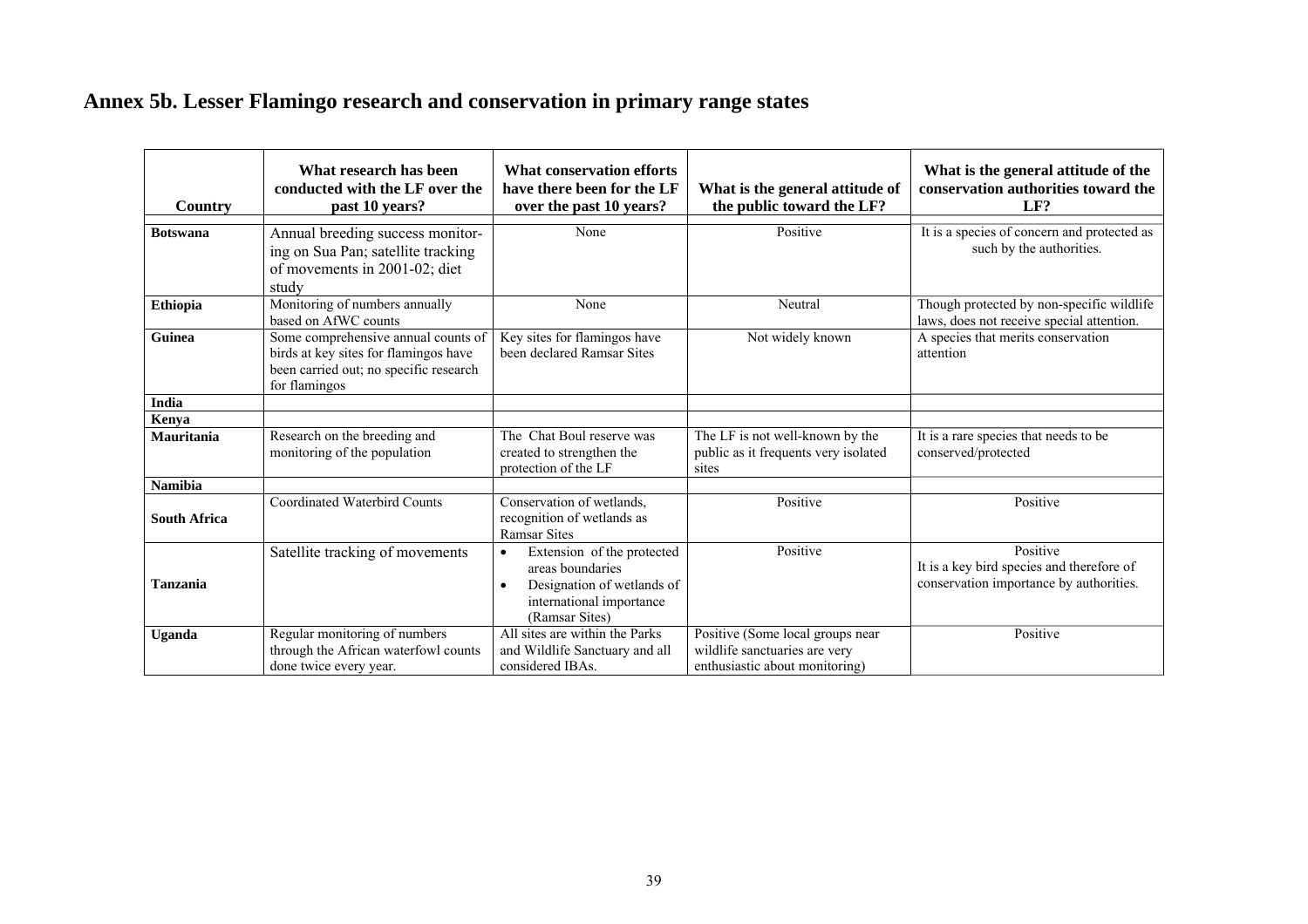| <b>Country</b>      | Is there a<br>national Lesser<br><b>Flamingo action</b><br>plan? | Is there a<br>national Lesser<br><b>Flamingo</b><br>working group? | Is there a<br>national<br>census? | Is there a<br>monitoring<br>programme in<br>protected<br>areas? | Are there routines for<br>informing the<br>responsible<br>authorities regarding<br>nesting areas and nest<br>sites? | Have there been any<br>conservation efforts<br>specifically for this<br>species over the last ten<br>vears? | <b>General</b><br>attitude<br>towards the<br>species |
|---------------------|------------------------------------------------------------------|--------------------------------------------------------------------|-----------------------------------|-----------------------------------------------------------------|---------------------------------------------------------------------------------------------------------------------|-------------------------------------------------------------------------------------------------------------|------------------------------------------------------|
|                     |                                                                  |                                                                    |                                   |                                                                 |                                                                                                                     |                                                                                                             |                                                      |
| <b>Botswana</b>     | No                                                               | No                                                                 | Some sites                        | Yes                                                             | Yes                                                                                                                 | No                                                                                                          | Positive                                             |
| <b>Ethiopia</b>     | N <sub>0</sub>                                                   | N <sub>o</sub>                                                     | Some sites                        | N <sub>o</sub>                                                  | NA                                                                                                                  | No                                                                                                          | Positive                                             |
| Guinea              | N <sub>0</sub>                                                   | No                                                                 | Yes                               | Yes                                                             | NA                                                                                                                  | Key sites for flamingos<br>have been declared<br>Ramsar Sites.                                              | Not well<br>known                                    |
| India               | N <sub>0</sub>                                                   | No                                                                 | Some sites                        | Yes                                                             | No                                                                                                                  | No                                                                                                          |                                                      |
| Kenya               | N <sub>0</sub>                                                   | No                                                                 | Yes                               | Yes                                                             | NA                                                                                                                  | N <sub>0</sub>                                                                                              | Positive                                             |
| <b>Mauritania</b>   | N <sub>0</sub>                                                   | No                                                                 | Yes                               | Yes                                                             | Yes                                                                                                                 | The Chat Boul reserve was<br>created to strengthen the<br>protection of the LF                              | Not well<br>known                                    |
| <b>Namibia</b>      | N <sub>0</sub>                                                   | No                                                                 | Yes                               | Yes                                                             | Yes                                                                                                                 | No                                                                                                          | Positive                                             |
| <b>South Africa</b> | N <sub>0</sub>                                                   | N <sub>0</sub>                                                     | Some sites                        | Yes                                                             | Yes                                                                                                                 | $\rm No$                                                                                                    | Positive                                             |
| <b>Tanzania</b>     | N <sub>0</sub>                                                   | Yes                                                                | No                                | Yes                                                             | Yes                                                                                                                 | N <sub>0</sub>                                                                                              | Positive                                             |
| <b>Uganda</b>       | N <sub>0</sub>                                                   | N <sub>0</sub>                                                     | Yes                               | Yes                                                             | NA                                                                                                                  | N <sub>0</sub>                                                                                              | Positive                                             |

## **Annex 6. Conservation measures and attitude towards the Lesser Flamingo in primary range states**

Key:

 $NA = Not applicable$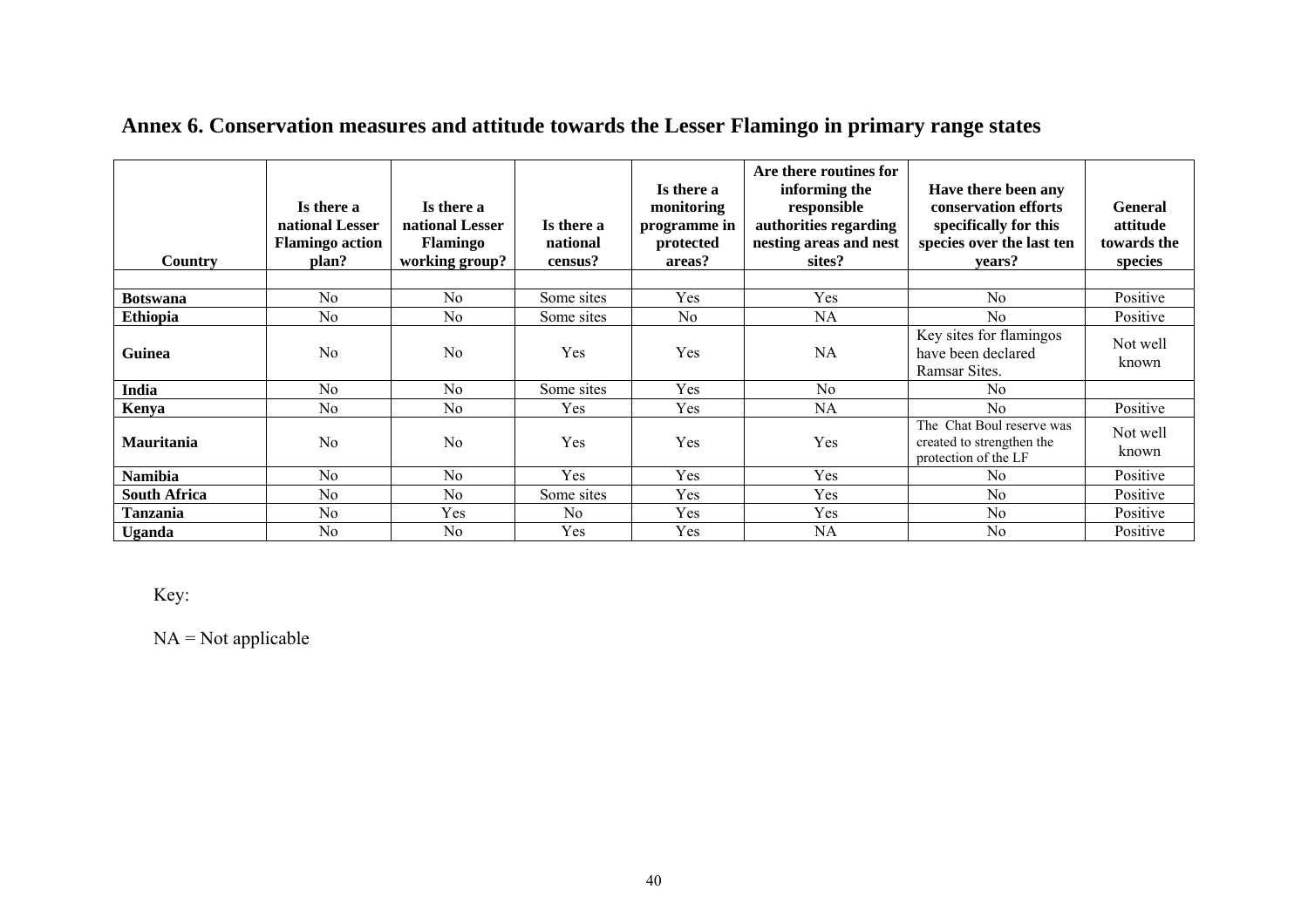## **Annex 7. Key Lesser Flamingo site protection status in the primary range states**

Key sites: > 1% of the estimated regional population has been counted at these sites at some time during the past five years.

| Country         | Local site name                              | International site name               | Breeding (BR),<br>non-breeding (NB)<br>or both $(BO)$ | <b>Protection</b><br>status | <b>BirdLife</b><br><b>IBA</b> | Ramsar<br>site  |
|-----------------|----------------------------------------------|---------------------------------------|-------------------------------------------------------|-----------------------------|-------------------------------|-----------------|
| <b>Botswana</b> | Sua Pan                                      | Makgadikgadi Pans                     | <b>BO</b>                                             | N <sub>O</sub>              | Yes                           | N <sub>0</sub>  |
|                 | Bokaa Dam                                    | Bokaa Dam                             | NB                                                    | N <sub>O</sub>              | Yes                           | $\overline{No}$ |
|                 | Gaborone Game Reserve Dam                    | None                                  | NB                                                    | NP                          | No                            | $\overline{No}$ |
|                 | Shashi Dam                                   | None                                  | $\overline{\text{NB}}$                                | NO                          | N <sub>o</sub>                | $\overline{No}$ |
|                 | Lake Ngami                                   | Lake Ngami                            | $\overline{\text{NB}}$                                | NP                          | Yes                           | $\overline{No}$ |
| <b>Ethiopia</b> | Akaki - Aba-Samuel Wetlands                  | Akaki - Aba-Samuel Wetlands           | NB                                                    | NO                          | Yes                           | $\overline{No}$ |
|                 | Lake Abijatta                                | Abijatta - Shalla Lakes National Park | NB                                                    | NP                          | Yes                           | $\overline{No}$ |
|                 | Lake Awassa                                  | Lake Awassa                           | NB                                                    | NO                          | Yes                           | $\overline{No}$ |
|                 | Green Lake                                   | Green Lake                            | NB                                                    | NO                          | Yes                           | $\overline{No}$ |
|                 | Lake Chitu                                   | Lake Chitu                            | NB                                                    | NO                          | N <sub>o</sub>                | $\overline{No}$ |
| Guinea          | Vasieres de Khonibenki et Yongo Sale         | Rio Kapatchez                         | NB                                                    | $\gamma$                    | Yes                           | Yes             |
| <b>India</b>    | Wild Ass Sanctuary, Little Rann of Kachchh   | Wild Ass Sanctuary                    | <b>BO</b>                                             | NP                          | Yes                           | N <sub>o</sub>  |
|                 | Rann of Bela and Kuda, Great Rann of Kachchh |                                       | $\overline{BO}$                                       | $\overline{NO}$             | $\overline{No}$               | $\overline{No}$ |
|                 | Sambhar Lake, Rajasthan                      | Sambhar Lake                          | $\overline{BO}$                                       | $\overline{\text{NP}}$      | 'Yes                          | Yes             |
|                 | Birla Khadi                                  |                                       | $\overline{\text{NB}}$                                | NO                          | N <sub>o</sub>                | $\overline{No}$ |
|                 | Charakhala salt pans                         | Charakhala Salt Works                 | NB                                                    | N <sub>O</sub>              | Yes                           | $\overline{No}$ |
|                 | Chharidhandh                                 |                                       | NB                                                    | NO                          | No                            | $\overline{No}$ |
|                 | Chhaya Rann                                  |                                       | NB                                                    | NO                          | N <sub>o</sub>                | $\overline{No}$ |
|                 | GHCL salt pan                                |                                       | $\overline{\text{NB}}$                                | NO                          | No                            | $\overline{No}$ |
|                 | Gopnath sea coast                            |                                       | $\overline{NB}$                                       | NO                          | $\overline{No}$               | $\overline{No}$ |
|                 | Gosa karli TR                                |                                       | NB                                                    | N <sub>O</sub>              | N <sub>o</sub>                | N <sub>o</sub>  |
|                 | Hathab sea coast                             |                                       | NB                                                    | N <sub>O</sub>              | N <sub>o</sub>                | N <sub>o</sub>  |
|                 | Jawar salt pans                              |                                       | NB                                                    | N <sub>O</sub>              | No                            | $\overline{No}$ |
|                 | Khambhat-Vadgam                              |                                       | NB                                                    | $\overline{NO}$             | $\overline{No}$               | N <sub>o</sub>  |
|                 | Khambhat-Vasana P.H. in sea coast            |                                       | $\overline{\text{NB}}$                                | N <sub>O</sub>              | N <sub>o</sub>                | $\overline{No}$ |
|                 | Khirjog Dhandh                               |                                       | NB                                                    | N <sub>O</sub>              | N <sub>o</sub>                | $\overline{No}$ |
|                 | Kuchadi                                      |                                       | NB                                                    | $\gamma$                    | $\gamma$                      | $\gamma$        |
|                 | Kumabharwada sewage pond                     |                                       | $\overline{\text{NB}}$                                | $\overline{NO}$             | $\overline{No}$               | $\overline{No}$ |
|                 | Kumbharwada IPCL salt pans                   |                                       | NB                                                    | NO                          | No                            | $\overline{No}$ |
|                 | Nal Sarovar                                  |                                       | NB                                                    | N <sub>O</sub>              | N <sub>o</sub>                | N <sub>o</sub>  |
|                 | New Port salt pans                           |                                       | NB                                                    | N <sub>O</sub>              | N <sub>o</sub>                | $\overline{No}$ |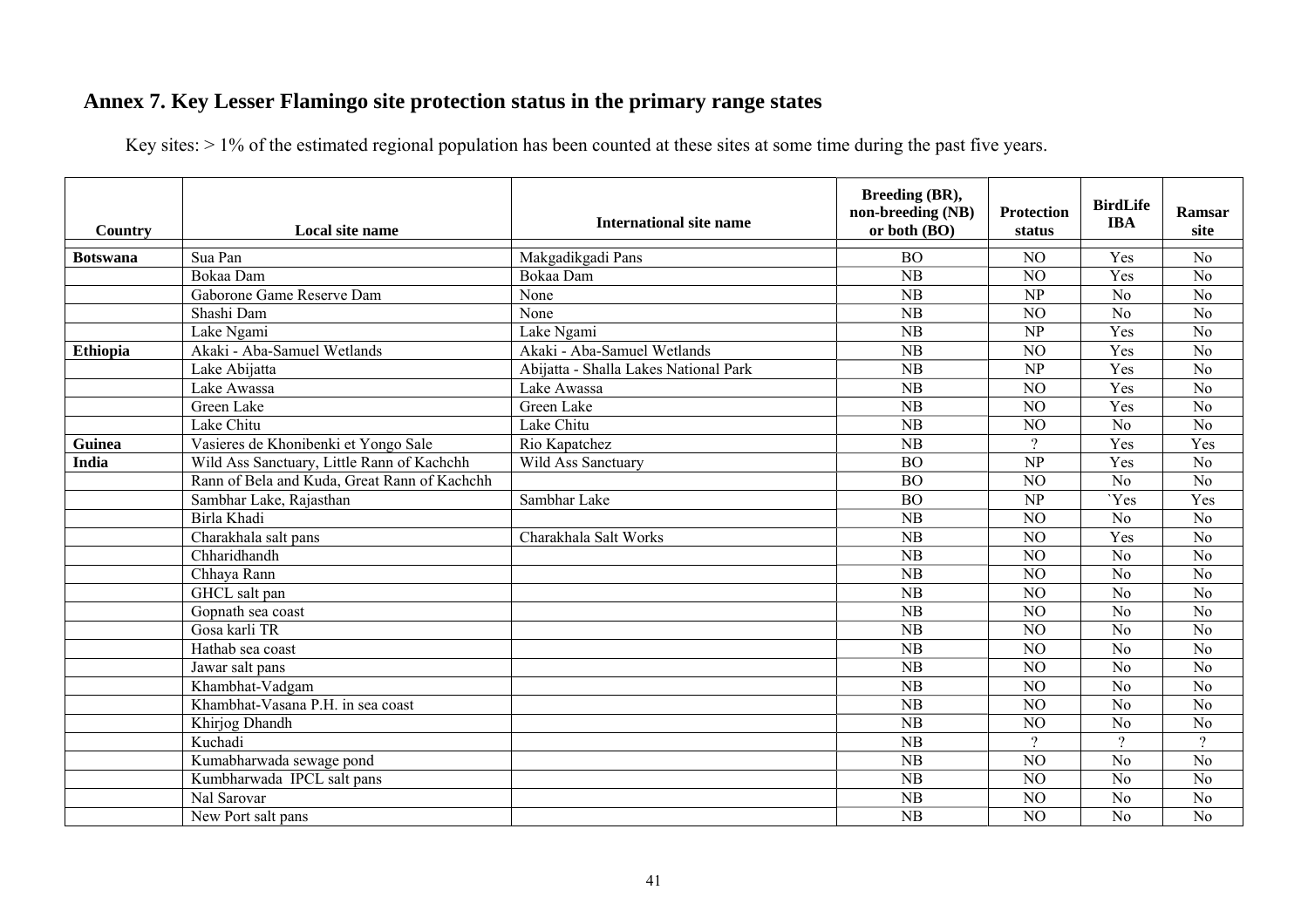| Country             | Local site name                   | <b>International site name</b>       | Breeding (BR),<br>non-breeding (NB)<br>or both (BO) | <b>Protection</b><br>status | <b>BirdLife</b><br><b>IBA</b> | Ramsar<br>site  |
|---------------------|-----------------------------------|--------------------------------------|-----------------------------------------------------|-----------------------------|-------------------------------|-----------------|
| India (cont.)       | Nirma salt pans                   |                                      | NB                                                  | NO                          | N <sub>o</sub>                | N <sub>o</sub>  |
|                     | Sarod (Mahi Estuary)              |                                      | NB                                                  | NO                          | N <sub>o</sub>                | N <sub>o</sub>  |
|                     | Sartanpur                         |                                      | NB                                                  | NO                          | $\overline{No}$               | $\overline{No}$ |
|                     | Sea coast nr. GHCL PH-2           |                                      | $\overline{\text{NB}}$                              | $\overline{NO}$             | $\overline{No}$               | $\overline{No}$ |
|                     | Sewree Bay, Mumbai, Maharashtra   |                                      | NB                                                  | NO                          | N <sub>0</sub>                | $\overline{No}$ |
|                     | Tada Talav                        |                                      | NB                                                  | NO                          | N <sub>0</sub>                | $\overline{No}$ |
| Kenya               | Lake Bogoria                      | Lake Bogoria                         | NB                                                  | NP                          | Yes                           | Yes             |
|                     | Lake Elmenteita                   | Lake Elmenteita                      | $\overline{\text{NB}}$                              | NO                          | Yes                           | Yes             |
|                     | Lake Magadi                       | Lake Magadi                          | $\overline{\text{NB}}$                              | $\overline{NO}$             | Yes                           | $\overline{No}$ |
|                     | Lake Nakuru                       | Lake Nakuru                          | $\overline{\text{NB}}$                              | $\overline{NP}$             | Yes                           | Yes             |
|                     | Lake Logipi                       | Lake Logipi                          | NB                                                  | NO                          | Yes                           | $\overline{No}$ |
|                     | Sonachi Crater Lake               | Sonachi Crater Lake                  | NB                                                  | NO                          | Yes                           | Yes             |
|                     | Lake Oloidien                     | Lake Oloidien                        | $\overline{\text{NB}}$                              | NO                          | Yes                           | Yes             |
| Mauritania          | Aftout es Sâheli                  | Aftout es Sâheli                     | $\gamma$                                            | $\overline{NO}$             | Yes                           | Yes             |
|                     | <b>Chott Boul</b>                 | <b>Chott Boul</b>                    | $\overline{\text{NB}}$                              | $\overline{NO}$             | Yes                           |                 |
|                     | Senegal River Delta               | <b>Diawling National Park</b>        | $\overline{\text{NB}}$                              | $\overline{NP}$             | Yes                           | Yes             |
| <b>Namibia</b>      | Etosha Pan                        | Etosha National Park                 | <b>BO</b>                                           | $\overline{\text{NP}}$      | Yes                           | Yes             |
|                     | Sandwich Harbour                  | Sandwich Harbour                     | $\overline{\text{NB}}$                              | NP                          | Yes                           | Yes             |
|                     | Walvis Bay                        | Walvis Bay                           | $\overline{\text{NB}}$                              | $\overline{NO}$             | Yes                           | Yes             |
| <b>South Africa</b> | Kamfers Dam                       | Kamfers Dam                          | $\overline{BO}$                                     | $\overline{NO}$             | Yes                           | $\overline{No}$ |
|                     | Goldfields Wetlands               | Goldfields Wetlands                  | $\overline{\text{NB}}$                              | $\overline{NO}$             | $\overline{No}$               | $\overline{No}$ |
|                     | Lake St Lucia                     | Lake St Lucia and Mkuzi Swamps       | $\overline{\text{NB}}$                              | NP                          | Yes                           | Yes             |
|                     | Orange River Mouth                | <b>Orange River Mouth Wetlands</b>   | $\overline{\text{NB}}$                              | $\overline{\text{NP}}$      | Yes                           | Yes             |
| <b>Tanzania</b>     | Balangidas                        | Lakes Balangida & Balangida Lelu     | $\overline{\text{NB}}$                              | $\overline{NO}$             | Yes                           | $\overline{No}$ |
|                     | <b>Big Momella</b>                | Arusha National Park                 | $\overline{\text{NB}}$                              | NP                          | Yes                           | $\overline{No}$ |
|                     | Empakai                           | Embakai Crater Lake (NCA)            | $\overline{\text{NB}}$                              | $\overline{NP}$             | Yes                           | $\overline{No}$ |
|                     | Lake Bahi (a.k.a. Bahi Swamp)     | Lake Bahi                            | $\overline{\text{NB}}$                              | $\overline{NO}$             | $\overline{No}$               | $\overline{No}$ |
|                     | Lake Eyasi                        | Lake Eyasi                           | $\overline{\text{NB}}$                              | $\overline{NO}$             | Yes                           | $\overline{No}$ |
|                     | Lake Manyara                      | Lake Manyara National Park (partial) | $\overline{\text{NB}}$                              | $\overline{NP}$             | Yes                           | $\overline{No}$ |
|                     | <b>Lake Natron</b>                | Lake Natron and Engaruka basin       | $\overline{BO}$                                     | $\overline{NO}$             | Yes                           | Yes             |
| Uganda              | Kasenyi                           | Kazinga Wildlife Sanctuary           | $\overline{\text{NB}}$                              | $\overline{NP}$             | Yes                           | $\overline{No}$ |
|                     | Lakes Maseche, Nshenyi and Bagusa | Kyambura Wildlife Reserve            | $\overline{\text{NB}}$                              | $\overline{\text{NP}}$      | Yes                           | $\overline{No}$ |
|                     | Munyanyange                       | Kazinga Wildlife Sanctuary           | NB                                                  | NP                          | Yes                           | $\overline{No}$ |
|                     | Nyamunuka                         | <b>Oueen Elizabeth National Park</b> | NB                                                  | NP                          | Yes                           | $\overline{No}$ |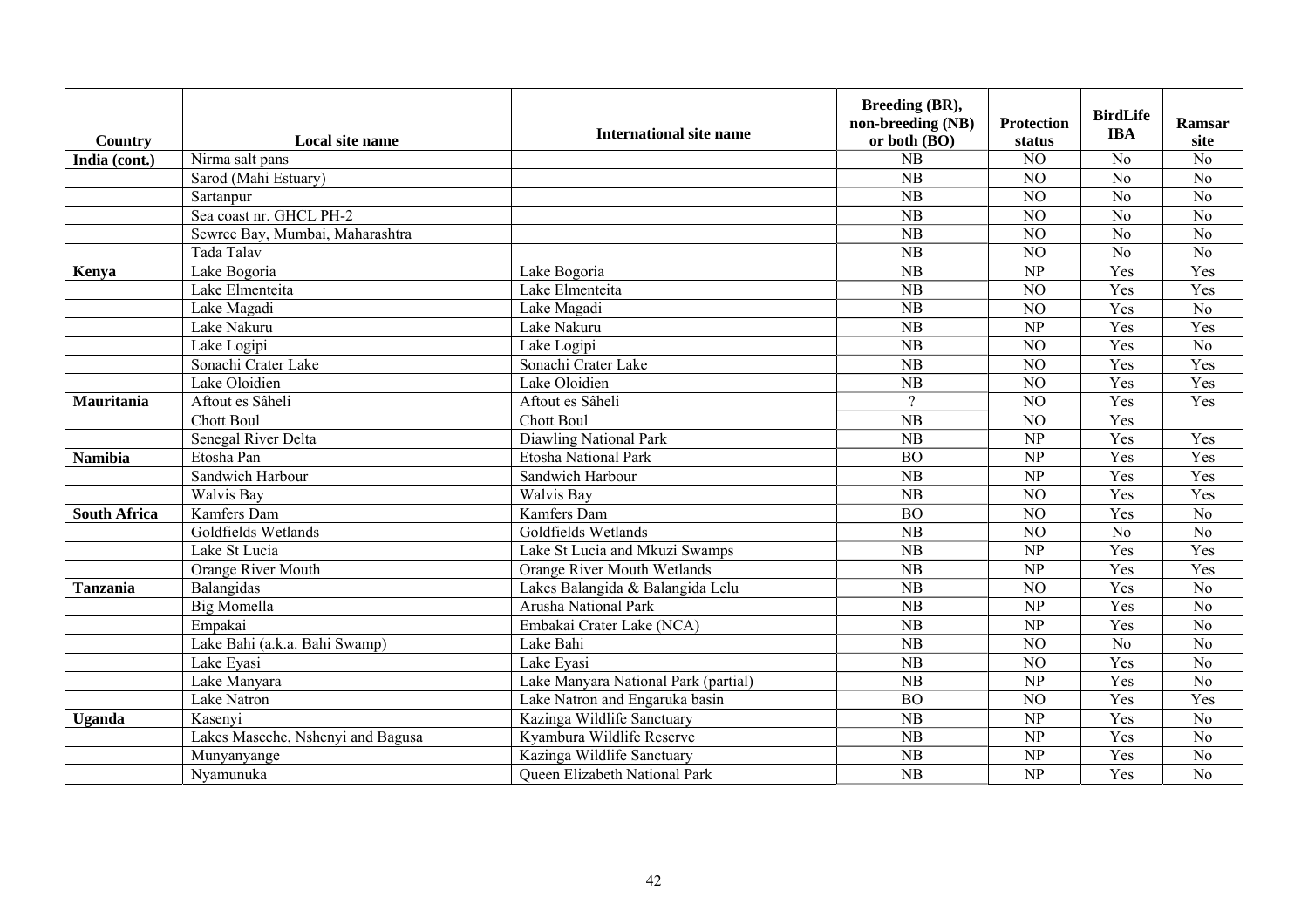## **Annex 8a. Priority of Lesser Flamingo conservation objectives and tasks for key sites in East Africa primary range states**

| <b>Primary range states:</b>                                                                                                                             |                        |                               | <b>Ethiopia</b> |             |             |              |                         |              | Kenya                   |                |                         |               |                         |                        |               | <b>Tanzania</b>         |                           |                         |             |             | Uganda                    |             |                         |
|----------------------------------------------------------------------------------------------------------------------------------------------------------|------------------------|-------------------------------|-----------------|-------------|-------------|--------------|-------------------------|--------------|-------------------------|----------------|-------------------------|---------------|-------------------------|------------------------|---------------|-------------------------|---------------------------|-------------------------|-------------|-------------|---------------------------|-------------|-------------------------|
| <b>Key site names:</b>                                                                                                                                   | Akaki-Aba-Samuel Wetls | Shalla<br>ళ<br>Lakes Abijatta | Green Lake      | Lake Awassa | Lake Chitu  | Lake Bogoria | Lake Elmenteita         | Lake Magadi  | Lake Nakuru             | Lake Logipi    | Lake<br>Sonachi Crater  | Lake Oloidien | <b>Balangidas lakes</b> | Lake<br>Empakai Crater | Momella lakes | Lake Bahi (a.k.a. Bahi  | - Kitangiri<br>Lake Eyasi | Lake Manyara            | Lake Natron | Kasenyi     | Res.<br>Kyambura Wildlife | Munyanyange | Nyamunuka               |
| <b>Conservation objectives / tasks</b>                                                                                                                   |                        |                               |                 |             |             |              |                         |              |                         |                |                         |               |                         |                        |               |                         |                           |                         |             |             |                           |             |                         |
| Objective 1: Maintain all key sites in good ecological<br>condition                                                                                      |                        |                               |                 |             |             |              |                         |              |                         |                |                         |               |                         |                        |               |                         |                           |                         |             |             |                           |             |                         |
| Projects:                                                                                                                                                |                        |                               |                 |             |             |              |                         |              |                         |                |                         |               |                         |                        |               |                         |                           |                         |             |             |                           |             |                         |
| - Designate key sites as protected areas and as Ramsar sites                                                                                             | L                      | $\overline{H}$                | $\overline{H}$  | ${\bf L}$   | $\mathbf H$ | $\mathbf X$  | $\overline{\mathbf{X}}$ | $\mathbf L$  | $\overline{\mathbf{X}}$ | $\overline{H}$ | $\overline{\mathbf{X}}$ | $\mathbf X$   | L                       | $\mathbf X$            | $\mathbf X$   | $\overline{\mathbf{M}}$ | $\overline{H}$            | $\overline{\mathbf{H}}$ | H           | $\mathbf X$ | $\overline{H}$            | $\mathbf H$ | $\overline{\mathbf{X}}$ |
| - Conduct strategic and project level Environmental Impact<br>Assessment and audit of existing operation                                                 |                        |                               |                 |             |             |              |                         |              |                         |                |                         |               |                         |                        |               |                         |                           |                         |             |             |                           |             |                         |
| - Develop and implement integrated (catchments/coastal<br>zone) management plans for the key sites                                                       | H                      | H                             | $\mathbf{M}$    | M           | M           | $\mathbf X$  | H                       | L            | $\mathbf{X}$            | L              | H                       | H             | $\mathbf{M}$            | $\mathbf X$            | $\mathbf X$   | H                       | H                         | $\mathbf X$             | H           | $\mathbf X$ | $\mathbf X$               | $\mathbf H$ | $\mathbf X$             |
| - Identify management needs of Lesser Flamingo habitat<br>and implement necessary management actions to maintain<br>all key in good ecological condition | M                      | H                             | H               | L           | M           | X            | $\mathbf X$             | $\mathbf{H}$ | $\mathbf X$             | M              | $\mathbf{X}$            | X             | L                       | $\mathbf X$            | $\mathbf X$   | $\mathbf{M}$            | $\mathbf{M}$              | $\mathbf X$             | $\mathbf H$ | $\mathbf X$ | $\mathbf X$               | H           | X                       |
| - Maintain, or restore where necessary, favourable<br>hydrological conditions and water quality for the species                                          |                        |                               |                 |             |             |              |                         |              |                         |                |                         |               |                         |                        |               |                         |                           |                         |             |             |                           |             |                         |
| - Enhance the habitat at suitable sites (e.g. creation of<br>breeding islands, rehabilitate/create wetlands) where<br>necessary                          | L                      | L                             | L               | L           | L           |              |                         |              |                         |                |                         |               |                         |                        |               |                         |                           |                         |             |             |                           |             |                         |
| - Prevent disturbance (especially low flying aircraft)<br>through legislation, planning, zoning and through<br>enforcement of these rules as appropriate |                        |                               |                 |             |             |              |                         |              |                         |                |                         |               |                         |                        |               |                         |                           |                         |             |             |                           |             |                         |
| - Raise awareness about the conservation needs of the                                                                                                    |                        |                               |                 |             |             |              |                         |              |                         |                |                         |               |                         |                        |               |                         |                           |                         |             |             |                           |             |                         |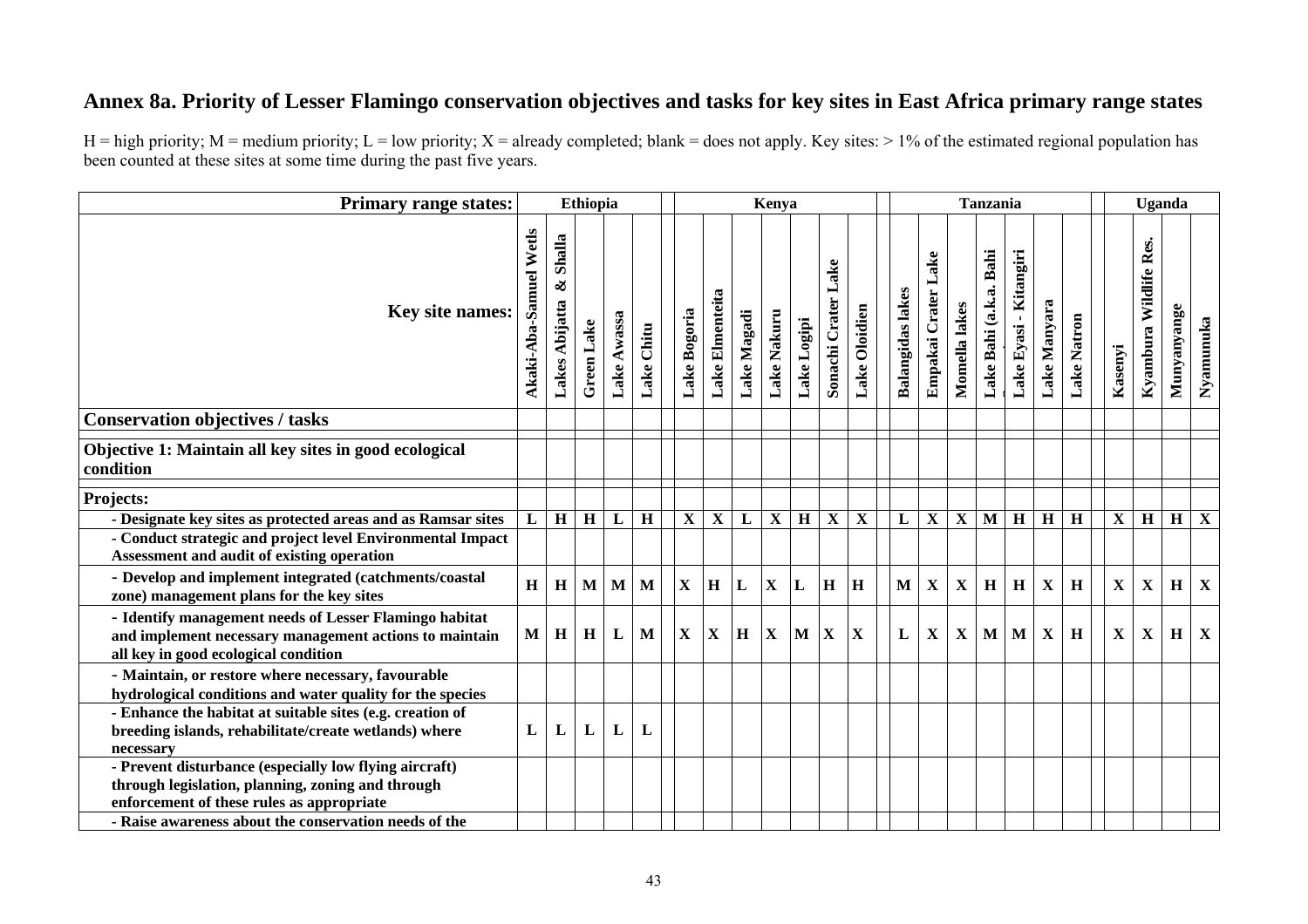| <b>Primary range states:</b>                                                                                                                             |                        |                               | <b>Ethiopia</b> |             |             |         |              |                 |              | Kenya       |             |                     |               |                         |                     |               | <b>Tanzania</b>        |                        |              |              |         | Uganda                 |             |           |
|----------------------------------------------------------------------------------------------------------------------------------------------------------|------------------------|-------------------------------|-----------------|-------------|-------------|---------|--------------|-----------------|--------------|-------------|-------------|---------------------|---------------|-------------------------|---------------------|---------------|------------------------|------------------------|--------------|--------------|---------|------------------------|-------------|-----------|
| <b>Key site names:</b>                                                                                                                                   | Akaki-Aba-Samuel Wetls | Shalla<br>ళ<br>Lakes Abijatta | Green Lake      | Lake Awassa | Lake Chitu  |         | Lake Bogoria | Lake Elmenteita | Lake Magadi  | Lake Nakuru | Lake Logipi | Sonachi Crater Lake | Lake Oloidien | <b>Balangidas lakes</b> | Empakai Crater Lake | Momella lakes | Lake Bahi (a.k.a. Bahi | Lake Eyasi - Kitangiri | Lake Manyara | Lake Natron  | Kasenyi | Kyambura Wildlife Res. | Munyanyange | Nyamunuka |
| <b>Conservation objectives / tasks</b>                                                                                                                   |                        |                               |                 |             |             |         |              |                 |              |             |             |                     |               |                         |                     |               |                        |                        |              |              |         |                        |             |           |
| species at national and local level                                                                                                                      |                        |                               |                 |             |             |         |              |                 |              |             |             |                     |               |                         |                     |               |                        |                        |              |              |         |                        |             |           |
| Objective 2: Ensure that breeding colonies are not<br>disturbed                                                                                          |                        |                               |                 |             |             |         |              |                 |              |             |             |                     |               |                         |                     |               |                        |                        |              |              |         |                        |             |           |
| Projects:                                                                                                                                                |                        |                               |                 |             |             |         |              |                 |              |             |             |                     |               |                         |                     |               |                        |                        |              |              |         |                        |             |           |
| - Prevent disturbance (especially low flying aircraft)<br>through legislation, planning, zoning and through<br>enforcement of these rules as appropriate |                        |                               |                 |             |             |         |              |                 | L            | L           |             |                     |               |                         |                     |               |                        |                        |              | H            |         | L                      |             |           |
| - Raise awareness about the conservation needs of the<br>species at national and local level                                                             | $\mathbf H$            | $\bf H$                       | H               | $\mathbf H$ | $\mathbf H$ |         |              |                 | $\mathbf{L}$ | L           |             |                     |               |                         |                     |               |                        |                        |              | $\mathbf{M}$ |         |                        |             |           |
| - Help local communities to develop alternative livelihood<br>practices to reduce disturbance (and to enhance new<br>community-based tourism projects)   | L                      | H                             | $\bf H$         | L           | H           |         |              |                 |              |             |             |                     |               |                         |                     |               |                        |                        | M            | M            |         |                        |             |           |
|                                                                                                                                                          |                        |                               |                 |             |             |         |              |                 |              |             |             |                     |               |                         |                     |               |                        |                        |              |              |         |                        |             |           |
| Objective 3: Reduce the impact of poisoning and diseases<br>on LF populations                                                                            |                        |                               |                 |             |             |         |              |                 |              |             |             |                     |               |                         |                     |               |                        |                        |              |              |         |                        |             |           |
| Projects:                                                                                                                                                |                        |                               |                 |             |             |         |              |                 |              |             |             |                     |               |                         |                     |               |                        |                        |              |              |         |                        |             |           |
| - Establish an integrated flamingo health surveillance<br>program to assess the effects of mass die-offs on LF in E.<br>Africa                           |                        |                               |                 |             |             |         |              |                 |              |             |             |                     |               |                         |                     |               |                        |                        |              |              |         |                        |             |           |
| - Raise awareness amongst decision-makers and industry<br>about the risk of pollution to LF                                                              |                        |                               |                 |             |             |         |              |                 |              |             |             |                     |               |                         |                     |               |                        |                        |              |              |         |                        |             |           |
| - Ensure that pollution guidelines/legislation at key sites<br>reflect the sensitivity of the species                                                    | $\mathbf H$            | $\mathbf{M}$                  | ${\bf L}$       | $\mathbf M$ | L           | $\bf L$ |              | M               | L            | $\bf H$     |             | $\mathbf L$         | L             |                         |                     |               |                        |                        |              |              |         |                        | H           |           |
| - Ensure that pollution guidelines/legislation are developed<br>and enforced                                                                             |                        |                               |                 |             |             |         |              |                 |              |             |             |                     |               |                         |                     |               |                        |                        |              |              |         |                        |             |           |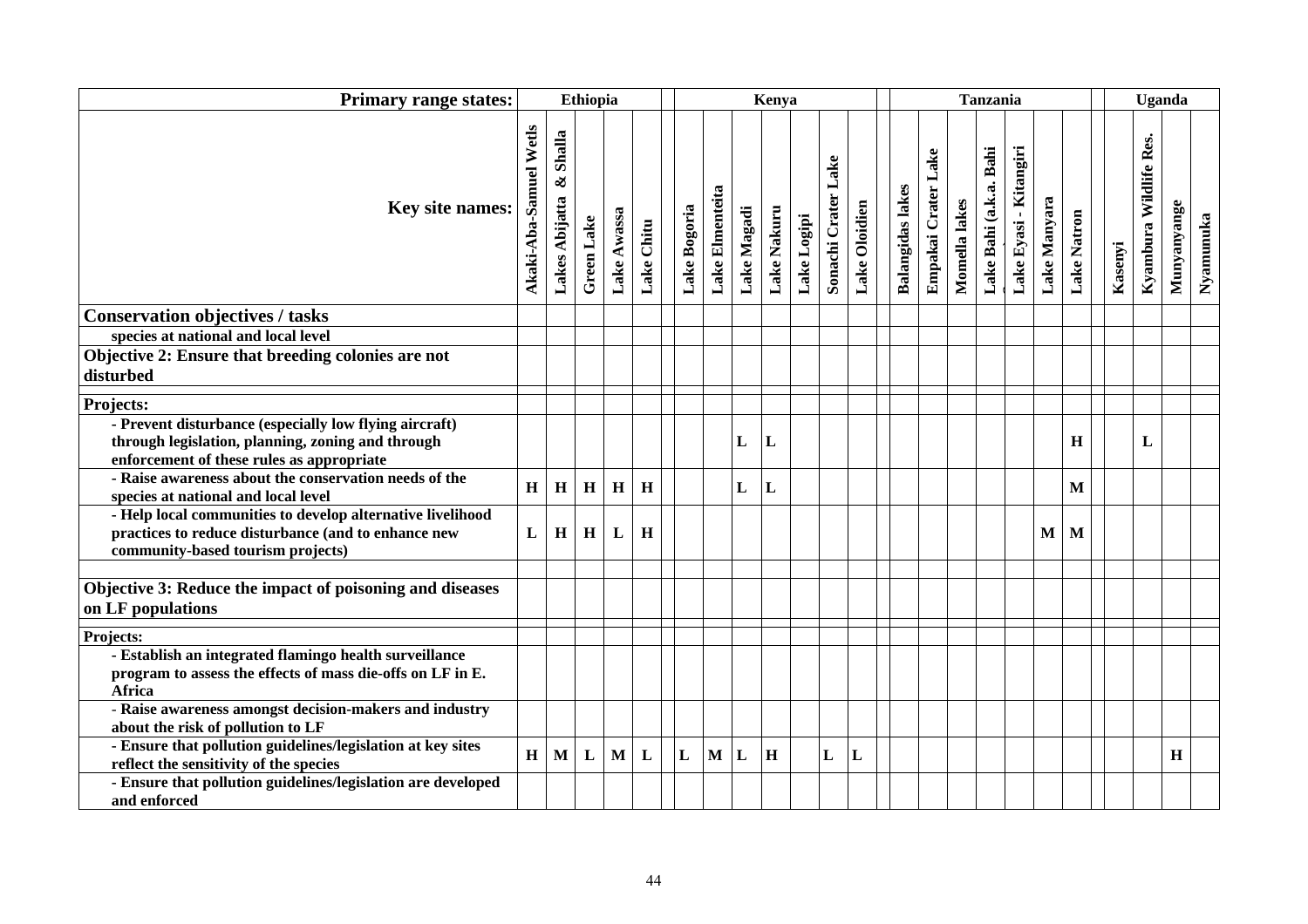## **Annex 8b. Priority of Lesser Flamingo conservation objectives and tasks for key sites in southern Africa primary range states**

| <b>Primary range states:</b>                                                                                                                             |                      |                  | <b>Botswana</b>         |            |            |                         |             |                         |            | <b>Namibia</b>              |              |                            |                          |             |                           |              | <b>South Africa</b>       |                  |                     |
|----------------------------------------------------------------------------------------------------------------------------------------------------------|----------------------|------------------|-------------------------|------------|------------|-------------------------|-------------|-------------------------|------------|-----------------------------|--------------|----------------------------|--------------------------|-------------|---------------------------|--------------|---------------------------|------------------|---------------------|
| Key site names:                                                                                                                                          | Pans<br>Makgadikgadi | <b>Bokaa</b> Dam | Dam<br>Gaborone Reserve | Shashi Dam | Lake Ngami | Park<br>Etosha National | Ekuma River | <b>Sandwich Harbour</b> | Walvis Bay | <b>Swakop River Estuary</b> | Tsumkwe      | <b>Swakopmund Salt Wks</b> | sewage works<br>Luderitz | Kamfers Dam | <b>Orange River Mouth</b> | St Lucia     | <b>Berg River estuary</b> | Langebaan Lagoon | Goldfields Wetlands |
| <b>Conservation objectives / tasks</b>                                                                                                                   |                      |                  |                         |            |            |                         |             |                         |            |                             |              |                            |                          |             |                           |              |                           |                  |                     |
| Objective 1: Maintain all key sites in good ecological<br>condition                                                                                      |                      |                  |                         |            |            |                         |             |                         |            |                             |              |                            |                          |             |                           |              |                           |                  |                     |
| Projects:                                                                                                                                                |                      |                  |                         |            |            |                         |             |                         |            |                             |              |                            |                          |             |                           |              |                           |                  |                     |
| - Designate key sites as protected areas and as Ramsar sites                                                                                             | H                    |                  | $\mathbf X$             |            | H          | $\mathbf X$             | $\mathbf M$ | $\mathbf{X}$            | H          | ${\bf L}$                   | $\mathbf M$  | $\mathbf{M}$               | L                        | H           | $\mathbf{M}$              | $\mathbf X$  | H                         | $\mathbf X$      |                     |
| - Conduct strategic and project level Environmental Impact<br>Assessment and audit of existing operation                                                 |                      |                  |                         |            |            |                         |             |                         |            |                             |              |                            |                          |             |                           |              |                           |                  |                     |
| - Develop and implement integrated (catchments/coastal<br>zone) management plans for the key sites                                                       | $\mathbf H$          |                  |                         |            | H          | H                       | H           | $\mathbf{M}$            | H          | $\mathbf{L}$                | H            | $\mathbf{L}$               | L                        | $\mathbf H$ | M                         | $\, {\bf H}$ | H                         | M                |                     |
| - Identify management needs of Lesser Flamingo habitat<br>and implement necessary management actions to maintain<br>all key in good ecological condition | $\mathbf H$          |                  |                         |            | H          | M                       | $\bf{M}$    | $\mathbf{M}$            | H          | $\mathbf{L}$                | $\mathbf{M}$ | $\mathbf{M}$               | L                        | M           | $\mathbf{M}$              | H            | $\mathbf{M}$              | L                |                     |
| - Maintain, or restore where necessary, favourable<br>hydrological conditions and water quality for the species                                          |                      |                  |                         |            |            |                         |             |                         |            |                             |              |                            |                          |             |                           |              |                           |                  |                     |
| - Enhance the habitat at suitable sites (e.g. creation of<br>breeding islands, rehabilitate/create wetlands) where<br>necessary                          | M                    |                  |                         |            |            | H                       |             |                         | M          |                             |              |                            |                          | $\mathbf X$ | H                         | H            | H                         |                  |                     |
| - Prevent disturbance (especially low flying aircraft) through<br>legislation, planning, zoning and through enforcement of                               | L                    |                  |                         |            |            | $\mathbf{M}$            | L           | H                       | H          | M                           | $\mathbf{L}$ | $\mathbf{M}$               | L                        | H           | M                         | M            | M                         | M                |                     |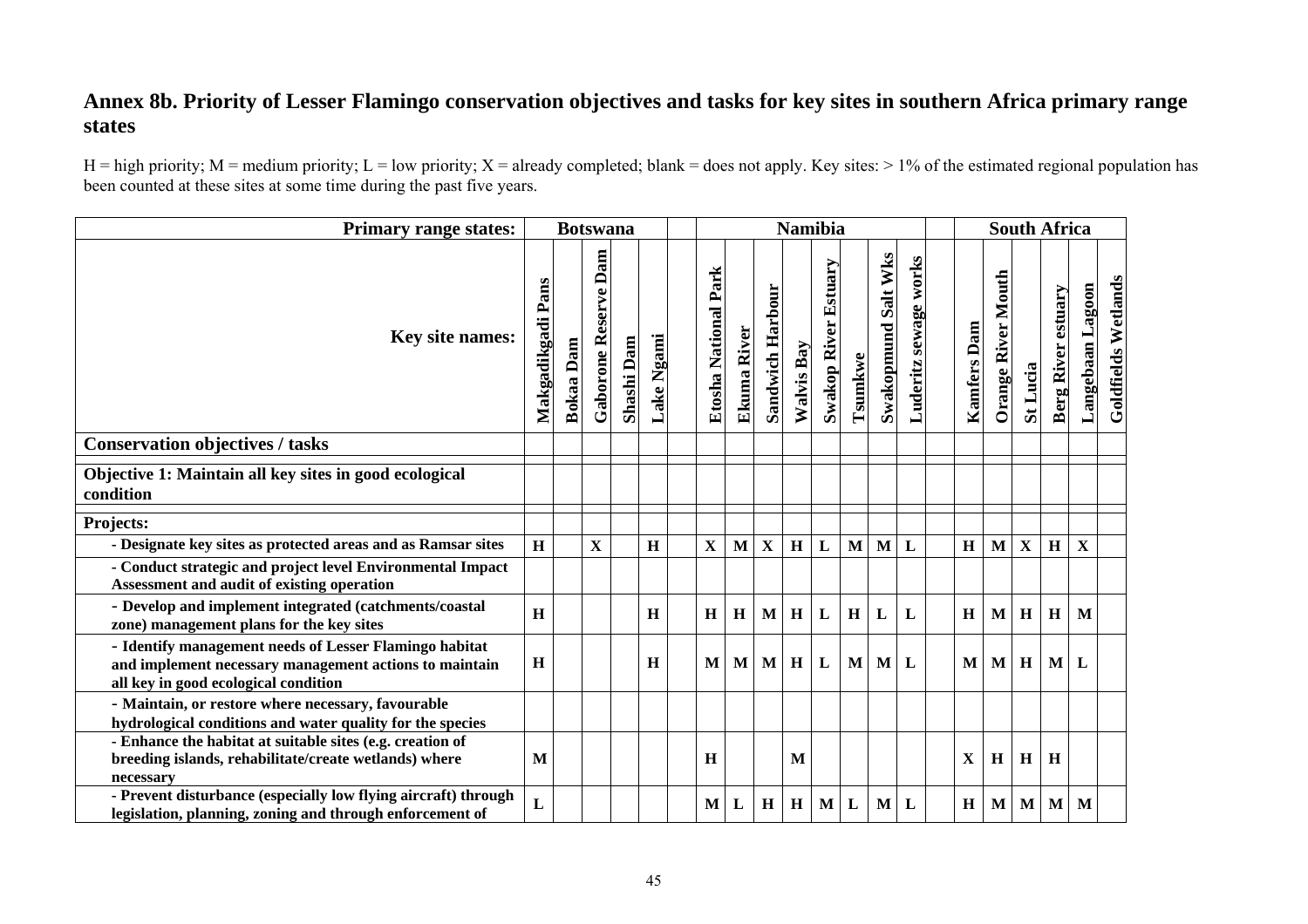| <b>Primary range states:</b>                                                                                                                             |                          |                  | <b>Botswana</b>                |            |                   |                         |             |                  |              | <b>Namibia</b>              |              |                            |                       |                    |                           |           | <b>South Africa</b>       |                  |                     |
|----------------------------------------------------------------------------------------------------------------------------------------------------------|--------------------------|------------------|--------------------------------|------------|-------------------|-------------------------|-------------|------------------|--------------|-----------------------------|--------------|----------------------------|-----------------------|--------------------|---------------------------|-----------|---------------------------|------------------|---------------------|
| Key site names:                                                                                                                                          | <b>Makgadikgadi Pans</b> | <b>Bokaa</b> Dam | Dam<br><b>Gaborone Reserve</b> | Shashi Dam | <b>Lake Ngami</b> | Park<br>Etosha National | Ekuma River | Sandwich Harbour | Walvis Bay   | <b>Swakop River Estuary</b> | Tsumkwe      | <b>Swakopmund Salt Wks</b> | Luderitz sewage works | <b>Kamfers Dam</b> | <b>Orange River Mouth</b> | St Lucia  | <b>Berg River estuary</b> | Langebaan Lagoon | Goldfields Wetlands |
| these rules as appropriate                                                                                                                               |                          |                  |                                |            |                   |                         |             |                  |              |                             |              |                            |                       |                    |                           |           |                           |                  |                     |
| - Raise awareness about the conservation needs of the species<br>at national and local level                                                             | M                        |                  |                                |            | M                 |                         | L           | L                | $\mathbf{M}$ | $\mathbf M$                 | $\mathbf{M}$ | $\mathbf{M}$               | L                     | $\mathbf X$        | $\mathbf{L}$              | ${\bf L}$ | L                         | $\mathbf X$      |                     |
| Objective 2: Ensure that breeding colonies are not<br>disturbed                                                                                          |                          |                  |                                |            |                   |                         |             |                  |              |                             |              |                            |                       |                    |                           |           |                           |                  |                     |
| Projects:                                                                                                                                                |                          |                  |                                |            |                   |                         |             |                  |              |                             |              |                            |                       |                    |                           |           |                           |                  |                     |
| - Prevent disturbance (especially low flying aircraft) through<br>legislation, planning, zoning and through enforcement of<br>these rules as appropriate | H                        |                  |                                |            |                   | $\mathbf H$             |             |                  |              |                             |              |                            |                       | M                  |                           |           |                           |                  |                     |
| - Raise awareness about the conservation needs of the species<br>at national and local level                                                             | $\mathbf H$              |                  |                                |            |                   | $\mathbf X$             |             |                  |              |                             |              |                            |                       | L                  |                           |           |                           |                  |                     |
| - Help local communities to develop alternative livelihood<br>practices to reduce disturbance (and to enhance new<br>community-based tourism projects)   | M                        |                  |                                |            |                   | L                       |             |                  |              |                             |              |                            |                       | L                  |                           |           |                           |                  |                     |
| Objective 3: Reduce the impact of poisoning and diseases<br>on LF populations                                                                            |                          |                  |                                |            |                   |                         |             |                  |              |                             |              |                            |                       |                    |                           |           |                           |                  |                     |
| Projects:                                                                                                                                                |                          |                  |                                |            |                   |                         |             |                  |              |                             |              |                            |                       |                    |                           |           |                           |                  |                     |
| - Establish an integrated flamingo health surveillance<br>program to assess the effects of mass die-offs on LF in E.<br>Africa                           |                          |                  |                                |            |                   |                         |             |                  |              |                             |              |                            |                       |                    |                           |           |                           |                  |                     |
| - Raise awareness amongst decision-makers and industry<br>about the risk of pollution to LF                                                              |                          |                  |                                |            |                   |                         |             |                  |              |                             |              |                            |                       |                    |                           |           |                           |                  |                     |
| - Ensure that pollution guidelines/legislation at key sites<br>reflect the sensitivity of the species                                                    | M                        |                  |                                |            |                   | L                       | L           |                  | H            | L                           |              |                            |                       | H                  | L                         | $\bf{M}$  | L                         | L                |                     |
| - Ensure that pollution guidelines/legislation are developed<br>and enforced                                                                             |                          |                  |                                |            |                   |                         |             |                  |              |                             |              |                            |                       |                    |                           |           |                           |                  |                     |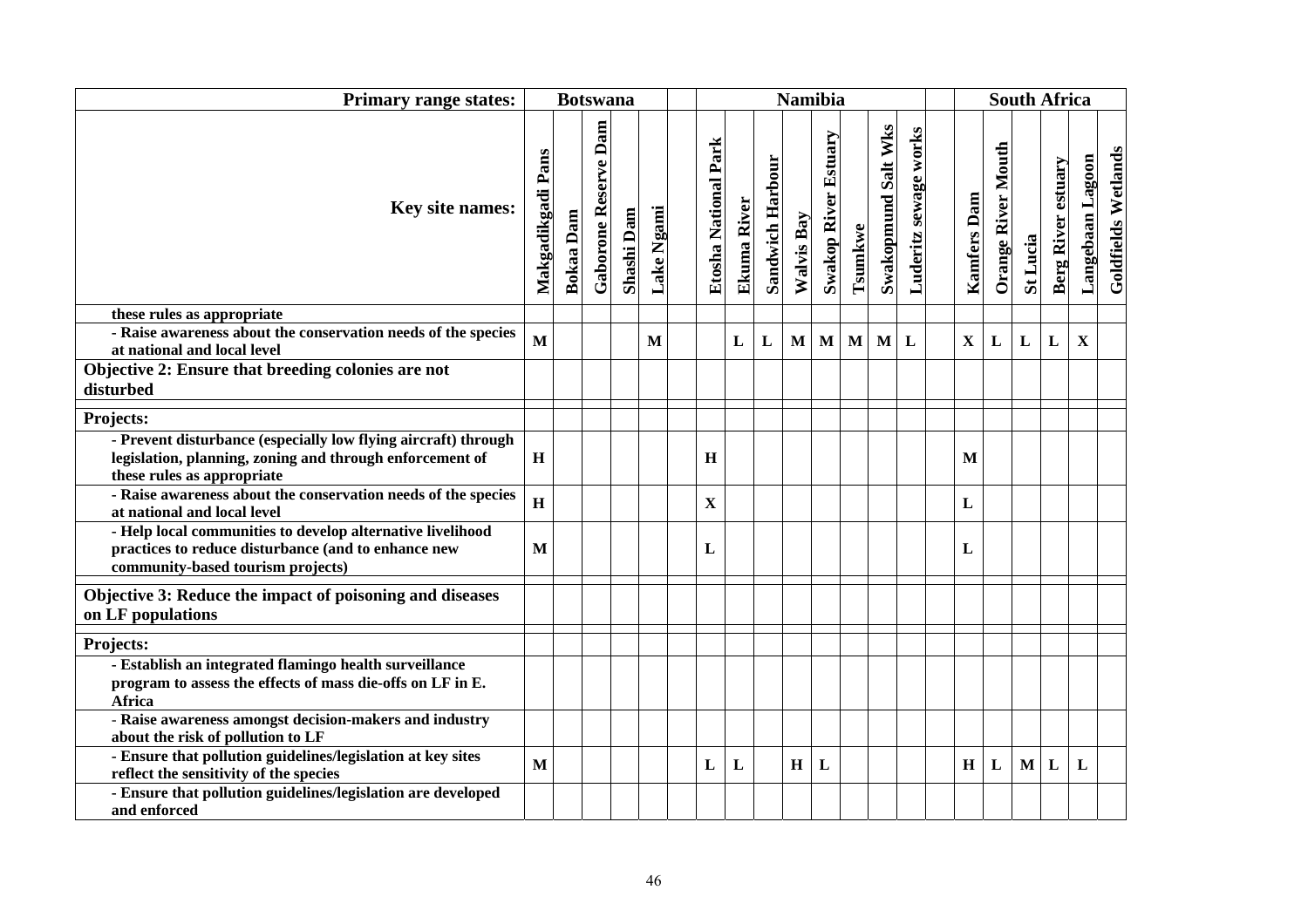## **Annex 8c. Priority of Lesser Flamingo conservation objectives and tasks for key sites in West Africa primary range states**

| <b>Primary range states:</b>                                                                                                                             | Guinea                                         |                         | Mauritania |                        |
|----------------------------------------------------------------------------------------------------------------------------------------------------------|------------------------------------------------|-------------------------|------------|------------------------|
| Key site names:                                                                                                                                          | Vasieres de Khonibenki et<br><b>Yongo Sale</b> | <b>Aftout es Sâheli</b> | Chott Boul | Diawling National Park |
| <b>Conservation objectives / tasks</b>                                                                                                                   |                                                |                         |            |                        |
| Objective 1: Maintain all key sites in good ecological<br>condition                                                                                      |                                                |                         |            |                        |
| Projects:                                                                                                                                                |                                                |                         |            |                        |
| - Designate key sites as protected areas and as Ramsar sites                                                                                             | H                                              | H                       | H          | $\mathbf X$            |
| - Conduct strategic and project level Environmental Impact<br>Assessment and audit of existing operation                                                 |                                                |                         |            |                        |
| - Develop and implement integrated (catchments/coastal<br>zone) management plans for the key sites                                                       | M                                              | H                       | H          | H                      |
| - Identify management needs of Lesser Flamingo habitat<br>and implement necessary management actions to maintain<br>all key in good ecological condition | H                                              | H                       | H          | M                      |
| - Maintain, or restore where necessary, favourable<br>hydrological conditions and water quality for the species                                          |                                                |                         |            |                        |
| - Enhance the habitat at suitable sites (e.g. creation of<br>breeding islands, rehabilitate/create wetlands) where<br>necessary                          | L                                              | $\mathbf H$             | M          | L                      |
| - Prevent disturbance (especially low flying aircraft) through<br>legislation, planning, zoning and through enforcement of<br>these rules as appropriate |                                                |                         |            |                        |
| - Raise awareness about the conservation needs of the                                                                                                    | $\bf H$                                        | $\bf H$                 | H          | L                      |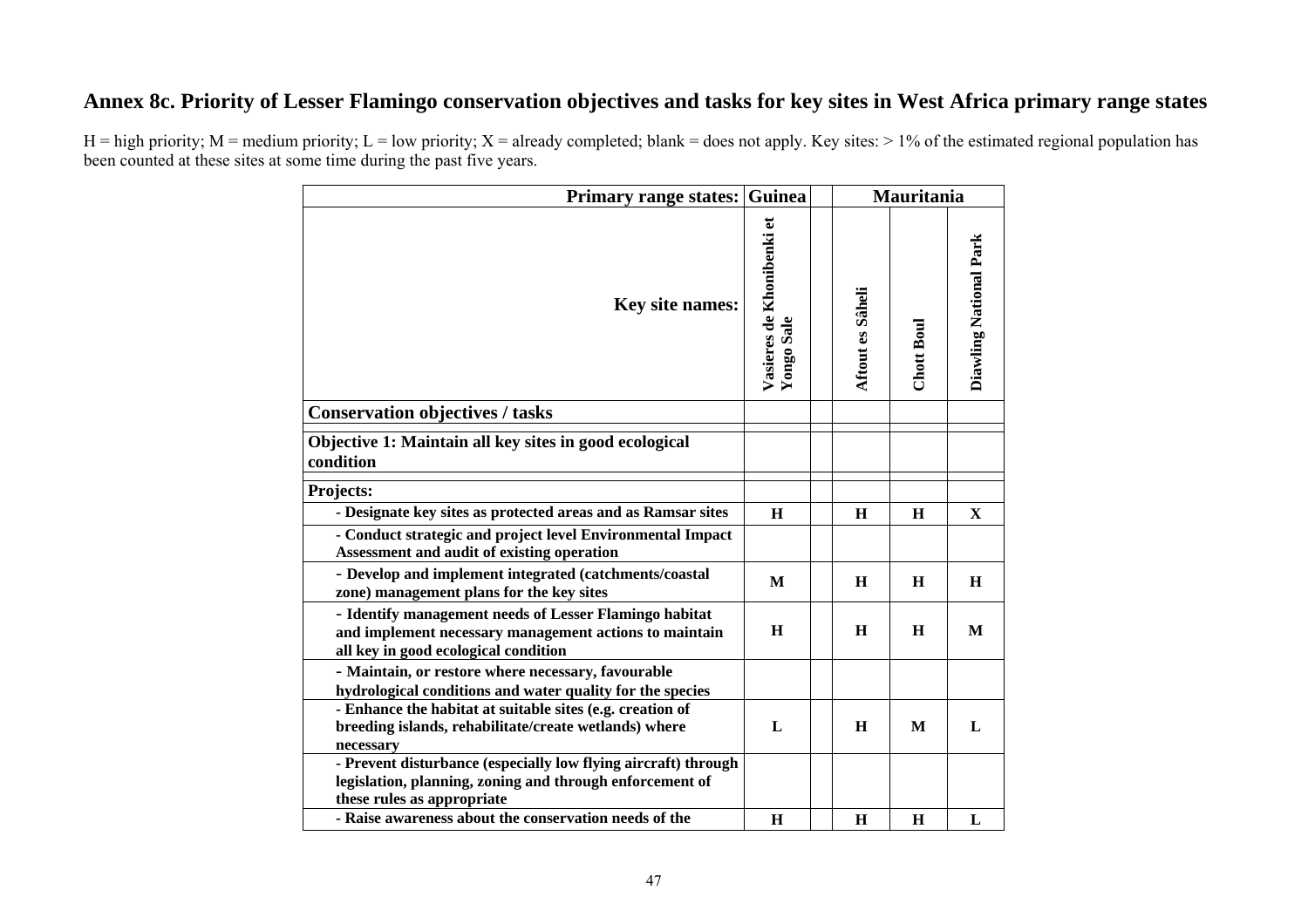| <b>Primary range states:</b>                                                                                                                             | Guinea                                  |                  | <b>Mauritania</b> |                        |
|----------------------------------------------------------------------------------------------------------------------------------------------------------|-----------------------------------------|------------------|-------------------|------------------------|
| <b>Key site names:</b>                                                                                                                                   | Vasieres de Khonibenki et<br>Yongo Sale | Aftout es Sâheli | Chott Boul        | Diawling National Park |
| species at national and local level                                                                                                                      |                                         |                  |                   |                        |
| Objective 2: Ensure that breeding colonies are not<br>disturbed                                                                                          |                                         |                  |                   |                        |
| Projects:                                                                                                                                                |                                         |                  |                   |                        |
| - Prevent disturbance (especially low flying aircraft) through<br>legislation, planning, zoning and through enforcement of<br>these rules as appropriate | L                                       | H                | M                 | L                      |
| - Raise awareness about the conservation needs of the<br>species at national and local level                                                             | L                                       | H                | M                 | L                      |
| - Help local communities to develop alternative livelihood<br>practices to reduce disturbance (and to enhance new<br>community-based tourism projects)   | L                                       | H                | M                 | L                      |
|                                                                                                                                                          |                                         |                  |                   |                        |
| Objective 3: Reduce the impact of poisoning and diseases<br>on LF populations                                                                            |                                         |                  |                   |                        |
| Projects:                                                                                                                                                |                                         |                  |                   |                        |
| - Establish an integrated flamingo health surveillance<br>program to assess the effects of mass die-offs on LF in E.<br>Africa                           | L                                       | M                | М                 | L                      |
| - Raise awareness amongst decision-makers and industry<br>about the risk of pollution to LF                                                              | L                                       | M                | M                 | L                      |
| - Ensure that pollution guidelines/legislation at key sites<br>reflect the sensitivity of the species                                                    | L                                       | M                | M                 | L                      |
| - Ensure that pollution guidelines/legislation are developed<br>and enforced                                                                             | L                                       | M                | M                 | L                      |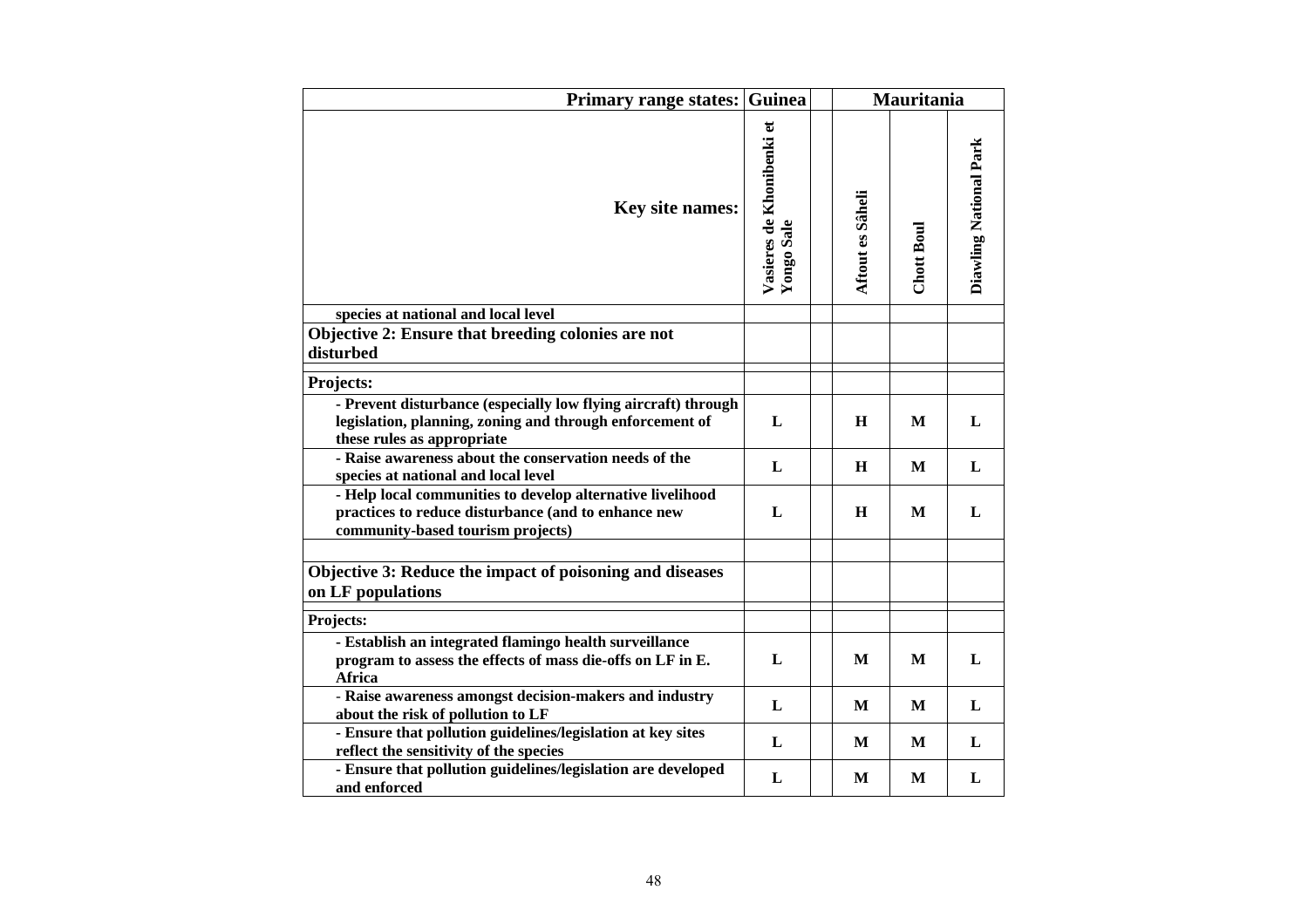## **Annex 8d. Priority of Lesser Flamingo conservation objectives and tasks for key sites in South Asia primary range states**

| <b>Primary range state:</b>                                                                                                                              |                         |                         |                         |                    |                         |              |             |               |                   |               |                  |                 |                 |                         |                |         |                     |                                           |              |                    |                 |                      |           |                         |                       |            |
|----------------------------------------------------------------------------------------------------------------------------------------------------------|-------------------------|-------------------------|-------------------------|--------------------|-------------------------|--------------|-------------|---------------|-------------------|---------------|------------------|-----------------|-----------------|-------------------------|----------------|---------|---------------------|-------------------------------------------|--------------|--------------------|-----------------|----------------------|-----------|-------------------------|-----------------------|------------|
| Key site names:                                                                                                                                          | Ass Sanctuary<br>Wild   | Rann of Bela and Kuda   | Sambhar Lake            | <b>Birla Khadi</b> | pans<br>Charakhala salt | Chharidhandh | Chhaya Rann | GHCL salt pan | Gopnath sea coast | Gosa karli TR | Hathab sea coast | Jawar salt pans | Khambhat-Vadgam | P.H.<br>Khambhat-Vasana | Khirjog Dhandh | Kuchadi | Kumabharwada sewage | $s_{\rm B}$<br><b>IDCL</b><br>Kumbharwada | Nal Sarovar  | New Port salt pans | Nirma salt pans | Sarod (Mahi Estuary) | Sartanpur | Sea coast nr. GHCL PH-2 | Mumbai<br>Sewree Bay, | Tada Talav |
| <b>Conservation objectives / tasks</b>                                                                                                                   |                         |                         |                         |                    |                         |              |             |               |                   |               |                  |                 |                 |                         |                |         |                     |                                           |              |                    |                 |                      |           |                         |                       |            |
| Objective 1: Maintain all key sites in good ecological<br>condition                                                                                      |                         |                         |                         |                    |                         |              |             |               |                   |               |                  |                 |                 |                         |                |         |                     |                                           |              |                    |                 |                      |           |                         |                       |            |
| Projects:                                                                                                                                                |                         |                         |                         |                    |                         |              |             |               |                   |               |                  |                 |                 |                         |                |         |                     |                                           |              |                    |                 |                      |           |                         |                       |            |
| - Designate key sites as protected areas and as Ramsar sites                                                                                             | $\overline{\mathbf{X}}$ | $\overline{\mathbf{X}}$ | $\overline{\mathbf{X}}$ |                    | $\overline{H}$          | $\mathbf H$  |             |               |                   |               |                  |                 |                 |                         |                |         |                     |                                           | $\mathbf{X}$ |                    |                 |                      |           |                         | $\mathbf H$           |            |
| - Conduct strategic and project level Environmental Impact<br>Assessment and audit of existing operation                                                 |                         |                         |                         |                    |                         |              |             |               |                   |               |                  |                 |                 |                         |                |         |                     |                                           |              |                    |                 |                      |           |                         |                       |            |
| - Develop and implement integrated (catchments/coastal<br>zone) management plans for the key sites                                                       | H                       | $\mathbf H$             | H                       |                    |                         |              |             |               |                   |               |                  |                 |                 |                         |                |         |                     |                                           | $\bf H$      |                    |                 |                      |           |                         |                       |            |
| - Identify management needs of Lesser Flamingo habitat<br>and implement necessary management actions to maintain<br>all key in good ecological condition | H                       | H                       | $\mathbf H$             |                    | M <sub>1</sub>          | $\mathbf H$  |             |               |                   |               |                  |                 |                 |                         |                |         |                     |                                           | $\mathbf H$  |                    |                 |                      |           |                         | M                     |            |
| - Maintain, or restore where necessary, favourable<br>hydrological conditions and water quality for the species                                          |                         |                         |                         |                    |                         |              |             |               |                   |               |                  |                 |                 |                         |                |         |                     |                                           |              |                    |                 |                      |           |                         |                       |            |
| - Enhance the habitat at suitable sites (e.g. creation of<br>breeding islands, rehabilitate/create wetlands) where<br>necessary                          | H                       | H                       | H                       |                    | $\mathbf H$             |              |             |               |                   |               |                  |                 |                 |                         |                |         |                     |                                           |              |                    |                 |                      |           |                         |                       |            |
| - Prevent disturbance (especially low flying aircraft) through<br>legislation, planning, zoning and through enforcement of<br>these rules as appropriate |                         |                         |                         |                    |                         |              |             |               |                   |               |                  |                 |                 |                         |                |         |                     |                                           |              |                    |                 |                      |           |                         |                       |            |
| - Raise awareness about the conservation needs of the                                                                                                    |                         |                         |                         |                    | $\mathbf H$             |              |             |               |                   |               |                  |                 |                 |                         |                |         |                     |                                           |              |                    |                 |                      |           |                         |                       |            |